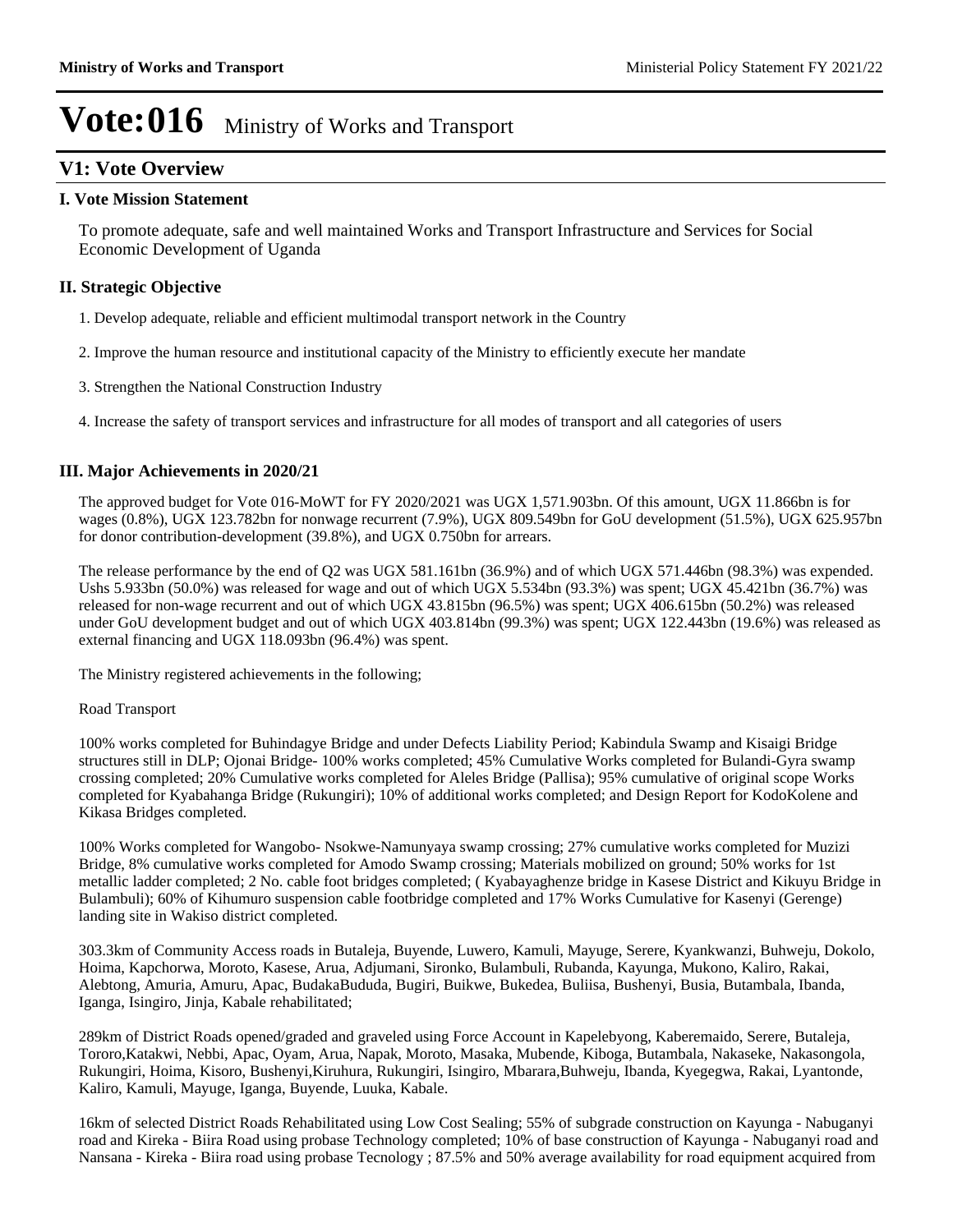Japan and China respectively attained; 65% average availability for Zonal road equipment attained;

#### Railway Transport

47.168 hectares for SGR acquired, 36% construction works for Gulu Logistics hub completed, 83 Km of Kampala-Malaba Railway Line maintained; 154 wagons and one locomotive maintained; Detailed Inspection of the track for Tororo - Gulu Railway line to determine track materials required for replacement and those required for refurbishment completed; Contractor acquired quarry site at peta in Tororo district and 1.63% overall physical progress for rehabilitation of Tororo – Gulu Railway line achieved against a target of 25%.

#### Air Transport

51.52% cumulative works for the development of Kabaale International Airport completed; 1no Airbus delivered; Procurement process for Airbus Fleet Spares commenced; commercial flights for Uganda Airlines re-opened; 45No. pilots supported in maintaining their flying licenses; Application to EASA was submitted to enable us get clearance to fly to London; Designation for London and Dubai

obtained. Application for China (Guangzhou is being worked on) and plans are on track to operationalize these routes.

Equipment for self handling purchased and deliveries of some to Uganda have commenced. Advertisements for jobs to take over self handling sent out to the public; 17No. pilots recruited and trained on A330-800 neo Aircraft; Up Country Aerodromes at Arua, Gulu, Pakuba, Lira, Moroto, Kidepo, Soroti, Tororo, Jinja, Kasese, Mbarara, Masindi and Kisoro maintained and 7no. of Aircraft maintained for EACAA

96.53% works for the new cargo center complex for Entebbe Airport completed; 100% rehabilitation works for runway 12/30 and its associated taxiways completed;100% rehabilitation works for aprons 2 and 85% design works for the New Passenger Terminal completed

#### Water Transport

Contracts for supply of Nine (9) No. Rescue, One (1) No. Ambulance & One (1) No. Firefighting boat signed; Inception report for Electronic Boat Tagging and Tracking System prepared; Nine (9) No. Quays and women fish drying sheds Designs issued; No objection on the procurement of Contractor for Design and Build Contract for FTI obtained; Procurement of a Contractor for Dredging, pilling and swamp surcharging works for Bukasa port is in advanced stage; 11No. Aids To Navigation (AToNs) inspected for functionality; 97.5% average availability for MV Kalangala attained;

#### Transport Safety

Digital Archiving of motor vehicle registrations records and provisional register produced at 70%; 2 No. safety surveillance of the safety operations of air operators and aviation training organizations were conducted, in Jinja (Vine Aviation Academy) and Soroti (EACAA); 26 driving schools inspected and licensed; 15,045 PSVs inspected for road worthiness and purpose of use; 15,641 all categories licenses issued; 306 Bus operator licenses issued; 509 Driver badges issued; 141No. IWT vessels inspected for registration and licensing; 03No. public awareness campaign on IWT inspection, registration and licensing carried out; 356No. IWT vessels of traditional build registered and licensed; 02No. ports (Port Bell and Jinja Port) and 4No. landing sites (Luuku and Bukakata landing sites) inspected for safety

#### Plans, Policies, Laws, Regulations and Guidelines

First calibration of the National Transport Model undertaken; Interim Report for the National Integrated Transport Master Plan (NITMP) discussed and approved by stakeholders; SEA/SESA screening form and Scoping Report for the NITMP approved; Inception report and Interim report for the Sector Development Plan (SDP) 2020/21 - 2024/25 prepared; Inception report and Interim report for the Ministry Strategic Plan (MSP) 2020/21 - 2024/25 prepared; RIA for URC Amendment Bill finalized after consultations with stakeholders; Consultations on the Draft Civil Aviation Policy carried out with Stakeholders; Traffic and Road Safety Regulations on Goods Vehicle and Expressway Regulations submitted to Solicitor General for re-drafting; The Traffic and Road Safety (Motor vehicle Inspection) Regulations 2016 amended; First reading of the IWT Bill 2020 by parliament undertaken

#### Cross Cutting Issues

04 No. Value Added Services - HIV/AIDs mainstreaming in fishing communities at Lwanika, Numba Emu, Masese and Misonzi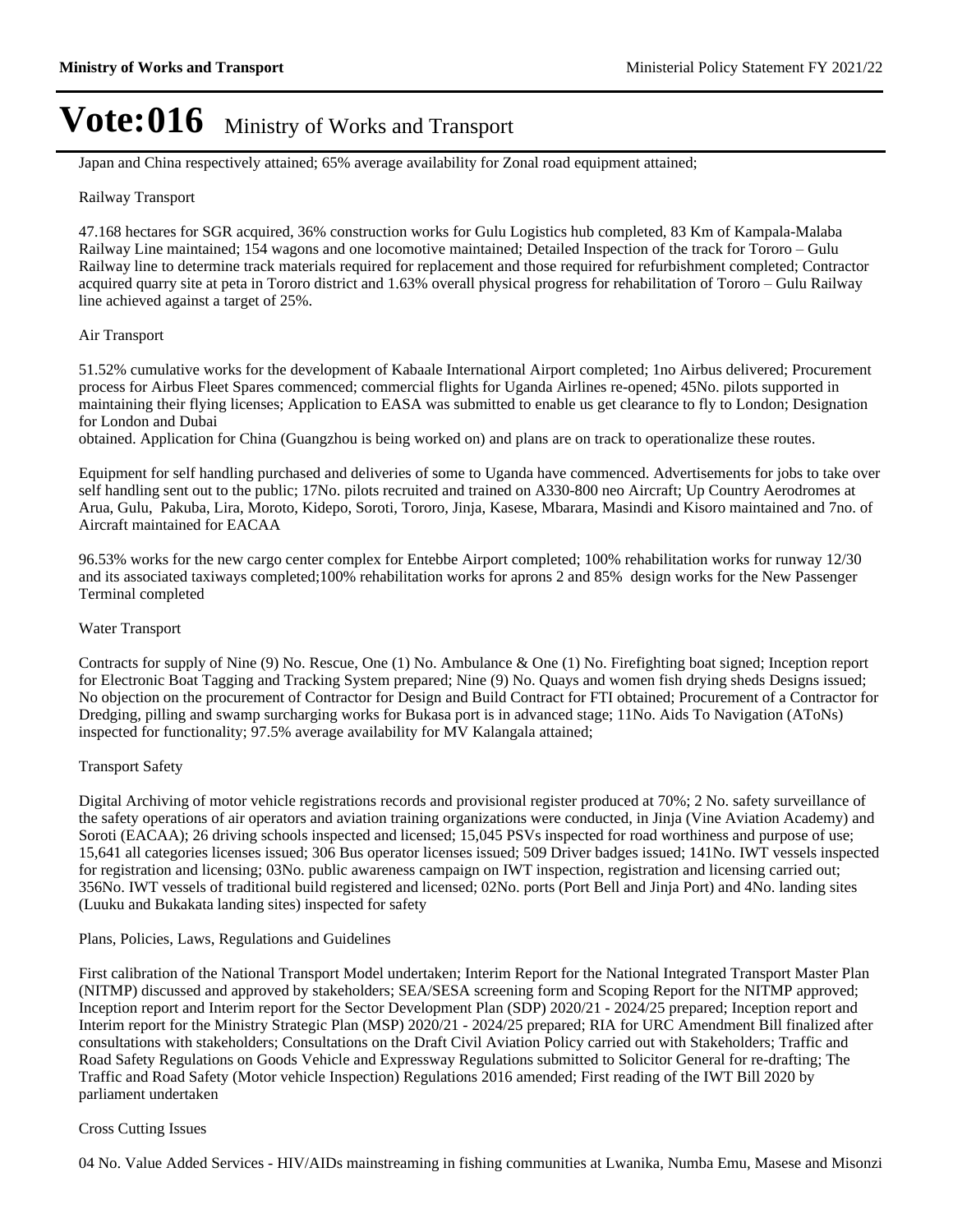conducted; 422No. PAPs for SGR compensated; 1,286 PAPs for Bukasa Port Compensated; 2,190 PAPs along Tororo – Gulu Railway line (Tororo, Butaleja, Mbale, Butebo,) verified and disclosed.

### **IV. Medium Term Plans**

a) Rehabilitate 7,905km of district, urban and community access roads to improve all year around accessibility of communities to socio-economic services;

b) Roll out of low cost sealing and probase technology as an alternative and sustainable methods of road maintenance in Uganda;

c) Construct bridges on the DUCAR network to improve connectivity and access to socio-economic services for communities living in areas that are hard to reach, affected by floods and or have swamp crossings.

d) Extension of railway passenger services to other parts of Kampala to allow for more people to access cheaper transport services as well as reduce traffic congestion within Kampala.

e) Rehabilitate the Tororo-Gulu meter gauge railway line to provide an efficient, reliable, safe and affordable means of transport and reduce over reliance on road transport.

f) Development of Malaba-Kampala Standard Gauge Railway Line to provide fast, reliable, efficient and high capacity railway transport services to contribute to economic growth and development of Uganda.

g) Develop the southern route-Bukasa port, and improvement of Port Bell and Jinja pier to provide an alternative route to the sea and reduce overdependence on the Northern Corridor

h) Operationalize the Search and Rescue facilities on Lakes Victoria, Kyoga and Albert to promote maritime safety and contribute to the development of inland water transport services in Uganda.

i) Complete the upgrade of Entebbe International Airport to accommodate current and future air traffic and promote service excellence and development of Uganda as a regional hub;

j) Fast track the development of Kabaale International Airport in Hoima to support the oil and gas sector and upgrade domestic regional aerodromes to promote tourism

k) Develop the Local construction industry in order to provide employment to the Local construction firms and contribute to the country`s socio-economic development.

l) Provision of ferry services for hard to reach areas (Kyamuswa county and Kasensero) in order to improve connectivity and accessibility to social services;

m) Construct One Stop Centre for motor vehicle regulatory functions; establish a new motor vehicle registration system and roll out of the road crash database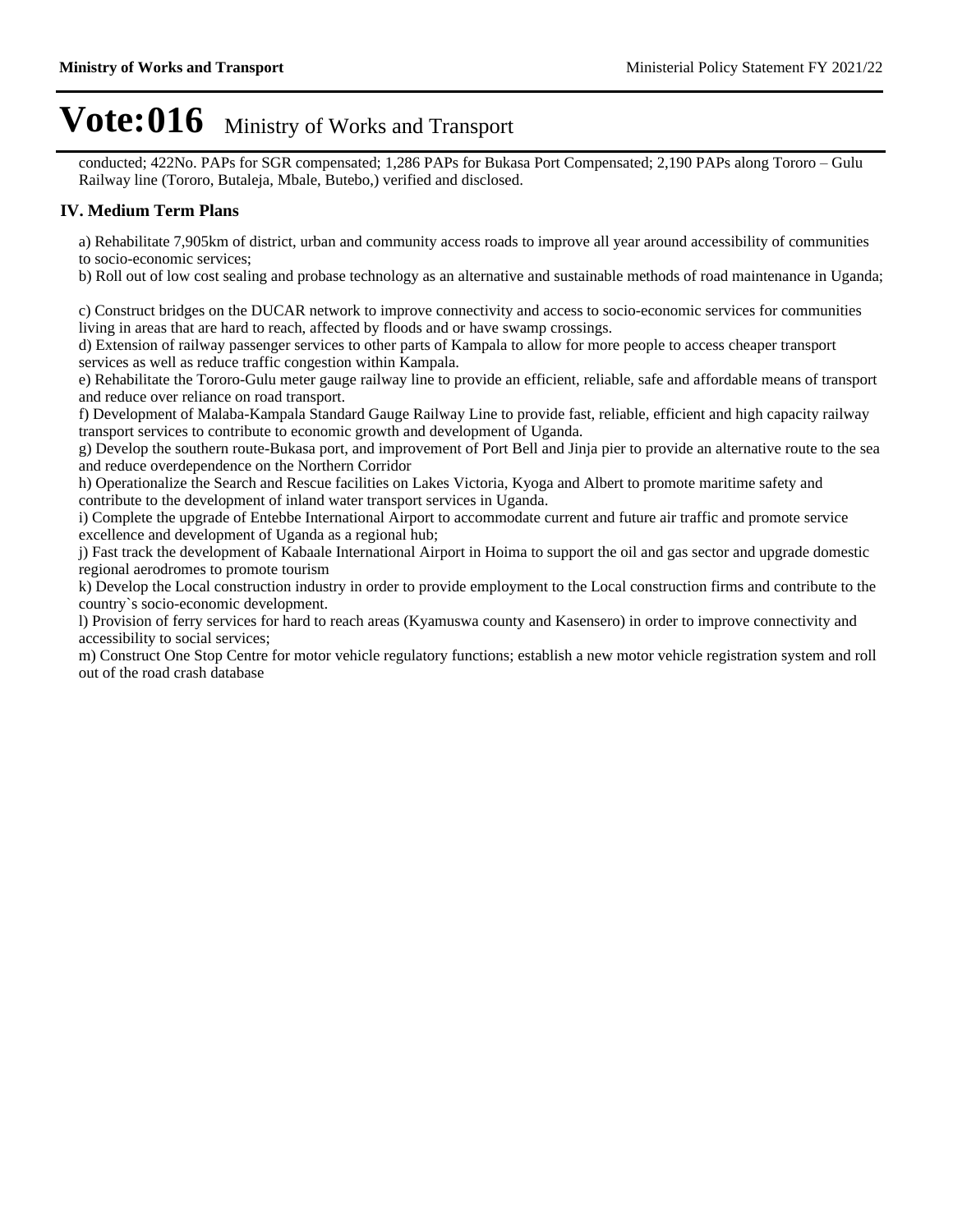### **V. Snapshot Of Medium Term Budget Allocations**

**Table 5.1: Overview of Vote Expenditures (UShs Billion)**

|           |                                                      |                           |               | 2020/21                                   |         |           |           | <b>MTEF Budget Projections</b> |           |  |
|-----------|------------------------------------------------------|---------------------------|---------------|-------------------------------------------|---------|-----------|-----------|--------------------------------|-----------|--|
|           |                                                      | 2019/20<br><b>Outturn</b> | <b>Budget</b> | <b>Approved Expenditure</b><br>by End Dec | 2021/22 | 2022/23   | 2023/24   | 2024/25                        | 2025/26   |  |
| Recurrent | Wage                                                 | 11.985                    | 11.866        | 5.534                                     | 11.866  | 12.459    | 12.459    | 12.459                         | 12.459    |  |
|           | Non Wage                                             | 61.884                    | 123.782       | 43.815                                    | 102.384 | 102.384   | 102.384   | 102.384                        | 102.384   |  |
| Devt.     | GoU                                                  | 767.291                   | 809.549       | 403.814                                   | 421.967 | 421.967   | 421.967   | 421.967                        | 421.967   |  |
|           | Ext. Fin.                                            | 141.093                   | 625.957       | 118.093                                   | 112.575 | 1,105.734 | 1,835.323 | 3,048.864                      | 7,463.735 |  |
|           | <b>GoU</b> Total                                     | 841.160                   | 945.197       | 453.164                                   | 536.218 | 536.811   | 536.811   | 536.811                        | 536.811   |  |
|           | <b>Total GoU+Ext Fin (MTEF)</b>                      | 982.253                   | 1,571.154     | 571.257                                   | 648.793 | 1,642.545 | 2,372.134 | 3,585.675                      | 8,000.546 |  |
|           | Arrears                                              | 0.453                     | 0.750         | 0.189                                     | 26.917  | 0.000     | 0.000     | 0.000                          | 0.000     |  |
|           | <b>Total Budget</b>                                  | 982.706                   | 1,571.903     | 571.446                                   | 675.709 | 1,642.545 | 2,372.134 | 3,585.675                      | 8,000.546 |  |
|           | <b>A.I.A Total</b>                                   | N/A                       | N/A           | N/A                                       | N/A     | N/A       | N/A       | N/A                            | N/A       |  |
|           | <b>Grand Total</b>                                   | 982.706                   | 1,571.903     | 571.446                                   | 675.709 | 1,642.545 | 2,372.134 | 3,585.675                      | 8,000.546 |  |
|           | <b>Total Vote Budget</b><br><b>Excluding Arrears</b> | 982.253                   | 1,571.154     | 571.257                                   | 648.793 | 1,642.545 | 2,372.134 | 3,585.675                      | 8,000.546 |  |

#### **Table 5.2: Budget Allocation by Programme (UShs Billion)**

|                                                  | 2021/22 Draft Estimates |          |              |  |  |  |
|--------------------------------------------------|-------------------------|----------|--------------|--|--|--|
| Billion Uganda Shillings                         | GoU                     | Ext. Fin | <b>Total</b> |  |  |  |
| Integrated Transport Infrastructure and Services | 530.088                 | 112.575  | 642.663      |  |  |  |
| Sustainable Urbanization and Housing             | 6.130                   | 0.000    | 6.130        |  |  |  |
| <b>Grand Total:</b>                              | 563.134                 | 112.575  | 675.709      |  |  |  |
| <b>Total excluding Arrears</b>                   | 536.218                 | 112,575  | 648.793      |  |  |  |

### **VI. Budget By Economic Clasification**

#### **Table V6.1 2020/21 and 2021/22 Budget Allocations by Item**

|                                       |         | 2020/21 Approved Budget |       | 2021/22 Draft Estimates |         |          |              |
|---------------------------------------|---------|-------------------------|-------|-------------------------|---------|----------|--------------|
| Billion Uganda Shillings              | GoU     | Ext. Fin                | AIA   | <b>Total</b>            | GoU     | Ext. Fin | <b>Total</b> |
| <b>Output Class: Outputs Provided</b> | 109.344 | 37.081                  | 0.000 | 146.425                 | 113.060 | 5.385    | 118.445      |
| 211 Wages and Salaries                | 19.257  | 0.000                   | 0.000 | 19.257                  | 24,267  | 0.000    | 24.267       |
| 212 Social Contributions              | 8.448   | 0.000                   | 0.000 | 8.448                   | 9.202   | 0.000    | 9.202        |
| 213 Other Employee Costs              | 1.278   | 0.000                   | 0.000 | 1.278                   | 1.230   | 0.000    | 1.230        |
| 221 General Expenses                  | 9.977   | 0.060                   | 0.000 | 10.037                  | 5.928   | 0.000    | 5.928        |
| 222 Communications                    | 0.416   | 0.000                   | 0.000 | 0.416                   | 4.135   | 0.300    | 4.435        |
| 223 Utility and Property Expenses     | 1.164   | 0.000                   | 0.000 | 1.164                   | 2.312   | 0.000    | 2.312        |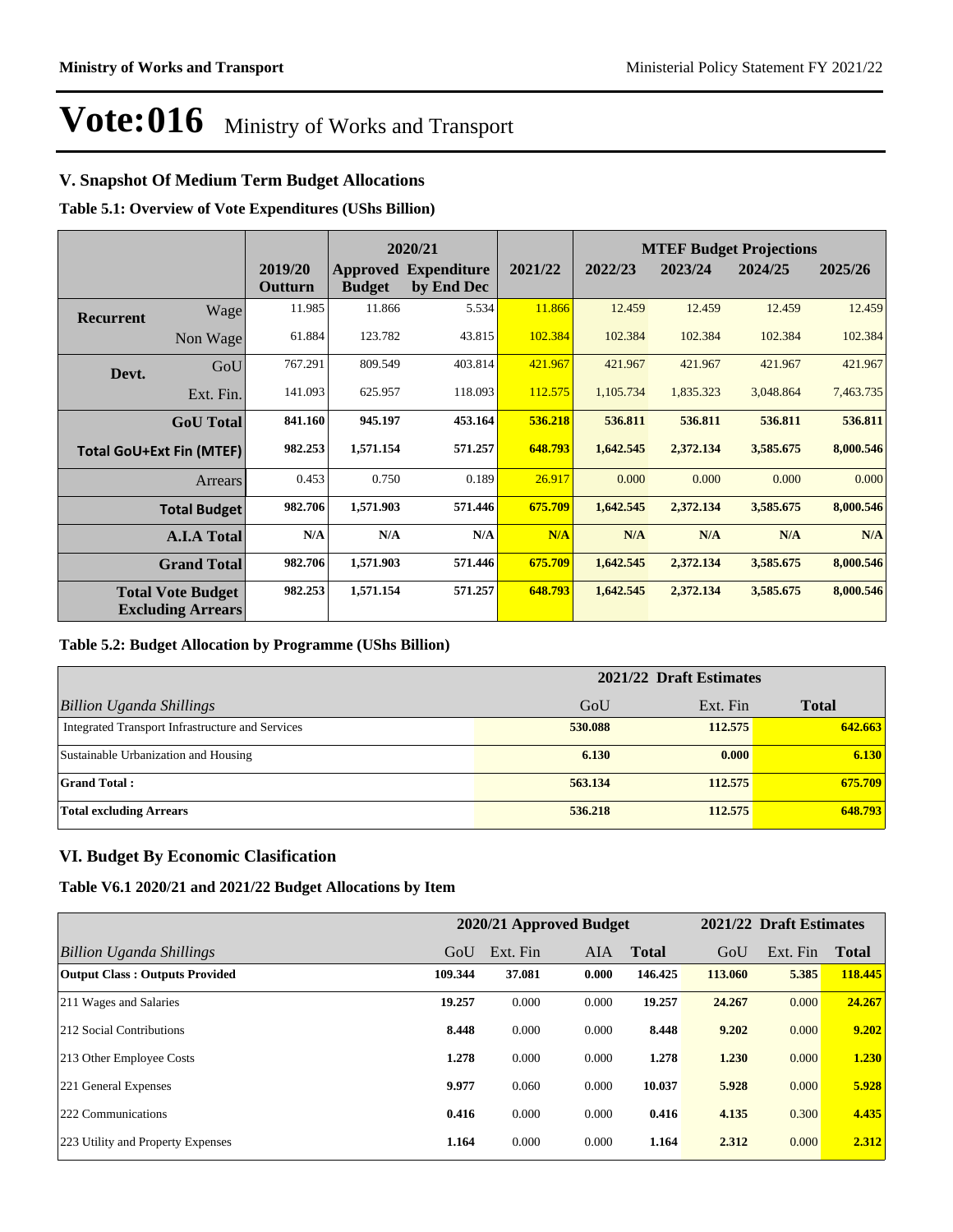| 224 Supplies and Services                 | 0.253   | 0.000   | 0.000 | 0.253     | 0.329   | 0.000   | 0.329   |
|-------------------------------------------|---------|---------|-------|-----------|---------|---------|---------|
| 225 Professional Services                 | 50.131  | 14.824  | 0.000 | 64.955    | 44.081  | 0.000   | 44.081  |
| 226 Insurances and Licenses               | 0.620   | 0.000   | 0.000 | 0.620     | 0.410   | 0.000   | 0.410   |
| 227 Travel and Transport                  | 6.233   | 0.000   | 0.000 | 6.233     | 7.651   | 0.000   | 7.651   |
| 228 Maintenance                           | 11.237  | 22.197  | 0.000 | 33.434    | 9.811   | 0.000   | 9.811   |
| 273 Employer social benefits              | 0.031   | 0.000   | 0.000 | 0.031     | 0.000   | 0.000   | 0.000   |
| 281 Property expenses other than interest | 0.300   | 0.000   | 0.000 | 0.300     | 3.703   | 5.085   | 8.789   |
| <b>Output Class: Outputs Funded</b>       | 85.514  | 149.684 | 0.000 | 235.198   | 156.307 | 46.161  | 202.468 |
| 241 Interest on External Debts            | 0.010   | 0.000   | 0.000 | 0.010     | 0.000   | 0.000   | 0.000   |
| 262 To international organisations        | 0.030   | 0.000   | 0.000 | 0.030     | 0.030   | 0.000   | 0.030   |
| 263 To other general government units     | 85.419  | 149.684 | 0.000 | 235.103   | 156.212 | 46.161  | 202.373 |
| 264 To Resident Non-government units      | 0.055   | 0.000   | 0.000 | 0.055     | 0.065   | 0.000   | 0.065   |
| <b>Output Class: Capital Purchases</b>    | 750.339 | 439.191 | 0.000 | 1,189.531 | 266.851 | 61.029  | 327.880 |
| 281 Property expenses other than interest | 10.040  | 0.000   | 0.000 | 10.040    | 12.775  | 0.000   | 12.775  |
| 311 NON-PRODUCED ASSETS                   | 3.350   | 0.000   | 0.000 | 3.350     | 19.439  | 0.000   | 19.439  |
| 312 FIXED ASSETS                          | 736.949 | 439.191 | 0.000 | 1,176.141 | 234.637 | 61.029  | 295.665 |
| <b>Output Class: Arrears</b>              | 0.750   | 0.000   | 0.000 | 0.750     | 26.917  | 0.000   | 26.917  |
| 321 DOMESTIC                              | 0.750   | 0.000   | 0.000 | 0.750     | 26.917  | 0.000   | 26.917  |
| <b>Grand Total:</b>                       | 945.947 | 625.957 | 0.000 | 1,571.903 | 563.134 | 112.575 | 675.709 |
| <b>Total excluding Arrears</b>            | 945.197 | 625.957 | 0.000 | 1,571.154 | 536.218 | 112.575 | 648.793 |

### VII. Budget By Sub-Subprogramme, Department And Project

**Table V7.1: Past Expenditure Outturns and Medium Term Projections by Sub-SubProgramme,Department and Project**

| Billion Uganda shillings                                               |                       | FY 2020/21                |                                   |                                             | <b>Medium Term Projections</b> |           |           |           |
|------------------------------------------------------------------------|-----------------------|---------------------------|-----------------------------------|---------------------------------------------|--------------------------------|-----------|-----------|-----------|
|                                                                        | FY 2019/20<br>Outturn | Approved<br><b>Budget</b> | <b>Spent By</b><br><b>End Dec</b> | 2021-22<br><b>Proposed</b><br><b>Budget</b> | 2022-23                        | 2023-24   | 2024-25   | 2025-26   |
| 01 Transport Regulation                                                | 27.020                | 65.667                    | 12.468                            | 44.789                                      | 37.680                         | 37.680    | 6.680     | 6.680     |
| 07 Transport Regulation and Safety                                     | 4.709                 | 9.000                     | 2.378                             | 5.750                                       | 5.900                          | 5.900     | 5.900     | 5.900     |
| 1096 Support to Computerised Driving<br>Permits                        | 19.465                | 29.200                    | 8.623                             | 30.374                                      | 25.000                         | 0.000     | 0.000     | 0.000     |
| 1456 Multinational Lake Victoria Maritime<br>Comm. & Transport Project | 1.820                 | 26.187                    | 1.148                             | 7.885                                       | 6.000                          | 31.000    | 0.000     | 0.000     |
| 16 Maritime                                                            | 1.026                 | 1.280                     | 0.319                             | 0.780                                       | 0.780                          | 0.780     | 0.780     | 0.780     |
| 02 Transport Services and<br><b>Infrastructure</b>                     | 733.759               | 1,218.171                 | 441.379                           | 354.834                                     | 1,334.704                      | 2,064.293 | 3,306.834 | 7,721.705 |
| 0951 East African Trade and Transportation<br>Facilitation             | 8.920                 | 0.000                     | 0.000                             | 0.000                                       | 0.000                          | 0.000     | 0.000     | 0.000     |
| 1097 New Standard Gauge Railway Line                                   | 16.800                | 19.000                    | 18.688                            | 39.788                                      | 926.519                        | 1,564.873 | 2,738.799 | 7,292.263 |
| 11 Transport Infrastructure and Services                               | 26.312                | 25.972                    | 7.006                             | 20.730                                      | 20.970                         | 20.970    | 20.970    | 20.970    |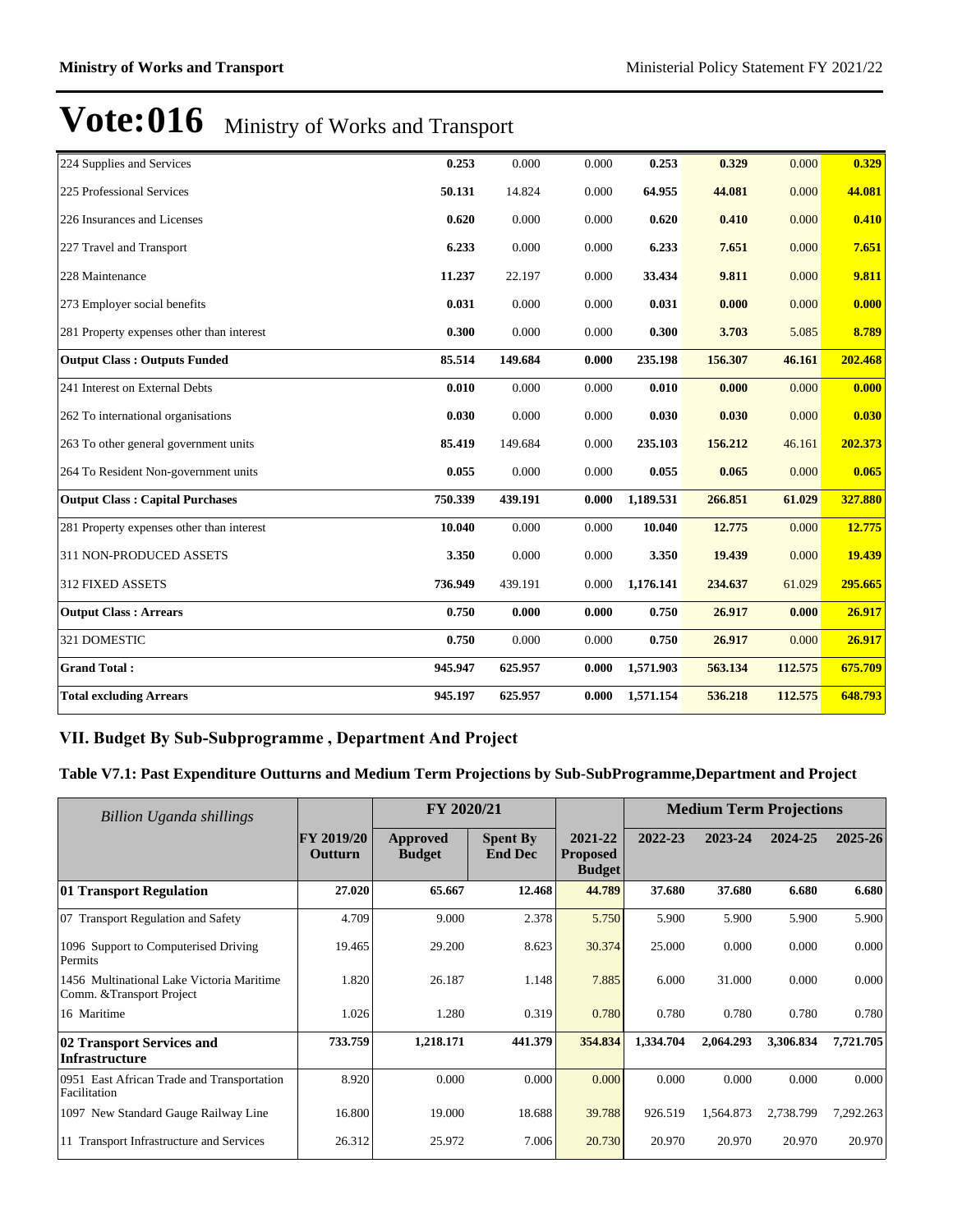| 1284 Development of new Kampala Port in<br>Bukasa                        | 36.744  | 97.346    | 6.186   | 15.981  | 0.000     | 0.000     | 0.000     | 0.000     |
|--------------------------------------------------------------------------|---------|-----------|---------|---------|-----------|-----------|-----------|-----------|
| 1373 Entebbe Airport Rehabilitation Phase 1                              | 34.480  | 149.684   | 47.238  | 46.161  | 0.000     | 0.000     | 0.000     | 0.000     |
| 1375 Improvement of Gulu Municipal<br>Council Roads (Preparatory Survey) | 0.368   | 0.700     | 0.513   | 0.000   | 0.000     | 0.000     | 0.000     | 0.000     |
| 1430 Bus Rapid Transit for Greater Kampala<br>Metropolitan Area          | 0.135   | 0.500     | 0.124   | 0.000   | 0.000     | 0.000     | 0.000     | 0.000     |
| 1489 Development of Kabaale Airport                                      | 84.505  | 295.843   | 68.765  | 29.081  | 26.707    | 0.000     | 0.000     | 0.000     |
| 1512 Uganda National Airline Project                                     | 525.494 | 558.319   | 292.260 | 117.626 | 85.630    | 85.630    | 85.630    | 85.630    |
| 1563 URC Capacity Building Project                                       | 0.000   | 51.895    | 0.400   | 52.849  | 253.374   | 376.007   | 458.435   | 322.841   |
| 1659 Rehabilitation of the Tororo – Gulu<br>railway line                 | 0.000   | 18.912    | 0.199   | 32.619  | 21.504    | 16.813    | 3.000     | 0.000     |
| 03 Construction Standards and<br><b>Quality Assurance</b>                | 19.468  | 37.001    | 15.534  | 38.620  | 32.820    | 33.020    | 33.780    | 33.780    |
| 12 Roads and Bridges                                                     | 11.654  | 15.741    | 6.043   | 14.008  | 14.208    | 14.208    | 14.208    | 14.208    |
| 14 Construction Standards                                                | 1.856   | 3.127     | 1.009   | 2.442   | 2.442     | 2.442     | 2.442     | 2.442     |
| 1421 Development of the Construction<br>Industry                         | 4.330   | 11.140    | 4.265   | 10.040  | 10.040    | 10.240    | 11.000    | 11.000    |
| 15 Public Structures                                                     | 1.628   | 6.993     | 4.218   | 12.130  | 6.130     | 6.130     | 6.130     | 6.130     |
| 04 District, Urban and Community<br><b>Access Roads</b>                  | 121.384 | 170.732   | 72.546  | 166.500 | 166.500   | 166.300   | 166.300   | 166.300   |
| 0306 Urban Roads Re-sealing                                              | 12.835  | 0.000     | 0.000   | 0.000   | 0.000     | 0.000     | 0.000     | 0.000     |
| 0307 Rehab. of Districts Roads                                           | 93.138  | 0.000     | 0.000   | 0.000   | 0.000     | 0.000     | 0.000     | 0.000     |
| 1558 Rural Bridges Infrastructure<br>Development                         | 15.411  | 34.812    | 15.671  | 20.600  | 20.600    | 20.600    | 20.600    | 20.600    |
| 1564 Community Roads Improvement Project                                 | 0.000   | 135.920   | 56.874  | 46.010  | 46.010    | 45.810    | 45.810    | 45.810    |
| 1703 Rehabilitation of District Roads Project                            | 0.000   | 0.000     | 0.000   | 85.090  | 85.090    | 85.090    | 85.090    | 85.090    |
| 1705 Rehabilitation and Upgrading of Urban<br>Roads Project              | 0.000   | 0.000     | 0.000   | 14.800  | 14.800    | 14.800    | 14.800    | 14.800    |
| <b>05 Mechanical Engineering Services</b>                                | 57.670  | 57.545    | 22.704  | 50.540  | 50.640    | 50.640    | 50.640    | 50.640    |
| 13 Mechanical Engineering Services                                       | 12.090  | 57.545    | 22.704  | 50.540  | 50.640    | 50.640    | 50.640    | 50.640    |
| 1405 Rehabilitation of Regional Mechanical<br>Workshops                  | 45.579  | 0.000     | 0.000   | 0.000   | 0.000     | 0.000     | 0.000     | $0.000\,$ |
| <b>49 Policy, Planning and Support</b><br><b>Services</b>                | 23.405  | 22.787    | 6.815   | 20.426  | 20.201    | 20.201    | 21.441    | 21.441    |
| 01 Headquarters                                                          | 13.620  | 13.881    | 5.029   | 12.519  | 12.384    | 12.384    | 12.384    | 12.384    |
| 09 Policy and Planning                                                   | 1.254   | 2.492     | 0.655   | 1.244   | 1.244     | 1.244     | 1.244     | 1.244     |
| 10 Internal Audit                                                        | 0.173   | 0.254     | 0.066   | 0.235   | 0.145     | 0.145     | 0.145     | 0.145     |
| 1105 Strengthening Sector Coord, Planning<br>& ICT                       | 8.358   | 0.000     | 0.000   | 0.000   | 0.000     | 0.000     | 0.000     | 0.000     |
| 1617 Retooling of Ministry of Works and<br>Transport                     | 0.000   | 6.160     | 1.065   | 6.427   | 6.427     | 6.427     | 7.667     | 7.667     |
| <b>Total for the Vote</b>                                                | 982.706 | 1,571.903 | 571.446 | 675.709 | 1,642.545 | 2,372.134 | 3,585.675 | 8,000.546 |
| <b>Total Excluding Arrears</b>                                           | 982.253 | 1,571.154 | 571.257 | 648.793 | 1,642.545 | 2,372.134 | 3,585.675 | 8,000.546 |

**VIII. Sub-SubProgramme Performance and Medium Term Plans**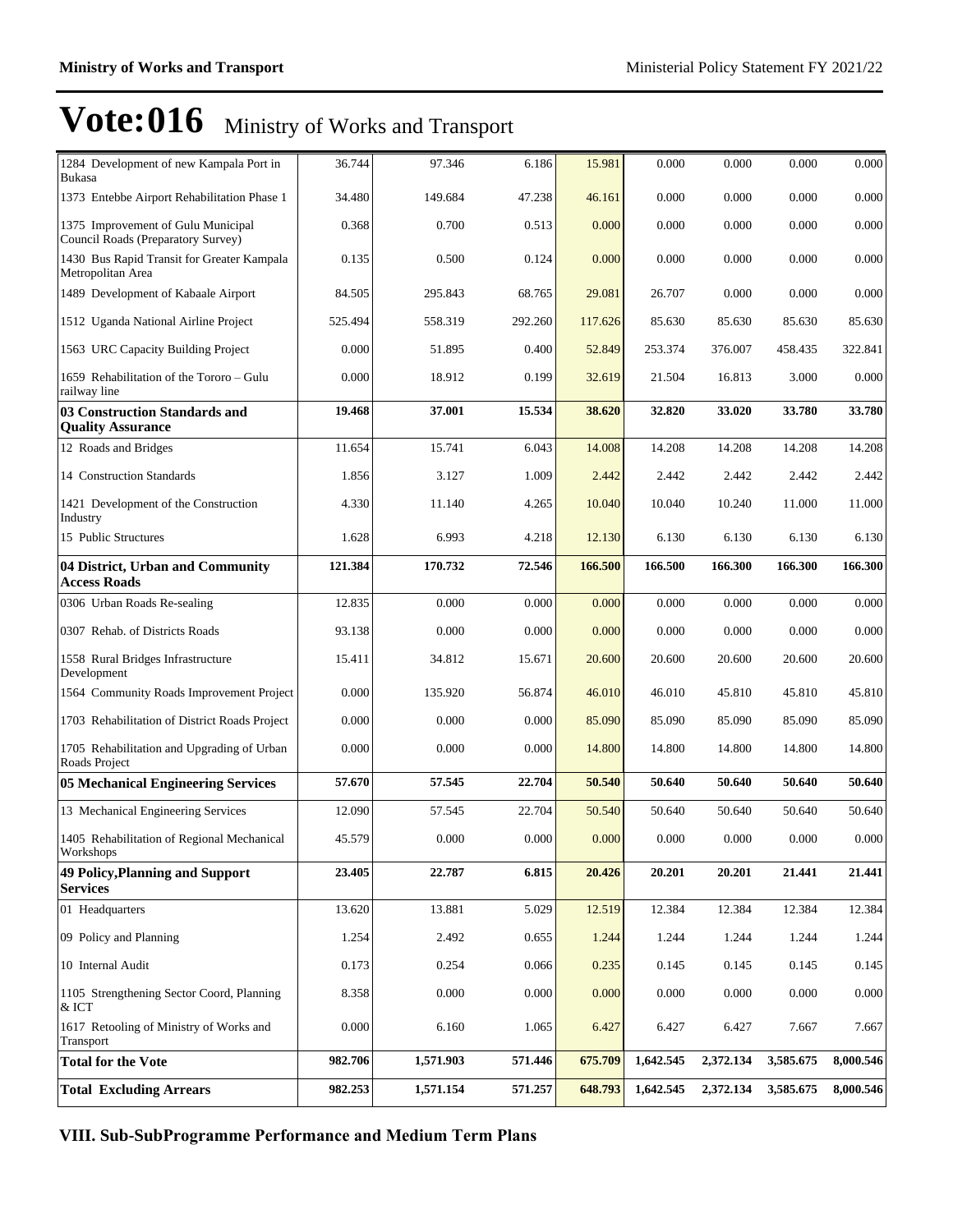### **Table V8.1: Sub-SubProgramme Outcome and Outcome Indicators**

|                                                                                         | Sub-SubProgramme: 01 Transport Regulation                                                                                                        |                                                                                                           |                  |                            |                         |                  |  |  |  |
|-----------------------------------------------------------------------------------------|--------------------------------------------------------------------------------------------------------------------------------------------------|-----------------------------------------------------------------------------------------------------------|------------------|----------------------------|-------------------------|------------------|--|--|--|
| Objective:                                                                              | To formulate and review policies, laws, regulations and standards so as to improve safety in Water, Rail,<br>Air and Road modes of transport;    |                                                                                                           |                  |                            |                         |                  |  |  |  |
|                                                                                         | To regulate and conduct advocacy campaigns to improve safety in road, rail and inland water transport<br>modes;                                  |                                                                                                           |                  |                            |                         |                  |  |  |  |
|                                                                                         | To monitor and evaluate the effectiveness of policies, laws, regulations, standards and advocacy safety<br>campaigns in road and rail transport; |                                                                                                           |                  |                            |                         |                  |  |  |  |
|                                                                                         | transport                                                                                                                                        | To formulate and review policies, laws, regulations and standards so as to improve safety in inland water |                  |                            |                         |                  |  |  |  |
| <b>Responsible Officer:</b>                                                             | Director of Transport                                                                                                                            |                                                                                                           |                  |                            |                         |                  |  |  |  |
| <b>Outcome:</b>                                                                         |                                                                                                                                                  | Relevant policy and regulatory framework for safety of transport services                                 |                  |                            |                         |                  |  |  |  |
| 1. Improved safety of transport services                                                |                                                                                                                                                  |                                                                                                           |                  |                            |                         |                  |  |  |  |
|                                                                                         |                                                                                                                                                  |                                                                                                           |                  | <b>Performance Targets</b> |                         |                  |  |  |  |
|                                                                                         | <b>Outcome Indicators</b>                                                                                                                        |                                                                                                           |                  | 2021/22                    | 2022/23                 | 2023/24          |  |  |  |
|                                                                                         |                                                                                                                                                  | <b>Baseline</b>                                                                                           | <b>Base year</b> | <b>Target</b>              | Projection              | Projection       |  |  |  |
|                                                                                         | • % of Driving Schools meeting the required standards<br>75%<br>2017                                                                             |                                                                                                           |                  |                            |                         | 85%              |  |  |  |
|                                                                                         | <b>Department: 07 Transport Regulation and Safety</b>                                                                                            |                                                                                                           |                  |                            |                         |                  |  |  |  |
|                                                                                         | Budget Output: 01 Policies, laws, guidelines, plans and strategies developed                                                                     |                                                                                                           |                  |                            |                         |                  |  |  |  |
|                                                                                         | No. of Policies, laws, guidelines, plans and strategies amended                                                                                  |                                                                                                           |                  | $\mathbf{1}$               | 1                       |                  |  |  |  |
|                                                                                         | No. of Policies, laws, guidelines, plans and strategies developed                                                                                |                                                                                                           |                  | $\overline{2}$             | $\boldsymbol{2}$        | $\boldsymbol{2}$ |  |  |  |
|                                                                                         | <b>Budget Output: 02 Road Safety Programmes Coordinated and Monitored</b>                                                                        |                                                                                                           |                  |                            |                         |                  |  |  |  |
| No. of Road Safety Awareness Campaigns conducted                                        |                                                                                                                                                  |                                                                                                           |                  | $\overline{4}$             | 4                       | 4                |  |  |  |
|                                                                                         | <b>Budget Output: 04 Air Transport Programmes coordinated and Monitored</b>                                                                      |                                                                                                           |                  |                            |                         |                  |  |  |  |
|                                                                                         | No. of national, regional, and international civil aviation programs coordinated                                                                 |                                                                                                           |                  | 4                          | $\overline{\mathbf{4}}$ | 4                |  |  |  |
|                                                                                         | <b>Project: 1096 Support to Computerised Driving Permits</b>                                                                                     |                                                                                                           |                  |                            |                         |                  |  |  |  |
|                                                                                         | <b>Budget Output: 72 Government Buildings and Administrative Infrastructure</b>                                                                  |                                                                                                           |                  |                            |                         |                  |  |  |  |
|                                                                                         | % of progress on the new premises for Uganda Computerized Driving Permits completed.                                                             |                                                                                                           |                  | 15%                        | 40%                     |                  |  |  |  |
|                                                                                         | Project: 1456 Multinational Lake Victoria Maritime Comm. & Transport Project                                                                     |                                                                                                           |                  |                            |                         |                  |  |  |  |
|                                                                                         | Budget Output: 01 Policies, laws, guidelines, plans and strategies developed                                                                     |                                                                                                           |                  |                            |                         |                  |  |  |  |
|                                                                                         | No. of Policies, laws, guidelines, plans and strategies amended                                                                                  |                                                                                                           |                  | $\overline{4}$             | 4                       |                  |  |  |  |
| No. of Policies, laws, guidelines, plans and strategies developed                       |                                                                                                                                                  |                                                                                                           |                  |                            | 1                       |                  |  |  |  |
| <b>Budget Output: 05 Water and Rail Transport Programmes Coordinated and Monitored.</b> |                                                                                                                                                  |                                                                                                           |                  |                            |                         |                  |  |  |  |
| % of fatal water accidents investigated                                                 |                                                                                                                                                  |                                                                                                           |                  | 100%                       | 100%                    |                  |  |  |  |
| % of Marine Vessels inspected                                                           |                                                                                                                                                  |                                                                                                           |                  | 4%                         | 4%                      |                  |  |  |  |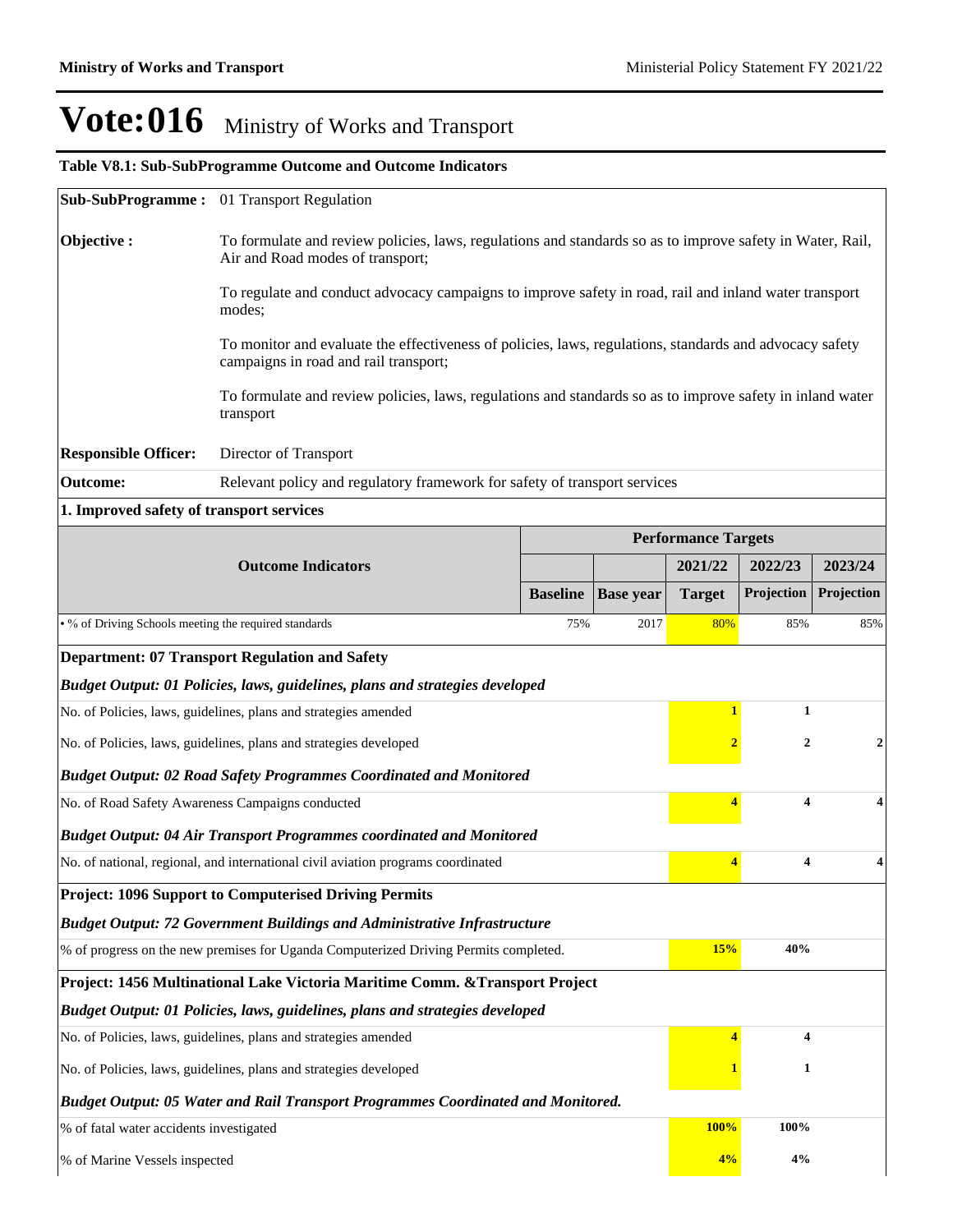|                                            | No. of regional and international maritime transport programs coordinated                              |                 |                  | 4                          | 6            |              |
|--------------------------------------------|--------------------------------------------------------------------------------------------------------|-----------------|------------------|----------------------------|--------------|--------------|
| % of inspected Marine vessels licensed     |                                                                                                        |                 |                  | 90%                        | 90%          |              |
| Number of seafarers certified and endorsed |                                                                                                        |                 |                  | <b>100</b>                 | <b>120</b>   |              |
| <b>Department: 16 Maritime</b>             |                                                                                                        |                 |                  |                            |              |              |
|                                            | Budget Output: 01 Policies, laws, guidelines, plans and strategies developed                           |                 |                  |                            |              |              |
|                                            | No. of Policies, laws, guidelines, plans and strategies amended                                        |                 |                  | $\mathbf{1}$               | $\mathbf{1}$ | 1            |
|                                            | No. of Policies, laws, guidelines, plans and strategies developed                                      |                 |                  | 1                          | $\mathbf{1}$ | $\mathbf{1}$ |
|                                            | Budget Output: 05 Water and Rail Transport Programmes Coordinated and Monitored.                       |                 |                  |                            |              |              |
| % of fatal water accidents investigated    |                                                                                                        |                 |                  | <b>100%</b>                | 100%         | 100%         |
| % of Marine Vessels inspected              |                                                                                                        |                 |                  |                            | 1%<br>2%     | 3%           |
|                                            | No. of regional and international maritime transport programs coordinated                              |                 |                  |                            |              | 5<br>5       |
| % of inspected Marine vessels licensed     |                                                                                                        |                 |                  |                            | 99%<br>99%   | 99%          |
| Number of seafarers certified and endorsed |                                                                                                        |                 |                  | <b>100</b>                 | <b>120</b>   | 150          |
|                                            | Budget Output: 07 Safety of navigation programs coordinated and monitored                              |                 |                  |                            |              |              |
| % of L. Victoria covered by a GSM signal   |                                                                                                        |                 |                  | 50%                        | 80%          | 80%          |
|                                            | Number of Maritime Rescue Communication Centers (MRCC) established                                     |                 |                  | 1                          |              |              |
|                                            | Number of Search and rescue (SAR) centers established                                                  |                 |                  | 9                          |              |              |
|                                            | Sub-SubProgramme: 02 Transport Services and Infrastructure                                             |                 |                  |                            |              |              |
| Objective:                                 | To plan, develop and maintain economic, efficient and effective transport services and infrastructure; |                 |                  |                            |              |              |
| <b>Responsible Officer:</b>                | Director of Transport                                                                                  |                 |                  |                            |              |              |
| <b>Outcome:</b>                            | Increased efficiency and effectiveness of transport services                                           |                 |                  |                            |              |              |
| 1. Improved transportation system          |                                                                                                        |                 |                  |                            |              |              |
|                                            |                                                                                                        |                 |                  | <b>Performance Targets</b> |              |              |
|                                            | <b>Outcome Indicators</b>                                                                              |                 |                  | 2021/22                    | 2022/23      | 2023/24      |
|                                            |                                                                                                        | <b>Baseline</b> | <b>Base year</b> | <b>Target</b>              | Projection   | Projection   |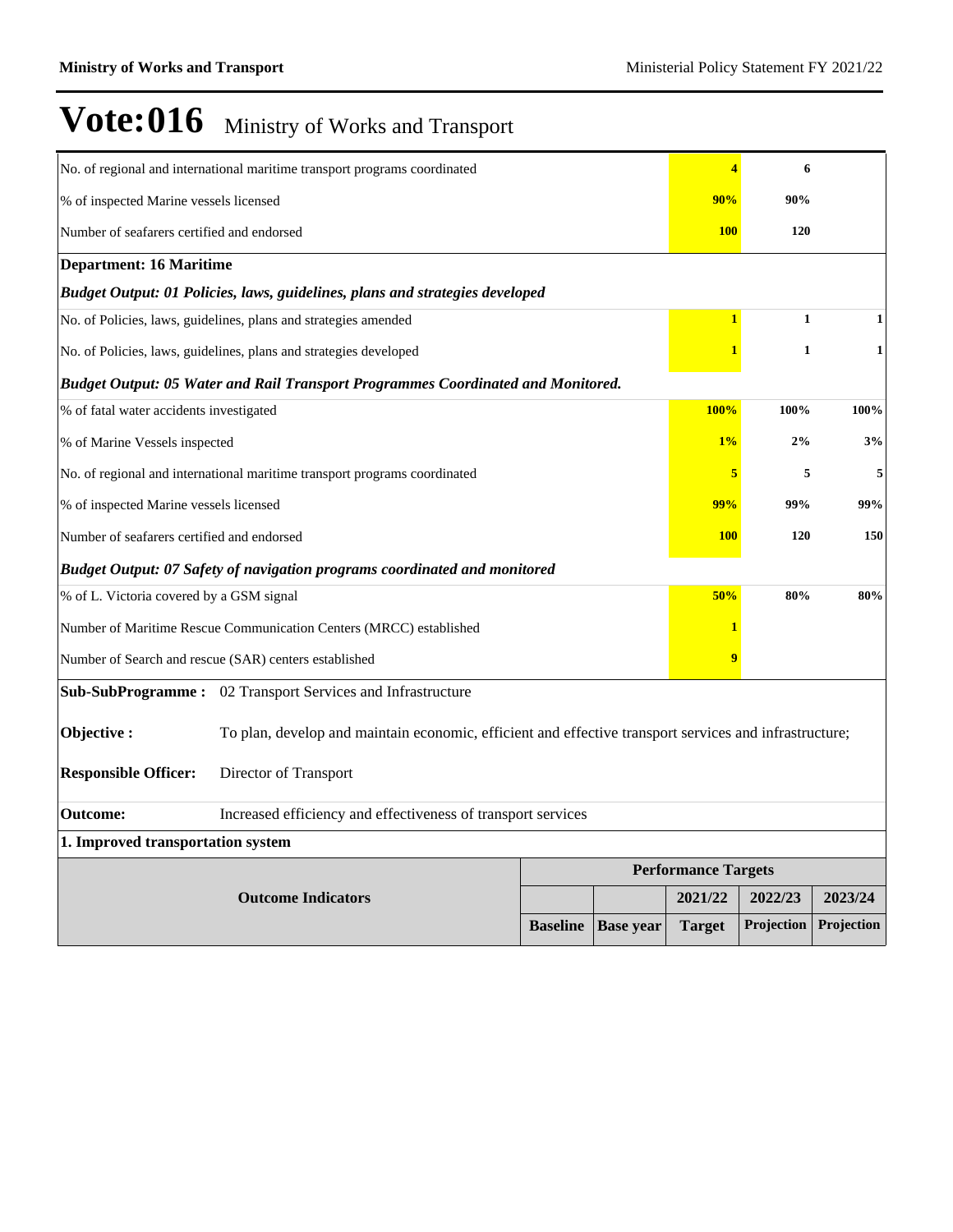| · Proportion of functional rail           |                                                                                                                                                     | 21% | 2018 | 32%        | 35% | 35%  |
|-------------------------------------------|-----------------------------------------------------------------------------------------------------------------------------------------------------|-----|------|------------|-----|------|
|                                           | Project: 1097 New Standard Gauge Railway Line                                                                                                       |     |      |            |     |      |
|                                           | <b>Budget Output: 54 Development of Standard Gauge Railway Infrastructure</b>                                                                       |     |      |            |     |      |
| Hectares of Right of Way acquired         |                                                                                                                                                     |     |      | 22.89      |     |      |
|                                           | <b>Department: 11 Transport Infrastructure and Services</b>                                                                                         |     |      |            |     |      |
|                                           | <b>Budget Output: 02 Monitoring and Capacity Building</b>                                                                                           |     |      |            |     |      |
| No of Monitoring reports produced         |                                                                                                                                                     |     |      |            | 4   |      |
|                                           | <b>Budget Output: 51 Maintenance of Aircrafts and Buildings (EACAA)</b>                                                                             |     |      |            |     |      |
| Number of Air crafts maintained.          |                                                                                                                                                     |     |      | 9          | 9   | 9    |
|                                           | <b>Budget Output: 52 Rehabilitation of Upcountry Aerodromes (CAA)</b>                                                                               |     |      |            |     |      |
| Number of upcountry aerodromes maintained |                                                                                                                                                     |     |      | 13         | 13  | 13   |
|                                           | Project: 1489 Development of Kabaale Airport                                                                                                        |     |      |            |     |      |
|                                           | <b>Budget Output: 02 Monitoring and Capacity Building</b>                                                                                           |     |      |            |     |      |
| No of Monitoring reports produced         |                                                                                                                                                     |     |      |            | 4   |      |
|                                           | <b>Budget Output: 83 Border Post Reahabilitation/Construction</b>                                                                                   |     |      |            |     |      |
|                                           | % of construction works for Kabaale Air Port completed                                                                                              |     |      | 70%        | 94% | 100% |
|                                           | <b>Project: 1563 URC Capacity Building Project</b>                                                                                                  |     |      |            |     |      |
|                                           | <b>Budget Output: 02 Monitoring and Capacity Building</b>                                                                                           |     |      |            |     |      |
| No of Monitoring reports produced         |                                                                                                                                                     |     |      |            | 4   |      |
|                                           | <b>Budget Output: 81 Construction/Rehabilitation of Railway Infrastructure</b>                                                                      |     |      |            |     |      |
| Km of railway truck rehabilitated         |                                                                                                                                                     |     |      |            | 28  |      |
|                                           | Project: 1659 Rehabilitation of the Tororo - Gulu railway line                                                                                      |     |      |            |     |      |
|                                           | <b>Budget Output: 02 Monitoring and Capacity Building</b>                                                                                           |     |      |            |     |      |
| No of Monitoring reports produced         |                                                                                                                                                     |     |      | 12         | 12  |      |
|                                           | <b>Budget Output: 81 Construction/Rehabilitation of Railway Infrastructure</b>                                                                      |     |      |            |     |      |
| Km of railway truck rehabilitated         |                                                                                                                                                     |     |      | <b>160</b> | 215 |      |
|                                           | Sub-SubProgramme: 03 Construction Standards and Quality Assurance                                                                                   |     |      |            |     |      |
| Objective:                                | To develop laws, standards and guidelines that ensure effective, safe, efficient and adequate delivery of<br>services in the construction industry; |     |      |            |     |      |
|                                           | To review policy guidelines on construction and maintenance of roads and bridges;                                                                   |     |      |            |     |      |
|                                           | To monitor compliance in the construction industry;                                                                                                 |     |      |            |     |      |
|                                           | To provide technical support services to other Government Departments and Agencies in building works                                                |     |      |            |     |      |
| <b>Responsible Officer:</b>               | Director of Engineering and Works/Engineer in Chief                                                                                                 |     |      |            |     |      |
| <b>Outcome:</b>                           | Strengthened national Construction Industry                                                                                                         |     |      |            |     |      |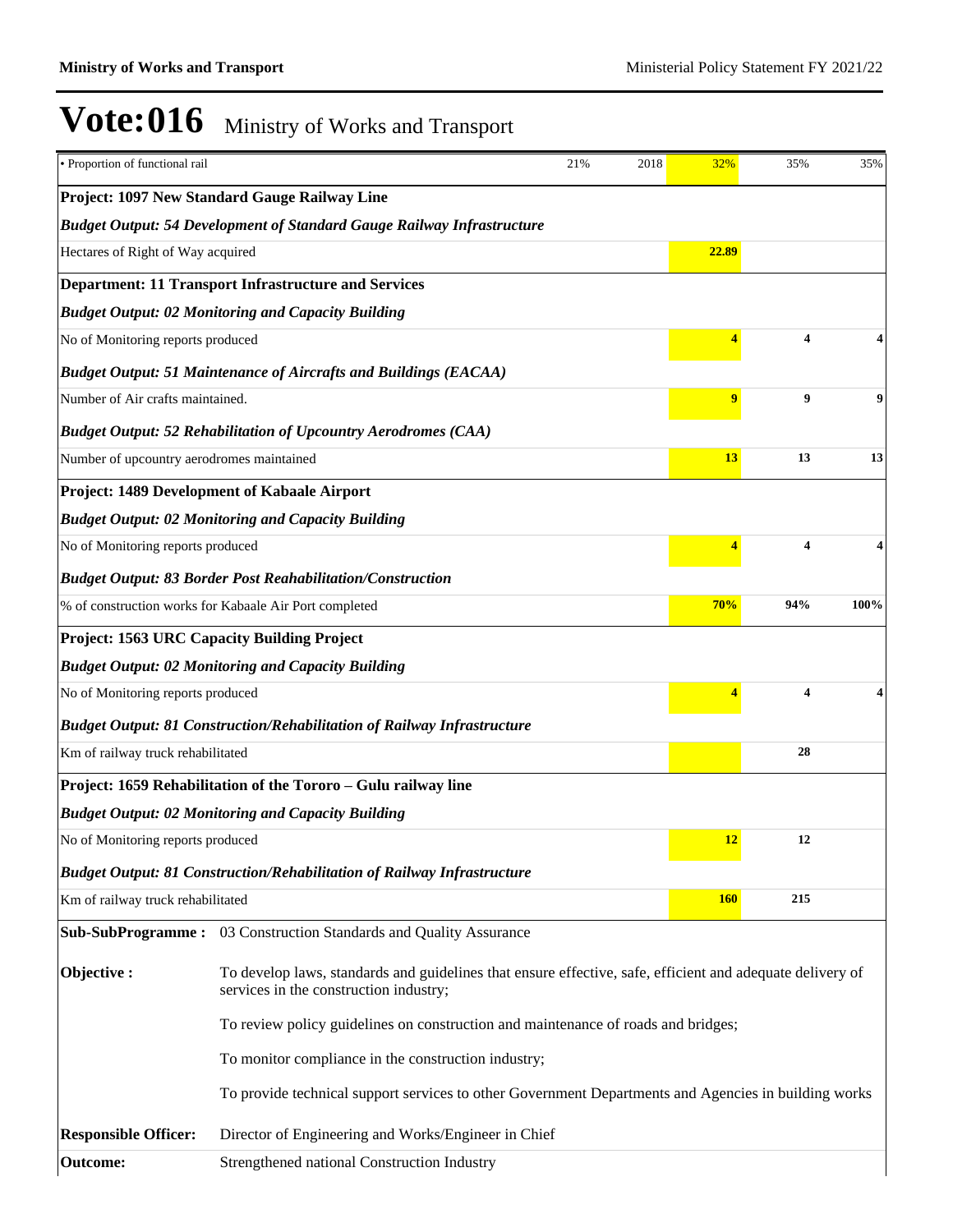# $\textbf{Vote:016}$  Ministry of Works and Transport

|                                                                                                           | 1. Vibrant and operational national construction industry                                                                                                                                                                                                                                                   |                 |                  |                                                                                                                                                                                                                               |                                                                                                                         |                                                                                                                                   |
|-----------------------------------------------------------------------------------------------------------|-------------------------------------------------------------------------------------------------------------------------------------------------------------------------------------------------------------------------------------------------------------------------------------------------------------|-----------------|------------------|-------------------------------------------------------------------------------------------------------------------------------------------------------------------------------------------------------------------------------|-------------------------------------------------------------------------------------------------------------------------|-----------------------------------------------------------------------------------------------------------------------------------|
|                                                                                                           |                                                                                                                                                                                                                                                                                                             |                 |                  | <b>Performance Targets</b>                                                                                                                                                                                                    |                                                                                                                         |                                                                                                                                   |
|                                                                                                           | <b>Outcome Indicators</b>                                                                                                                                                                                                                                                                                   |                 |                  | 2021/22                                                                                                                                                                                                                       | 2022/23                                                                                                                 | 2023/24                                                                                                                           |
|                                                                                                           |                                                                                                                                                                                                                                                                                                             | <b>Baseline</b> | <b>Base year</b> | <b>Target</b>                                                                                                                                                                                                                 | Projection                                                                                                              | Projection                                                                                                                        |
|                                                                                                           | • Proportion of construction works (value) executed by local firms                                                                                                                                                                                                                                          | 24%             | 2017             | 40%                                                                                                                                                                                                                           | 40%                                                                                                                     | 42%                                                                                                                               |
| <b>Department: 14 Construction Standards</b>                                                              |                                                                                                                                                                                                                                                                                                             |                 |                  |                                                                                                                                                                                                                               |                                                                                                                         |                                                                                                                                   |
|                                                                                                           | Budget Output: 03 Monitoring Compliance of Construction Standards and undertaking Research                                                                                                                                                                                                                  |                 |                  |                                                                                                                                                                                                                               |                                                                                                                         |                                                                                                                                   |
| No. Of enviromental compliance audits conducted                                                           |                                                                                                                                                                                                                                                                                                             |                 |                  | <b>10</b>                                                                                                                                                                                                                     | 10                                                                                                                      | 20                                                                                                                                |
|                                                                                                           | No. of standards compliance audits conducted on LGs roads                                                                                                                                                                                                                                                   |                 |                  | <b>10</b>                                                                                                                                                                                                                     | 10                                                                                                                      | 20                                                                                                                                |
| Number of materials testing, quality control and research on construction Materials reports produced      |                                                                                                                                                                                                                                                                                                             |                 |                  |                                                                                                                                                                                                                               | <b>500</b><br>520                                                                                                       | 550                                                                                                                               |
| <b>Department: 15 Public Structures</b>                                                                   |                                                                                                                                                                                                                                                                                                             |                 |                  |                                                                                                                                                                                                                               |                                                                                                                         |                                                                                                                                   |
|                                                                                                           | <b>Budget Output: 01 Policies, laws, guidelines, plans and strategies</b>                                                                                                                                                                                                                                   |                 |                  |                                                                                                                                                                                                                               |                                                                                                                         |                                                                                                                                   |
| Level of establishing of the National review board<br>Level of completion of Building Code and Regulation |                                                                                                                                                                                                                                                                                                             |                 |                  | <b>Subvention</b><br>to NBRB<br>secretariat<br>provided<br><b>Draft</b><br>amendment<br>s to<br><b>Building</b><br><b>Code and</b><br>regulations<br><b>presented to</b><br><b>NBRB</b> and<br><b>Hon.Minist</b><br><b>er</b> | <b>Subvention</b><br>to NRB<br>secretariat<br>provided<br><b>Building</b><br>code and<br>regulation<br>disseminate<br>d | <b>Subvention</b><br>to NBRB<br><b>Secretariat</b><br>provided<br><b>Building</b><br>codes and<br>regulations<br>disseminate<br>d |
|                                                                                                           | <b>Budget Output: 04 Monitoring and Capacity Building Support</b>                                                                                                                                                                                                                                           |                 |                  |                                                                                                                                                                                                                               |                                                                                                                         |                                                                                                                                   |
|                                                                                                           | Number of technical advisory reports on building construction works prepared & issued                                                                                                                                                                                                                       |                 |                  | 40                                                                                                                                                                                                                            | 45                                                                                                                      | 50                                                                                                                                |
| Objective:                                                                                                | Sub-SubProgramme: 04 District, Urban and Community Access Roads<br>To review policy guidelines on construction and maintenance of roads and bridges;<br>To provide technical support for construction and maintenance works undertaken by other MDAs;<br>To implement works projects of National importance |                 |                  |                                                                                                                                                                                                                               |                                                                                                                         |                                                                                                                                   |
| <b>Responsible Officer:</b>                                                                               | Director of Engineering and Works/Engineer in Chief                                                                                                                                                                                                                                                         |                 |                  |                                                                                                                                                                                                                               |                                                                                                                         |                                                                                                                                   |
| <b>Outcome:</b>                                                                                           | Improved District, urban and community access Roads                                                                                                                                                                                                                                                         |                 |                  |                                                                                                                                                                                                                               |                                                                                                                         |                                                                                                                                   |
| 1. Improved transportation system                                                                         |                                                                                                                                                                                                                                                                                                             |                 |                  |                                                                                                                                                                                                                               |                                                                                                                         |                                                                                                                                   |
|                                                                                                           |                                                                                                                                                                                                                                                                                                             |                 |                  | <b>Performance Targets</b>                                                                                                                                                                                                    |                                                                                                                         |                                                                                                                                   |
|                                                                                                           | <b>Outcome Indicators</b>                                                                                                                                                                                                                                                                                   |                 |                  | 2021/22                                                                                                                                                                                                                       | 2022/23                                                                                                                 | 2023/24                                                                                                                           |
|                                                                                                           |                                                                                                                                                                                                                                                                                                             | <b>Baseline</b> | <b>Base year</b> | <b>Target</b>                                                                                                                                                                                                                 | Projection                                                                                                              | Projection                                                                                                                        |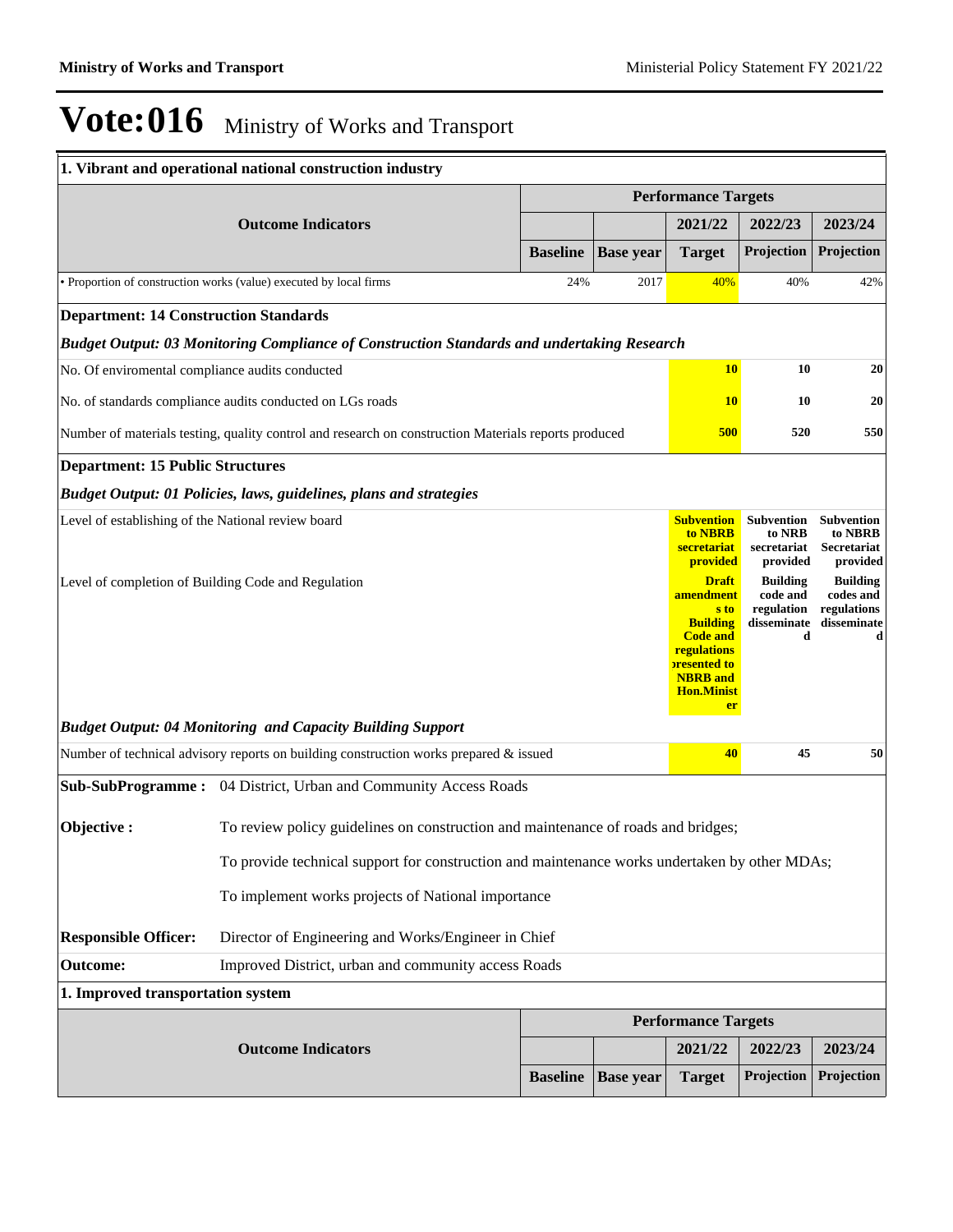| · Percentage of District roads in fair to good condition |                                                                                                                      | 65%                        | 2018 | 80%            | 85%            | 85%     |
|----------------------------------------------------------|----------------------------------------------------------------------------------------------------------------------|----------------------------|------|----------------|----------------|---------|
|                                                          | Project: 1558 Rural Bridges Infrastructure Development                                                               |                            |      |                |                |         |
| <b>Budget Output: 74 Major Bridges</b>                   |                                                                                                                      |                            |      |                |                |         |
|                                                          | Number of bridges constructed, maintained, resealed and rehabilitated.                                               |                            |      | $\overline{5}$ | $\overline{7}$ | 7       |
|                                                          | <b>Project: 1564 Community Roads Improvement Project</b>                                                             |                            |      |                |                |         |
|                                                          | <b>Budget Output: 73 Roads, Streets and Highways</b>                                                                 |                            |      |                |                |         |
| No. of km of district roads rehabilitated                |                                                                                                                      |                            |      | 780            | 800            | 850     |
|                                                          | Project: 1703 Rehabilitation of District Roads Project                                                               |                            |      |                |                |         |
|                                                          | <b>Budget Output: 73 Roads, Streets and Highways</b>                                                                 |                            |      |                |                |         |
| No. of km of district roads rehabilitated                |                                                                                                                      |                            |      |                | 365<br>400     | 450     |
|                                                          | Project: 1705 Rehabilitation and Upgrading of Urban Roads Project                                                    |                            |      |                |                |         |
|                                                          | Budget Output: 81 Urban roads construction and rehabilitation (Bitumen standard)                                     |                            |      |                |                |         |
|                                                          | Length of Urban roads constructed, maintained, resealed and rehabilitated.                                           |                            |      | <b>10.8</b>    | 11             | 20      |
|                                                          | <b>Sub-SubProgramme:</b> 05 Mechanical Engineering Services                                                          |                            |      |                |                |         |
| Objective:                                               | To develop policies, laws, standards and guidelines for models/makes of vehicles for government and<br>public usage; |                            |      |                |                |         |
|                                                          | To provide technical advice to government and public on mechanical engineering equipment.                            |                            |      |                |                |         |
| <b>Responsible Officer:</b>                              | Director of Engineering and Works/Engineer in Chief                                                                  |                            |      |                |                |         |
| <b>Outcome:</b>                                          | Functional government vehicles, road equipment, and ferry services                                                   |                            |      |                |                |         |
| 1. Improved transportation system                        |                                                                                                                      |                            |      |                |                |         |
|                                                          |                                                                                                                      | <b>Performance Targets</b> |      |                |                |         |
|                                                          | <b>Outcome Indicators</b>                                                                                            |                            |      | 2021/22        | 2022/23        | 2023/24 |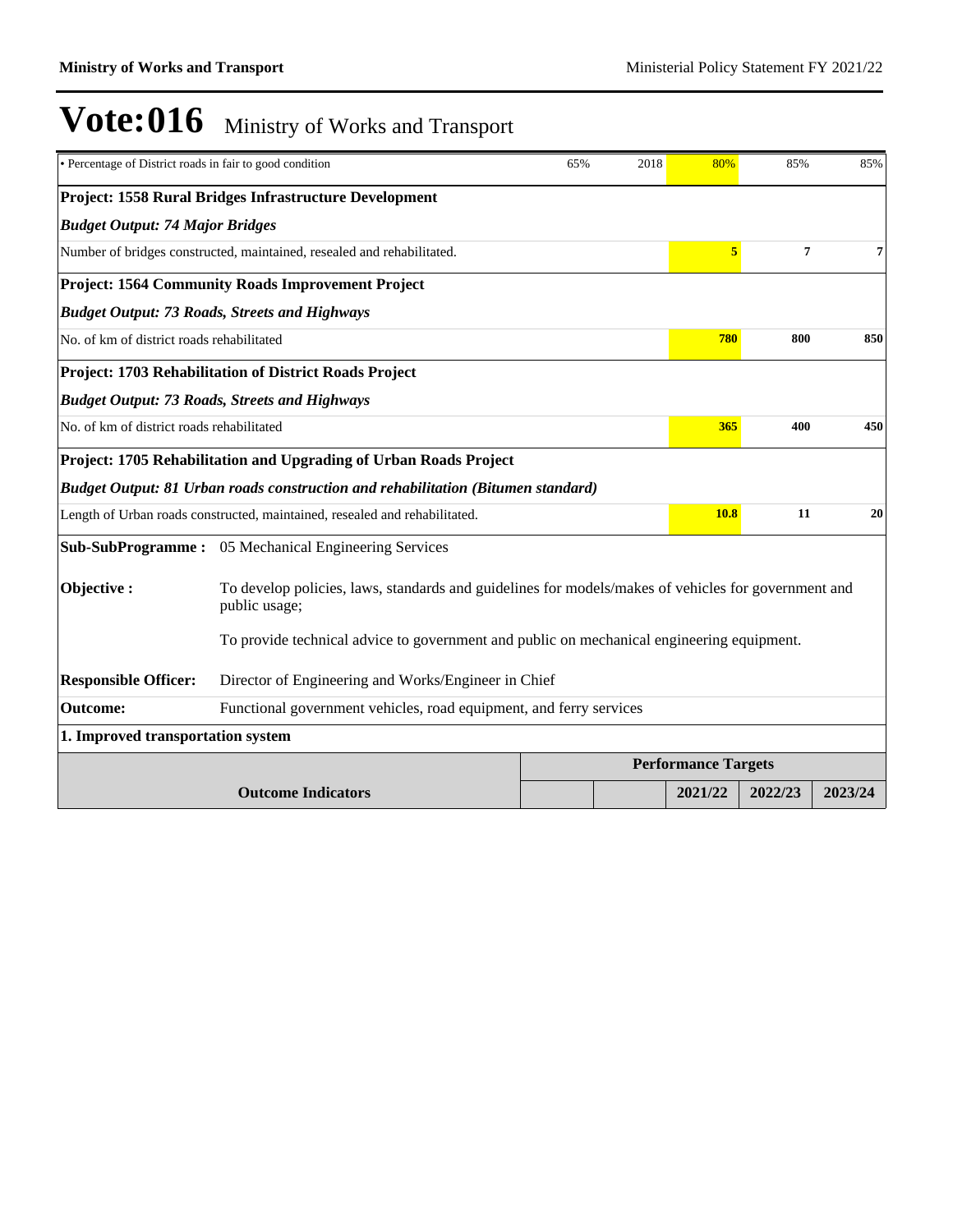|                                                      |                                                                                                                  | <b>Baseline</b> | <b>Base year</b> | <b>Target</b>              | Projection | Projection |  |
|------------------------------------------------------|------------------------------------------------------------------------------------------------------------------|-----------------|------------------|----------------------------|------------|------------|--|
| • % of district equipment in good working condition. |                                                                                                                  | 70%             | 2017             | 85%                        | 80%        | 80%        |  |
|                                                      | <b>Department: 13 Mechanical Engineering Services</b>                                                            |                 |                  |                            |            |            |  |
|                                                      | Budget Output: 03 Mech Tech Advise rendered & govt vehicle inventory maintained.                                 |                 |                  |                            |            |            |  |
|                                                      | % of Government vehicles inspected against the total Presented                                                   |                 |                  | 90%                        | 95%        | 100%       |  |
|                                                      | Budget Output: 05 Operation and Maintenance of MV Kalangala Ship and other delegated ferries                     |                 |                  |                            |            |            |  |
|                                                      | % availability of MV Kalangala against the planned operating time                                                |                 |                  | 95%                        | 95%        | 100%       |  |
|                                                      | <b>Budget Output: 06 Maintenance of the Government Protocol Fleet</b>                                            |                 |                  |                            |            |            |  |
| % availability of Government Protocol Fleet          |                                                                                                                  |                 |                  | 80%                        | 85%        | 90%        |  |
|                                                      | <b>Budget Output: 51 Transfers to Regional Mechanical Workshops</b>                                              |                 |                  |                            |            |            |  |
| % availability of district road equipment            |                                                                                                                  |                 |                  | 70%                        | 75%        | 80%        |  |
| % availability of zonal road equipment               |                                                                                                                  | 70%             | 75%              | 80%                        |            |            |  |
|                                                      | No. of equipment operators, artisans, and technicians from local gov'ts trained.                                 |                 |                  | <b>200</b>                 | <b>200</b> | 200        |  |
|                                                      | Sub-SubProgramme: 49 Policy, Planning and Support Services                                                       |                 |                  |                            |            |            |  |
| Objective:                                           | To provide support services and tools as well as coordinate Policy formulation and Strategic Planning;           |                 |                  |                            |            |            |  |
|                                                      | To promote proper human resource management and capacity building programmes;                                    |                 |                  |                            |            |            |  |
|                                                      | To coordinate sector budgets, plans and policies;                                                                |                 |                  |                            |            |            |  |
|                                                      | To monitor and evaluate implementation of the ministry policies, plans and projects;                             |                 |                  |                            |            |            |  |
|                                                      | To provide technical support to various departments during planning, projects and policy formulation<br>process; |                 |                  |                            |            |            |  |
| <b>Responsible Officer:</b>                          | Under secretary F&A and Commissioner Policy and Planning                                                         |                 |                  |                            |            |            |  |
| <b>Outcome:</b>                                      | Improved coordination of sector priorities, policies, strategies, institutions and budgets                       |                 |                  |                            |            |            |  |
| 1. Enhanced sector implementation capacity           |                                                                                                                  |                 |                  |                            |            |            |  |
|                                                      |                                                                                                                  |                 |                  | <b>Performance Targets</b> |            |            |  |
|                                                      | <b>Outcome Indicators</b>                                                                                        |                 |                  | 2021/22                    | 2022/23    | 2023/24    |  |
|                                                      |                                                                                                                  | <b>Baseline</b> | <b>Base year</b> | <b>Target</b>              | Projection | Projection |  |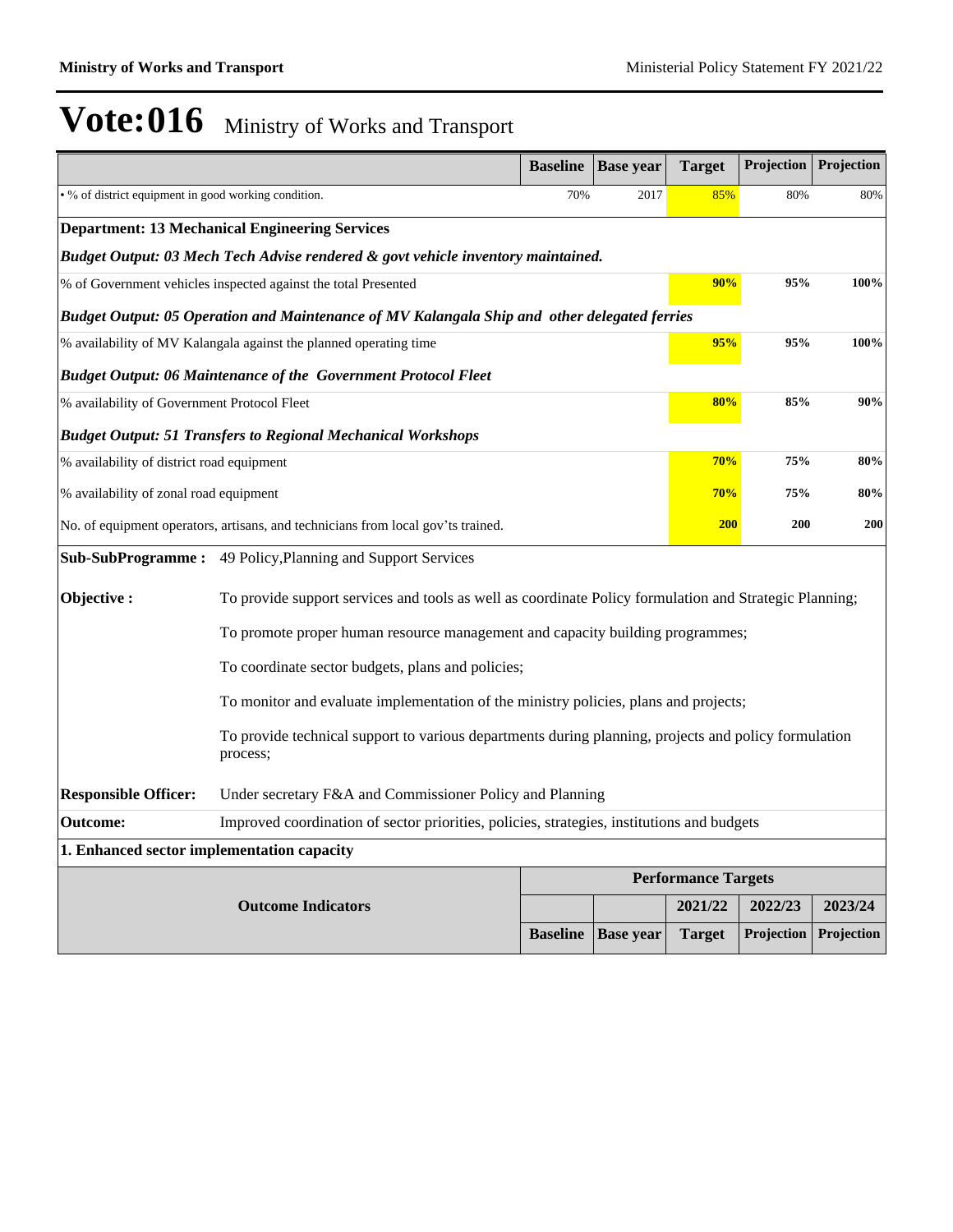| • Level of compliance of the Ministerial Policy Statement (MPS) to Gender and Equity<br>budgeting. | 71.3% | 2018 | 80%                     | 80%                     | 85%   |
|----------------------------------------------------------------------------------------------------|-------|------|-------------------------|-------------------------|-------|
| <b>Department: 01 Headquarters</b>                                                                 |       |      |                         |                         |       |
| <b>Budget Output: 02 Ministry Support Services and Communication strategy implimented.</b>         |       |      |                         |                         |       |
| Number of internal management reports produced                                                     |       |      | $\overline{\mathbf{4}}$ | $\overline{\mathbf{4}}$ |       |
| <b>Budget Output: 06 Monitoring and Capacity Building Support</b>                                  |       |      |                         |                         |       |
| Level of implementation of the Strategic Plan                                                      |       |      | 80%                     | 90%                     | 100%  |
| <b>Budget Output: 19 Human Resource Management Services</b>                                        |       |      |                         |                         |       |
| Number of staff trained in short and long term courses                                             |       |      | 20                      | 20                      | 20    |
| No. of staff appraised                                                                             |       |      | 1,000                   | 1,000                   | 1,000 |
| <b>Department: 09 Policy and Planning</b>                                                          |       |      |                         |                         |       |
| <b>Budget Output: 01 Policy, Laws, guidelines, plans and strategies</b>                            |       |      |                         |                         |       |
| Number of sector policies, laws and regulations reviewed and formulated                            |       |      | $\overline{2}$          | $\overline{2}$          | 2     |
| <b>Budget Output: 04 Transport Data Collection Analysis and Storage</b>                            |       |      |                         |                         |       |
| Number of transport surveys conducted                                                              |       |      | $\overline{4}$          | $\overline{\mathbf{4}}$ | 4     |
| Number of sector core projects monitored.                                                          |       |      | 20                      | 20                      | 20    |
| <b>Budget Output: 05 Strengthening Sector Coordination, Planning &amp; ICT</b>                     |       |      |                         |                         |       |
| Percentage compliance of the Ministerial Policy Statement (MPS) to Gender and Equity budgeting     |       |      | 80%                     | 83%                     | 85%   |
| <b>Budget Output: 06 Monitoring and Capacity Building Support</b>                                  |       |      |                         |                         |       |
| Level of implementation of the Strategic Plan                                                      |       |      | 80%                     | 83%                     | 85%   |
| Department: 10 Internal Audit                                                                      |       |      |                         |                         |       |
| <b>Budget Output: 02 Ministry Support Services and Communication strategy implimented.</b>         |       |      |                         |                         |       |
| Number of internal management reports produced                                                     |       |      | $\overline{4}$          | 4                       |       |
| Project: 1617 Retooling of Ministry of Works and Transport                                         |       |      |                         |                         |       |
| <b>Budget Output: 01 Policy, Laws, guidelines, plans and strategies</b>                            |       |      |                         |                         |       |
| Number of sector policies, laws and regulations reviewed and formulated                            |       |      | 6                       | 6                       | 6     |
| Budget Output: 02 Ministry Support Services and Communication strategy implimented.                |       |      |                         |                         |       |
| Number of internal management reports produced                                                     |       |      | 1                       | $\mathbf{1}$            | 1     |
| <b>Budget Output: 04 Transport Data Collection Analysis and Storage</b>                            |       |      |                         |                         |       |
| Number of transport surveys conducted                                                              |       |      | $\overline{2}$          | $\boldsymbol{2}$        | 2     |
| Number of sector core projects monitored.                                                          |       | 20   | 20                      | 20                      |       |
| <b>Budget Output: 05 Strengthening Sector Coordination, Planning &amp; ICT</b>                     |       |      |                         |                         |       |
| Percentage compliance of the Ministerial Policy Statement (MPS) to Gender and Equity budgeting     |       |      | 80%                     | 83%                     | 85%   |
| <b>Budget Output: 06 Monitoring and Capacity Building Support</b>                                  |       |      |                         |                         |       |
| Level of implementation of the Strategic Plan                                                      |       |      | 80%                     | 90%                     | 100%  |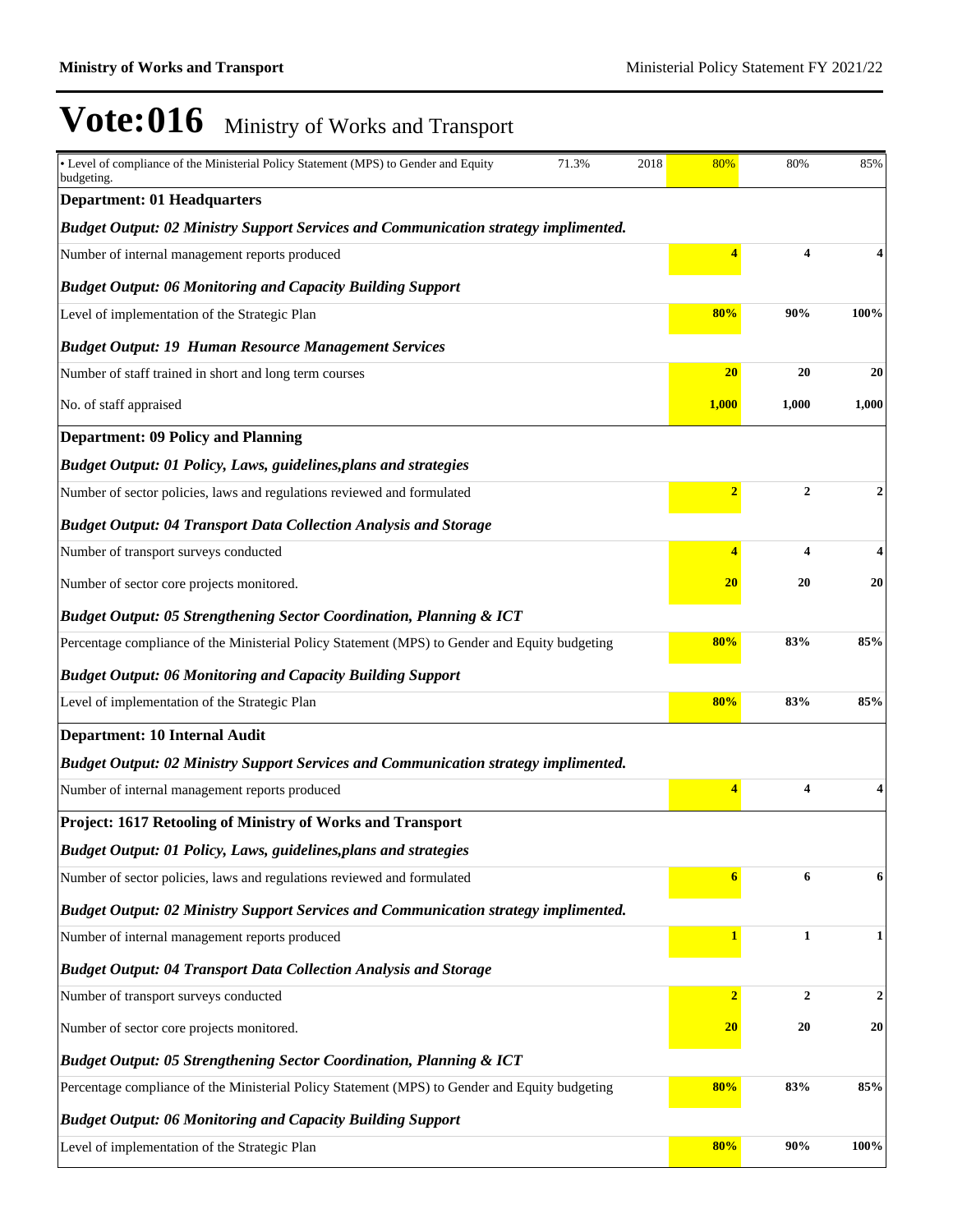### **IX. Major Capital Investments And Changes In Resource Allocation**

### **Table 9.1: Major Capital Investment (Capital Purchases outputs over 0.5Billion)**

| FY 2020/21                                                                                                                                                                                                                                                                                                                                                        |                  |                                                                                                                                                                                             | FY 2021/22                                                                                                                                 |
|-------------------------------------------------------------------------------------------------------------------------------------------------------------------------------------------------------------------------------------------------------------------------------------------------------------------------------------------------------------------|------------------|---------------------------------------------------------------------------------------------------------------------------------------------------------------------------------------------|--------------------------------------------------------------------------------------------------------------------------------------------|
| <b>Appr. Budget and Planned Outputs</b>                                                                                                                                                                                                                                                                                                                           |                  | <b>Expenditures and Achievements by</b><br>end Dec                                                                                                                                          | <b>Proposed Budget and Planned</b><br><b>Outputs</b>                                                                                       |
| Vote 016 Ministry of Works and Transport                                                                                                                                                                                                                                                                                                                          |                  |                                                                                                                                                                                             |                                                                                                                                            |
| <b>Sub-SubProgramme: 04 01 Transport Regulation</b>                                                                                                                                                                                                                                                                                                               |                  |                                                                                                                                                                                             |                                                                                                                                            |
| Development Project: 1096 Support to Computerised Driving Permits                                                                                                                                                                                                                                                                                                 |                  |                                                                                                                                                                                             |                                                                                                                                            |
| <b>Budget Output: 04 01 72 Government Buildings and Administrative Infrastructure</b>                                                                                                                                                                                                                                                                             |                  |                                                                                                                                                                                             |                                                                                                                                            |
| a) 30% civil works for the One Stop Centre Building to house<br>Computerised Driving Permits issuance, motor vehicle<br>registration and other licensing/regulatory functions<br>completed;<br>b) Construction of One Stop Centre Building to house<br>Computerised Driving Permits issuance, motor vehicle<br>registration supervised;                           |                  | a) Final Detailed Architectural and Engineering<br>Reports including Tender documents<br>submitted:                                                                                         | a) 15% Building civil works of the One Stop<br>Centre completed<br>b) Building Civil works supervised                                      |
|                                                                                                                                                                                                                                                                                                                                                                   |                  | al) Statutory Approvals for the designs sought;                                                                                                                                             |                                                                                                                                            |
| <b>Total Output Cost(Ushs Thousand)</b>                                                                                                                                                                                                                                                                                                                           | 6,000,000        | 2,008,000                                                                                                                                                                                   | <b>19,500,000</b>                                                                                                                          |
| Gou Dev't:                                                                                                                                                                                                                                                                                                                                                        | 6,000,000        | 2,008,000                                                                                                                                                                                   | 19,500,000                                                                                                                                 |
| Ext Fin:                                                                                                                                                                                                                                                                                                                                                          | $\boldsymbol{0}$ | $\mathbf{0}$                                                                                                                                                                                | $\overline{0}$                                                                                                                             |
| A.I.A:                                                                                                                                                                                                                                                                                                                                                            | $\overline{0}$   | $\mathbf{0}$                                                                                                                                                                                | $\overline{0}$                                                                                                                             |
| Budget Output: 04 01 76 Purchase of Office and ICT Equipment, including Software                                                                                                                                                                                                                                                                                  |                  |                                                                                                                                                                                             |                                                                                                                                            |
| a) Motor Vehicle Registration System procured, installed and<br>tested;                                                                                                                                                                                                                                                                                           |                  | a) Digital Archiving of motor vehicle<br>registrations records and provisional register<br>produced at 70%;                                                                                 | a) Term Maintenance and Support for UCDP Data<br><b>Recovery Centre, Automated Licensing System,</b><br>PSV Badge System and RCDS provided |
| b) Term Maintenance and Support for UCDP Data Recovery<br>Centre, Automated Licensing System, PSV Badge System and<br>RCDS provided;<br>c) Consultancy Services for the supervision of the<br>implementation of the administration and Management of<br>Motor vehicle Registration and its integration with other<br>support systems of Government MDAs procured; |                  | b) Evaluation of Service providers for Term<br>Maintenance and Support for UCDP Data<br>Recovery Centre, Automated Licensing<br>System, PSV Badge System and RCDS<br>completed;             | b) e-payment portal for licences developed and<br>maintained                                                                               |
| d) Online applications and payments portal for licensing<br>requirements developed;                                                                                                                                                                                                                                                                               |                  | c) Statement of Requirements for the<br>supervision of the implementation of the<br>administration and Management of Motor<br>vehicle Registration finalised and market<br>Survey reviewed: |                                                                                                                                            |
|                                                                                                                                                                                                                                                                                                                                                                   |                  | d) Procurement of online applications and<br>payments portal for licensing requirements<br>approved by Contracts Committee;                                                                 |                                                                                                                                            |
| <b>Total Output Cost(Ushs Thousand)</b>                                                                                                                                                                                                                                                                                                                           | 21,000,000       | 6,289,001                                                                                                                                                                                   | 5,236,000                                                                                                                                  |
| Gou Dev't:                                                                                                                                                                                                                                                                                                                                                        | 21,000,000       | 6,289,001                                                                                                                                                                                   | 5,236,000                                                                                                                                  |
| Ext Fin:                                                                                                                                                                                                                                                                                                                                                          | $\overline{0}$   | $\theta$                                                                                                                                                                                    |                                                                                                                                            |
| A.I.A:                                                                                                                                                                                                                                                                                                                                                            | $\boldsymbol{0}$ | $\mathbf{0}$                                                                                                                                                                                | $\overline{0}$                                                                                                                             |
| Sub-SubProgramme: 04 02 Transport Services and Infrastructure                                                                                                                                                                                                                                                                                                     |                  |                                                                                                                                                                                             |                                                                                                                                            |
| Development Project: 1097 New Standard Gauge Railway Line                                                                                                                                                                                                                                                                                                         |                  |                                                                                                                                                                                             |                                                                                                                                            |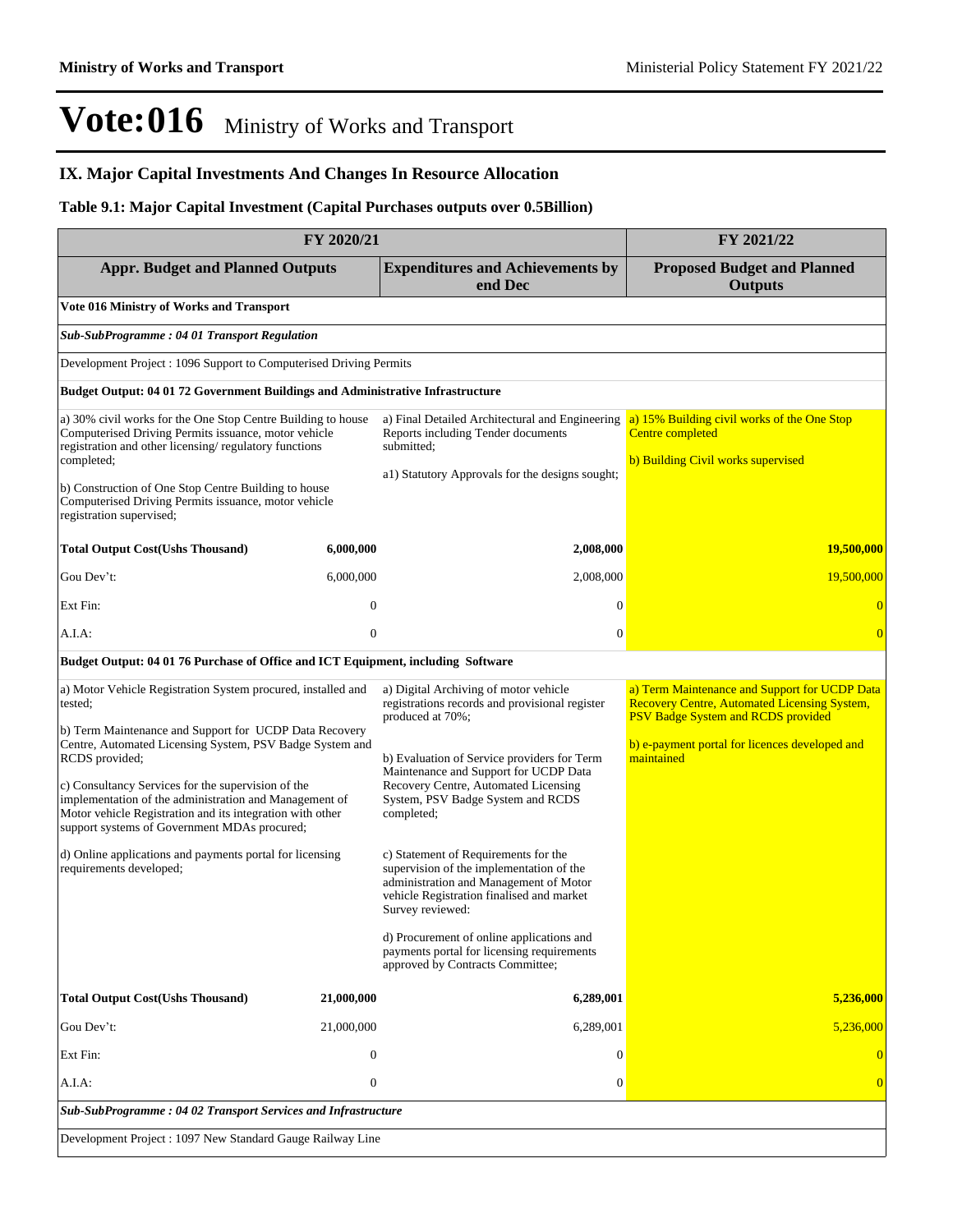| Budget Output: 04 02 71 Acquisition of Land by Government                                                    |                  |                                                                                                                                          |                                                                                                       |
|--------------------------------------------------------------------------------------------------------------|------------------|------------------------------------------------------------------------------------------------------------------------------------------|-------------------------------------------------------------------------------------------------------|
|                                                                                                              |                  |                                                                                                                                          | a) 83.531 hectares of land for Malaba-Kampala<br><b>ROW</b> acquired;                                 |
|                                                                                                              |                  |                                                                                                                                          | b) Compilation of supplementary reports for<br>affected land and properties undertaken;               |
|                                                                                                              |                  |                                                                                                                                          | c) 70km of acquired ROW protected from<br>encroachment:                                               |
| <b>Total Output Cost(Ushs Thousand)</b>                                                                      | 0                | $\bf{0}$                                                                                                                                 | 9,639,299                                                                                             |
| Gou Dev't:                                                                                                   | $\Omega$         | $\overline{0}$                                                                                                                           | 9,639,299                                                                                             |
| Ext Fin:                                                                                                     | $\Omega$         | $\Omega$                                                                                                                                 |                                                                                                       |
| $A.I.A$ :                                                                                                    | $\mathbf{0}$     | $\overline{0}$                                                                                                                           |                                                                                                       |
| Development Project : 1284 Development of new Kampala Port in Bukasa                                         |                  |                                                                                                                                          |                                                                                                       |
| Budget Output: 04 02 71 Acquisition of Land by Government                                                    |                  |                                                                                                                                          |                                                                                                       |
| a) Compensation of 40 Project Affected Persons (PAPs) for<br>Bukasa Port undertaken:                         |                  | a) Payment for road works of Kinawataka-<br>Bukasa Road (90%) undertaken;                                                                | a) 992 Project Affected Persons (PAPs) for<br>Bukasa Port compensated and 40.47 hectares<br>acquired; |
|                                                                                                              |                  | a1) 1,286 PAPs for Bukasa Port compensated;                                                                                              |                                                                                                       |
| <b>Total Output Cost(Ushs Thousand)</b>                                                                      | 1,000,000        | 4,022,824                                                                                                                                | 7,300,000                                                                                             |
| Gou Dev't:                                                                                                   | 1,000,000        | 371,717                                                                                                                                  | 7,300,000                                                                                             |
| Ext Fin:                                                                                                     | $\mathbf{0}$     | 3,651,107                                                                                                                                |                                                                                                       |
| A.I.A:                                                                                                       | $\mathbf{0}$     | $\mathbf{0}$                                                                                                                             | $\overline{0}$                                                                                        |
| Budget Output: 04 02 80 Construction/Rehabilitation of Inland Water Transport Infrastructure                 |                  |                                                                                                                                          |                                                                                                       |
| a) 65% of Dredging, Piling and swamp charging works for<br>Bukasa Port undertaken;                           |                  | a) Procurement of a Contractor for Dredging,<br>pilling and swamp surcharging works is in<br>advanced stage;                             | a) 30% of Swamp Dredging and reclamation<br>works for Bukasa Port completed;                          |
| <b>Total Output Cost(Ushs Thousand)</b>                                                                      | 92,036,439       | $\bf{0}$                                                                                                                                 | 980.922                                                                                               |
| Gou Dev't:                                                                                                   | $\mathbf{0}$     | $\mathbf{0}$                                                                                                                             |                                                                                                       |
| Ext Fin:                                                                                                     | 92,036,439       | $\mathbf{0}$                                                                                                                             | 980,922                                                                                               |
| A.I.A:                                                                                                       | $\boldsymbol{0}$ | $\mathbf{0}$                                                                                                                             | $\overline{0}$                                                                                        |
| Budget Output: 04 02 83 Border Post Reahabilitation/Construction                                             |                  |                                                                                                                                          |                                                                                                       |
| a) 50% civil works for Katuna One Stop Border Post (Phase 2)<br>completed;                                   |                  | a) 30% of physical works for Phase 2 of Katuna a) 90% of construction works for Katuna<br>One Stop Border Post completed;                | (Phase2), Goli and Ntoroko One Stop Border                                                            |
| b) 90% additional works for Malaba One Stop Border Post<br>completed;                                        |                  | b) 60% of physical works for Malaba One Stop<br>Border Post (Phase 2) completed;                                                         | Posts (OSBPs) completed;                                                                              |
| c) 50% construction works for Gulu Logistics hub completed;                                                  |                  | c) 36% construction works for Gulu Logistics<br>hub completed;                                                                           |                                                                                                       |
| d) Monitoring and supervision of construction works at Katuna<br>and Malaba One Stop Border Posts conducted; |                  | d) Monitoring and supervision of construction<br>works at Katuna and Malaba One Stop Border<br>Posts conducted and 1No. report prepared; |                                                                                                       |
| <b>Total Output Cost(Ushs Thousand)</b>                                                                      | 2,589,900        | 1,622,472                                                                                                                                | 6,780,000                                                                                             |
| Gou Dev't:                                                                                                   | 2,589,900        | 1,622,472                                                                                                                                | 6,780,000                                                                                             |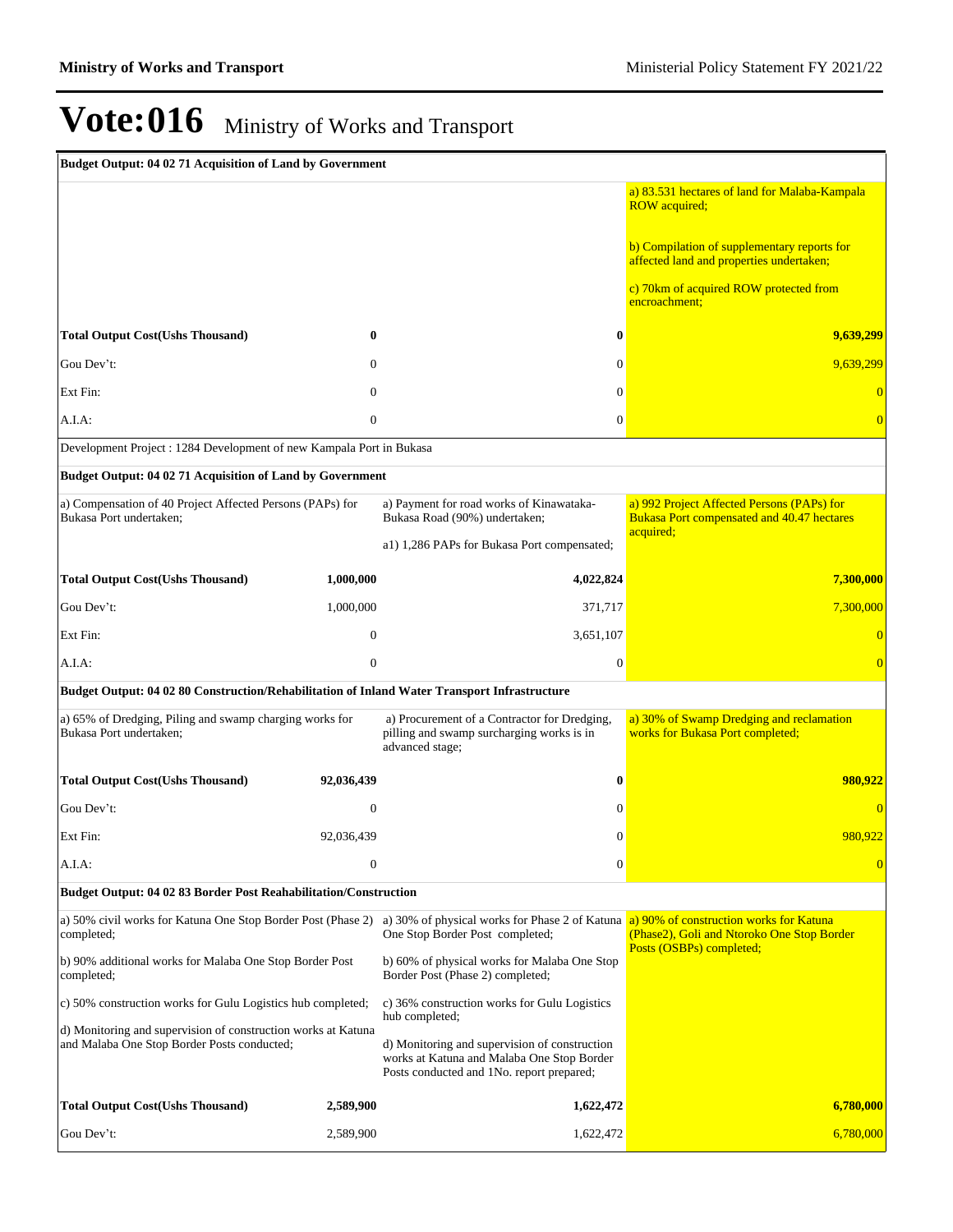| Ext Fin:                                                                                   | $\mathbf{0}$     | $\mathbf{0}$                                                                                     | $\overline{0}$                                                                                                   |
|--------------------------------------------------------------------------------------------|------------------|--------------------------------------------------------------------------------------------------|------------------------------------------------------------------------------------------------------------------|
| A.I.A:                                                                                     | $\boldsymbol{0}$ | $\mathbf{0}$                                                                                     | $\overline{0}$                                                                                                   |
| Development Project: 1489 Development of Kabaale Airport                                   |                  |                                                                                                  |                                                                                                                  |
| Budget Output: 04 02 83 Border Post Reahabilitation/Construction                           |                  |                                                                                                  |                                                                                                                  |
| a) 72% cumulative works for the development of Kabaale<br>International Airport completed; |                  | a) 51.52% cumulative works for the<br>development of Kabaale International Airport<br>completed; | a) 70% of cumulative physical works for the<br>development of Kabaale International Airport<br>project completed |
| b) Construction works of Kabaale Airport (Phase I) supervised;                             |                  | b) 5no. Project Mgt meeting conducted;                                                           | b) Construction works for Kabaale International<br>Airport project (Phase 1) Supervised;                         |
|                                                                                            |                  | b1) Ino. Steering Committee meetings<br>conducted;                                               |                                                                                                                  |
|                                                                                            |                  | b2) 1no. Environmental and social monitoring<br>meetings conducted;                              |                                                                                                                  |
| <b>Total Output Cost(Ushs Thousand)</b>                                                    | 295,293,215      | 68,610,049                                                                                       | 28,490,510                                                                                                       |
| Gou Dev't:                                                                                 | 2,450,000        | 2,367,492                                                                                        | 5,410,000                                                                                                        |
| Ext Fin:                                                                                   | 292,843,215      | 66,242,557                                                                                       | 23,080,510                                                                                                       |
| A.I.A:                                                                                     | $\mathbf{0}$     | $\mathbf{0}$                                                                                     |                                                                                                                  |
| Development Project : 1563 URC Capacity Building Project                                   |                  |                                                                                                  |                                                                                                                  |
| Budget Output: 04 02 75 Purchase of Motor Vehicles and Other Transport Equipment           |                  |                                                                                                  |                                                                                                                  |
|                                                                                            |                  |                                                                                                  | a) 02No. new 3000 Hp locomotives acquired;                                                                       |
|                                                                                            |                  |                                                                                                  | b) 2No. overhead cranes repaired and Wheel lathe<br>repaired;                                                    |
|                                                                                            |                  |                                                                                                  | c) 02No. 82 class locomotives maintained;                                                                        |
|                                                                                            |                  |                                                                                                  | d) 02No. breakdown cranes repaired;                                                                              |
| <b>Total Output Cost(Ushs Thousand)</b>                                                    | $\bf{0}$         | 0                                                                                                | 46,763,817                                                                                                       |
| Gou Dev't:                                                                                 | $\mathbf{0}$     | $\mathbf{0}$                                                                                     | 36,344,547                                                                                                       |
| Ext Fin:                                                                                   | $\mathbf{0}$     | $\theta$                                                                                         | 10,419,270                                                                                                       |
| A.I.A.                                                                                     | $\mathbf{0}$     | $\overline{0}$                                                                                   | $\theta$                                                                                                         |
| Budget Output: 04 02 81 Construction/Rehabilitation of Railway Infrastructure              |                  |                                                                                                  |                                                                                                                  |
| a) 10% of civil works on 22 kms of Namanve-Kampala-<br>Kyengera completed.                 |                  |                                                                                                  | a) Detailed design for 28Km of railway track<br>refurbishment (Kampala - Namanve, Tororo -<br>Malaba) completed; |
|                                                                                            |                  |                                                                                                  | b) Concrete sleeper manufacturing plant set up;                                                                  |
| <b>Total Output Cost(Ushs Thousand)</b>                                                    | 40,000,000       | 400,000                                                                                          | 5,429,347                                                                                                        |
| Gou Dev't:                                                                                 | 2,000,000        | 400,000                                                                                          | $\overline{0}$                                                                                                   |
| Ext Fin:                                                                                   | 38,000,000       | $\theta$                                                                                         | 5,429,347                                                                                                        |
| A.I.A:                                                                                     | $\boldsymbol{0}$ | $\boldsymbol{0}$                                                                                 | $\overline{0}$                                                                                                   |
| Development Project : 1659 Rehabilitation of the Tororo - Gulu railway line                |                  |                                                                                                  |                                                                                                                  |
| Budget Output: 04 02 71 Acquisition of Land by Government                                  |                  |                                                                                                  |                                                                                                                  |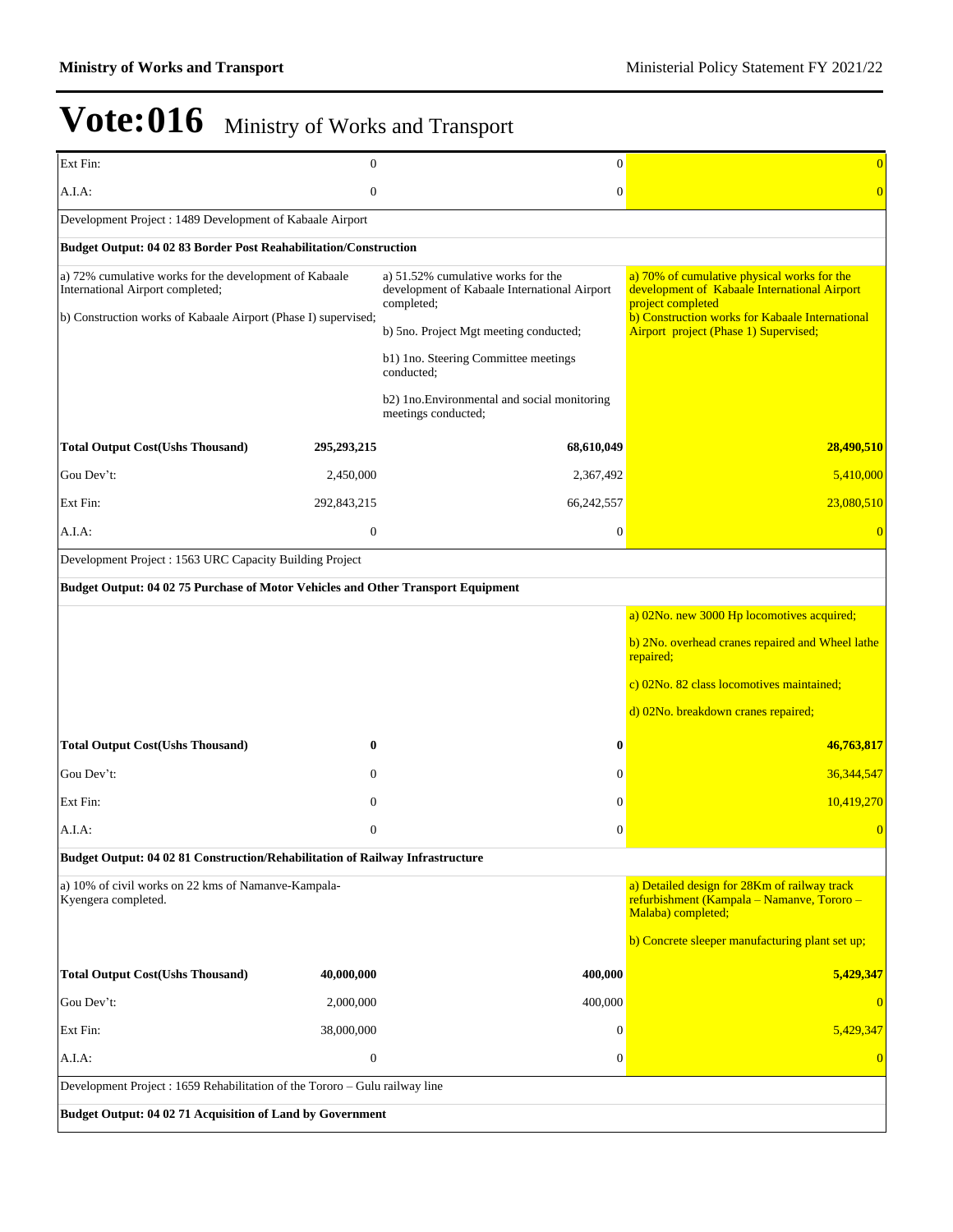|                                                                                                                                                                                                                                                                                                                             |              |                                                                                                                                                                                                                                                                                                                                                                                                                                                                                                                                                                                       | a) 1,690 PAPs along Tororo - Gulu Railway line<br>(Tororo, Butaleja, Mbale, Butebo,) compensated;                         |  |
|-----------------------------------------------------------------------------------------------------------------------------------------------------------------------------------------------------------------------------------------------------------------------------------------------------------------------------|--------------|---------------------------------------------------------------------------------------------------------------------------------------------------------------------------------------------------------------------------------------------------------------------------------------------------------------------------------------------------------------------------------------------------------------------------------------------------------------------------------------------------------------------------------------------------------------------------------------|---------------------------------------------------------------------------------------------------------------------------|--|
|                                                                                                                                                                                                                                                                                                                             |              |                                                                                                                                                                                                                                                                                                                                                                                                                                                                                                                                                                                       | b) Land acquisition for the access road to Gulu<br>Logistics Hub undertaken;                                              |  |
| <b>Total Output Cost(Ushs Thousand)</b>                                                                                                                                                                                                                                                                                     | $\bf{0}$     | $\bf{0}$                                                                                                                                                                                                                                                                                                                                                                                                                                                                                                                                                                              | 2,500,000                                                                                                                 |  |
| Gou Dev't:                                                                                                                                                                                                                                                                                                                  | $\Omega$     | $\mathbf{0}$                                                                                                                                                                                                                                                                                                                                                                                                                                                                                                                                                                          | 2,500,000                                                                                                                 |  |
| Ext Fin:                                                                                                                                                                                                                                                                                                                    | $\Omega$     | $\theta$                                                                                                                                                                                                                                                                                                                                                                                                                                                                                                                                                                              |                                                                                                                           |  |
| A.I.A:                                                                                                                                                                                                                                                                                                                      | $\theta$     | $\Omega$                                                                                                                                                                                                                                                                                                                                                                                                                                                                                                                                                                              |                                                                                                                           |  |
| <b>Budget Output: 04 02 81 Construction/Rehabilitation of Railway Infrastructure</b>                                                                                                                                                                                                                                        |              |                                                                                                                                                                                                                                                                                                                                                                                                                                                                                                                                                                                       |                                                                                                                           |  |
| a) 1,690 PAPs along Tororo – Gulu Railway line (Tororo,<br>Butaleja, Mbale, Butebo,) compensated;                                                                                                                                                                                                                           |              | a) 2,190 PAPs along Tororo – Gulu Railway<br>line (Tororo, Butaleja, Mbale, Butebo,) verified<br>and disclosed:                                                                                                                                                                                                                                                                                                                                                                                                                                                                       | a) 160km of Tororo - Gulu Meter gauge Railway<br>line rehabilitated (Tororo - Mbale (55km) and<br>Mbale - Soroti (105km); |  |
| b) RAP activities along Tororo – Gulu Railway line<br>implemented and monitored;                                                                                                                                                                                                                                            |              | b) RAP activities along Tororo - Gulu Railway<br>line monitored:                                                                                                                                                                                                                                                                                                                                                                                                                                                                                                                      | b) Construction of Gulu Logistics Hub (Phase 1)<br>completed;                                                             |  |
| c) Designs for rehabilitation of Tororo – Gulu Railway line<br>reviewed:<br>d) Refurbishment of rails, slippers and torments along Section<br>1 and 2 (Tororo – Soroti) of the Tororo – Gulu Railway line<br>completed;<br>e) Civil Works for the rehabilitation of Tororo -Gulu Railway<br>line section 1 and 2 completed; |              | b) Detailed Inspection of the track to determine<br>track materials required for replacement and<br>those required for refurbishment completed;<br>b1) Contractor instructed to quote for track<br>materials for replacement.<br>b2) Hydrologist appointed for drafting ToRs for<br>carrying out a detailed design for wash away at<br>Awoja swamp;<br>d) Contractor acquired quarry site at peta in<br>Tororo district:<br>d1) Quarry equipment imported and at camp<br>(crushers, drilling machines etc)<br>e) 1.63% overall physical progress achieved<br>against a target of 25%; | c) Socioeconomic surveys conducted;                                                                                       |  |
| <b>Total Output Cost(Ushs Thousand)</b>                                                                                                                                                                                                                                                                                     | 18,311,712   | $\bf{0}$                                                                                                                                                                                                                                                                                                                                                                                                                                                                                                                                                                              | 29,098,667                                                                                                                |  |
| Gou Dev't:                                                                                                                                                                                                                                                                                                                  | 2,000,000    | $\overline{0}$                                                                                                                                                                                                                                                                                                                                                                                                                                                                                                                                                                        | 7,980,000                                                                                                                 |  |
| Ext Fin:                                                                                                                                                                                                                                                                                                                    | 16,311,712   | $\overline{0}$                                                                                                                                                                                                                                                                                                                                                                                                                                                                                                                                                                        | 21,118,667                                                                                                                |  |
| A.I.A.                                                                                                                                                                                                                                                                                                                      | $\mathbf{0}$ | $\theta$                                                                                                                                                                                                                                                                                                                                                                                                                                                                                                                                                                              | $\Omega$                                                                                                                  |  |
| Sub-SubProgramme: 04 03 Construction Standards and Quality Assurance                                                                                                                                                                                                                                                        |              |                                                                                                                                                                                                                                                                                                                                                                                                                                                                                                                                                                                       |                                                                                                                           |  |
| Development Project : 1421 Development of the Construction Industry                                                                                                                                                                                                                                                         |              |                                                                                                                                                                                                                                                                                                                                                                                                                                                                                                                                                                                       |                                                                                                                           |  |
| <b>Budget Output: 04 03 72 Government Buildings and Administrative Infrastructure</b>                                                                                                                                                                                                                                       |              |                                                                                                                                                                                                                                                                                                                                                                                                                                                                                                                                                                                       |                                                                                                                           |  |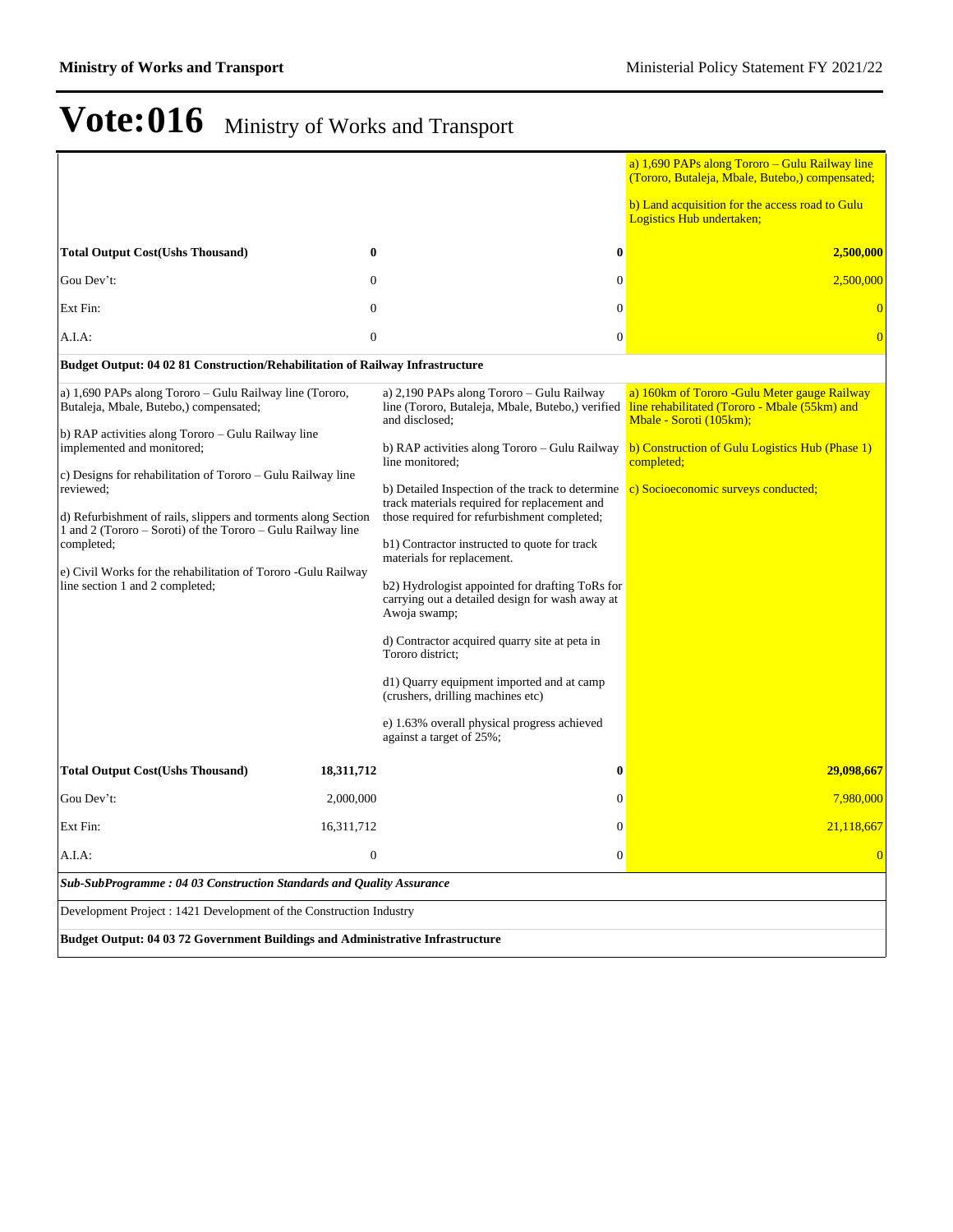| a) Remodeling and expansion for the Modification,<br>remodeling, for laboratory and Office facilities at Central<br>materials laboratory made;<br>b) 2 Acres of land for the regional laboratory acquired within<br>Moroto municipality and fenced;<br>c) Moroto regional laboratory constructed; |                  | a) Solicitation of input from various<br>stakeholders on the remodeling and expansion<br>for the Modification, remodeling, for laboratory<br>and Office facilities at Central materials<br>laboratory on-going;<br>b) Ministry acquired free land for the laboratory<br>facility. Survey activities to title and secure the<br>land ongoing;<br>c) Invitation of bidders for construction of<br>Moroto regional laboratory advertised; | a) 70% of Moroto materials regional laboratory<br>constructed:<br>b) 50% of Hoima regional laboratory constructed;<br>c) 30% of office block at Central materials<br>laboratory completed;<br>d) Construction of boundary wall, servant<br>quarters, and renovation works at Tito Okello<br>house completed and Lukaya market maintained<br>during DLP and outstanding works for Lukaya<br>market executed;<br>e) Resistance of buildings to earthquakes tested<br>and reports prepared;<br>f) 25% of the census of government buildings<br>conducted;<br>g) Construction of Mpondwe, Bunagana,<br>Ntoroko, and Goli OSBP supervised; |  |  |
|---------------------------------------------------------------------------------------------------------------------------------------------------------------------------------------------------------------------------------------------------------------------------------------------------|------------------|----------------------------------------------------------------------------------------------------------------------------------------------------------------------------------------------------------------------------------------------------------------------------------------------------------------------------------------------------------------------------------------------------------------------------------------|---------------------------------------------------------------------------------------------------------------------------------------------------------------------------------------------------------------------------------------------------------------------------------------------------------------------------------------------------------------------------------------------------------------------------------------------------------------------------------------------------------------------------------------------------------------------------------------------------------------------------------------|--|--|
| <b>Total Output Cost(Ushs Thousand)</b>                                                                                                                                                                                                                                                           | 2,720,000        | 410,199                                                                                                                                                                                                                                                                                                                                                                                                                                | 4,260,000                                                                                                                                                                                                                                                                                                                                                                                                                                                                                                                                                                                                                             |  |  |
| Gou Dev't:                                                                                                                                                                                                                                                                                        | 2,720,000        | 410,199                                                                                                                                                                                                                                                                                                                                                                                                                                | 4,260,000                                                                                                                                                                                                                                                                                                                                                                                                                                                                                                                                                                                                                             |  |  |
| Ext Fin:                                                                                                                                                                                                                                                                                          | $\overline{0}$   | $\mathbf{0}$                                                                                                                                                                                                                                                                                                                                                                                                                           |                                                                                                                                                                                                                                                                                                                                                                                                                                                                                                                                                                                                                                       |  |  |
| A.I.A:                                                                                                                                                                                                                                                                                            | $\boldsymbol{0}$ | $\overline{0}$                                                                                                                                                                                                                                                                                                                                                                                                                         |                                                                                                                                                                                                                                                                                                                                                                                                                                                                                                                                                                                                                                       |  |  |
| Budget Output: 04 03 77 Purchase of Specialised Machinery & Equipment                                                                                                                                                                                                                             |                  |                                                                                                                                                                                                                                                                                                                                                                                                                                        |                                                                                                                                                                                                                                                                                                                                                                                                                                                                                                                                                                                                                                       |  |  |
| a) 100 assorted Laboratory equipment procured;<br>b) 01 New 3phase Generator set for Kireka Materials<br>Laboratory procured;<br>c) Field and laboratory safety wear procured;                                                                                                                    |                  | b) Evaluation report for the supply of 01 New<br>3phase Generator set for Kireka Materials<br>Laboratory submitted to CC for approval;<br>c) Evaluation report for the bids to supply field<br>and laboratory safety wear submitted to CC;                                                                                                                                                                                             | a) 1No. unit of specialized laboratory equipment<br>carrier procured;<br>b) 20No. tables, 20No. chairs, and 20No. office<br>cabinets procured;                                                                                                                                                                                                                                                                                                                                                                                                                                                                                        |  |  |
| <b>Total Output Cost(Ushs Thousand)</b>                                                                                                                                                                                                                                                           | 1,500,000        | 1,380,624                                                                                                                                                                                                                                                                                                                                                                                                                              | 1,200,000                                                                                                                                                                                                                                                                                                                                                                                                                                                                                                                                                                                                                             |  |  |
| Gou Dev't:                                                                                                                                                                                                                                                                                        | 1,500,000        | 1,380,624                                                                                                                                                                                                                                                                                                                                                                                                                              | 1,200,000                                                                                                                                                                                                                                                                                                                                                                                                                                                                                                                                                                                                                             |  |  |
| Ext Fin:                                                                                                                                                                                                                                                                                          | $\theta$         | $\mathbf{0}$                                                                                                                                                                                                                                                                                                                                                                                                                           |                                                                                                                                                                                                                                                                                                                                                                                                                                                                                                                                                                                                                                       |  |  |
| A.I.A:                                                                                                                                                                                                                                                                                            | $\boldsymbol{0}$ | $\mathbf{0}$                                                                                                                                                                                                                                                                                                                                                                                                                           | $\Omega$                                                                                                                                                                                                                                                                                                                                                                                                                                                                                                                                                                                                                              |  |  |
| Sub-SubProgramme: 04 04 District, Urban and Community Access Roads                                                                                                                                                                                                                                |                  |                                                                                                                                                                                                                                                                                                                                                                                                                                        |                                                                                                                                                                                                                                                                                                                                                                                                                                                                                                                                                                                                                                       |  |  |
| Development Project : 1558 Rural Bridges Infrastructure Development                                                                                                                                                                                                                               |                  |                                                                                                                                                                                                                                                                                                                                                                                                                                        |                                                                                                                                                                                                                                                                                                                                                                                                                                                                                                                                                                                                                                       |  |  |
| <b>Budget Output: 04 04 74 Major Bridges</b>                                                                                                                                                                                                                                                      |                  |                                                                                                                                                                                                                                                                                                                                                                                                                                        |                                                                                                                                                                                                                                                                                                                                                                                                                                                                                                                                                                                                                                       |  |  |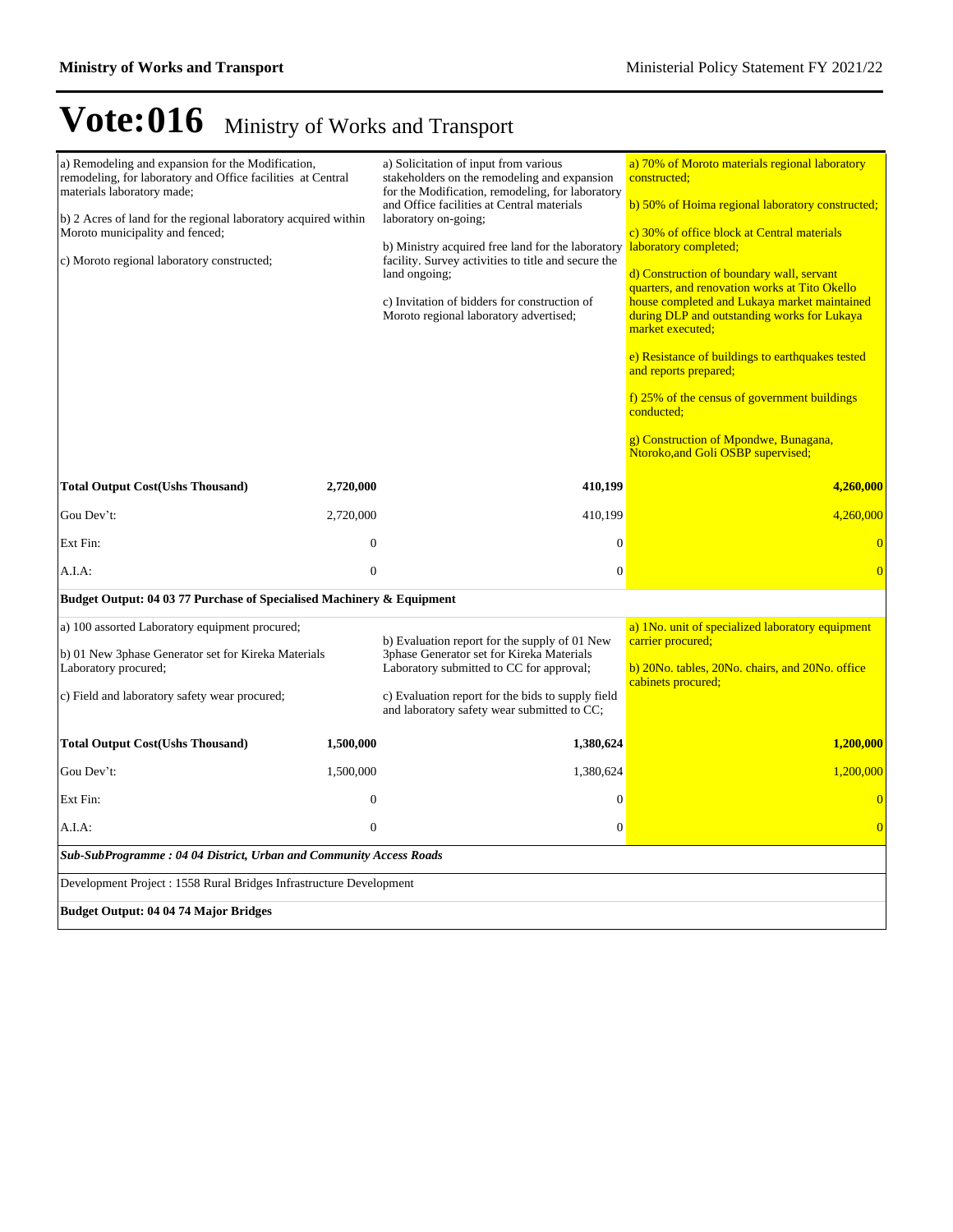| a) Defects Liability Period works for Kabindula Swamp<br>(Kyankwanzi), Kisaigi Bridge (Kakumiro), Ojonai Bridge                                                                                 |                  | (a1) 100% works completed for Buhindagye<br>Bridge and under Defects Liability Period;                                                                                                                                     | a) Defects Liability Period works for Buhindagye<br>(Rubirizi) completed and site handed over;                                                                                 |
|-------------------------------------------------------------------------------------------------------------------------------------------------------------------------------------------------|------------------|----------------------------------------------------------------------------------------------------------------------------------------------------------------------------------------------------------------------------|--------------------------------------------------------------------------------------------------------------------------------------------------------------------------------|
| (Amuria) and Buhindagye (Rubirizi) completed and site<br>handed over;                                                                                                                           |                  | (a2) Kabindula Swamp and Kisaigi Bridge<br>structures still in DLP; and                                                                                                                                                    | b) 100% cumulative construction works for<br>Bulandi-Gyra (Kayunga/Nakasongola)                                                                                                |
| b) 60% cumulative construction works for Bulandi-Gyra (<br>Kayunga/Nakasongola) completed;                                                                                                      |                  | (a3) Ojonai Bridge-100% works completed.                                                                                                                                                                                   | completed;                                                                                                                                                                     |
| c) 60% cumulative construction works for Aleles Bridge<br>(Pallisa) completed;                                                                                                                  |                  | b) 45% Cumulative Works completed for<br>Bulandi-Gyra swamp crossing completed;                                                                                                                                            | c) 100% cumulative construction works for Aleles<br>(Pallisa) completed;                                                                                                       |
| d) 70% cumulative construction works for Kyabahanga Bridge<br>(Rukungiri) completed;                                                                                                            |                  |                                                                                                                                                                                                                            | d) 100% cumulative construction works for<br>Kyabahanga (Rukungiri) completed;                                                                                                 |
| e) Bridges Designed/Reviewed; Kodo Kolene Bridge<br>(Budaka), Bukwali (FortPortal), Kanyeite (Mbarara), Kibira<br>(Nebbi), Kikasa (Lyantonde), Kanyamateke (Kisoro),                            |                  | c) 20% Cumulative works completed for Aleles<br>Bridge (Pallisa); Piling works completed;                                                                                                                                  | e) 100% cumulative construction works for<br>Funguwe-Muwafu (Tororo) completed;                                                                                                |
| Nyahuka-Mirambi (Bundibugyo);                                                                                                                                                                   |                  | d) 95% cumulative of original scope Works<br>completed for Kyabahanga Bridge (Rukungiri);                                                                                                                                  | f) 40 % construction works for Amodo swamp<br>crossing undertaken to provide connectivity for                                                                                  |
| f) Contruction of Wangobo-Nsokwe-Namunyumya swamp<br>crossing completed;                                                                                                                        |                  | 10% of additional works completed;                                                                                                                                                                                         | districts of Dokolo, Lira, Aleptong, Apach and<br>Kaberamaido to Central Uganda via Lake Kyoga;                                                                                |
| g) 60% cumulative works for Muzizi Bailey Bridge (Kibaale)<br>completed;                                                                                                                        |                  | e) Design Report for KodoKolene and Kikasa<br>Bridges completed; Site Inspection for Bukwali<br>and Kanyeite Bridges;                                                                                                      | $g$ ) 100% cumulative construction works for<br>Muzizi Bailey Bridge (Kibaale) completed;                                                                                      |
| h) 25% construction works for Amodo swamp crossing<br>undertaken to provide connectivity for districts of Dokolo,<br>Lira, Aleptong, Apach and Kaberamaido to Central Uganda<br>via Lake Kyoga; |                  | f) 100% Works completed for Wangobo-<br>Nsokwe-Namunyaya swamp crossing;                                                                                                                                                   | h) Construction of 4No. Cable foot bridges under<br>B2P in hard to reach areas for western Uganda to<br>provide access to school children completed;                           |
| i) Construction of 02 bridges with metallic ladders in<br>inaccessible hilly rural areas in Uganda completed;                                                                                   |                  | g) 27% cumulative works completed for Muzizi i) Construction of 2 No. metallic ladders in<br>Bridge. All required construction materials<br>mobilised on ground awaiting reduction in<br>water levels before installation; | inaccessible hilly rural areas in Uganda<br>completed;                                                                                                                         |
| (i) Construction of 04 cable foot bridges under B2P in hard to<br>reach areas in western Uganda completed;                                                                                      |                  | h) 8% cumulative works completed for Amodo                                                                                                                                                                                 | j) 100% cumulative works for Kasenyi (Gerenge)<br>landing site in Wakiso district completed to                                                                                 |
| k) 25% cumulative works for Kasenyi (Gerenge) landing site                                                                                                                                      |                  | Swamp crossing; Materials mobilised on<br>ground;                                                                                                                                                                          | provide safer landing and promote use of water<br>transport;                                                                                                                   |
| in Wakiso district to provide safer landing completed;                                                                                                                                          |                  | i) 50% works for 1st metallic ladder completed;                                                                                                                                                                            | k) Installation of bailey bridge decking of Agwa                                                                                                                               |
| 1) Emergency intervention works towards restoration of Saaka<br>swamp crossing in Kaliro undertaken;                                                                                            |                  | Procurement for steel components completed<br>and now awaiting delivery;                                                                                                                                                   | <b>Bridge in Lira District;</b>                                                                                                                                                |
| m) Procurement of contractors for the projects of Karujumba<br>Bridge (Kasese), Bugibuni Bunadasa (Sironko) and Nakadidir-<br>Lukolwe swamp crossing (Mukono) concluded;                        |                  | j) 2 No. cable foot bridges completed; (<br>Kyabayaghenze bridge in Kasese District and<br>Kikuyu Bridge in Bulambuli); 60% of<br>Kihumuro suspension cable footbridge                                                     | 1) Detailed engineering designs completed by<br>consultant for Bubway-Mungasa (Manafwa),<br>Nakadidir-Lukolwe (Mukono), Kitooke-<br>Kanangalo (Kyankwanzi), Kyabaghenze bridge |
| n) Construction of Funguwe- Muwafu swamp crossing in<br>Tororo District completed;                                                                                                              |                  | completed;                                                                                                                                                                                                                 | (Kasese) and Nyahuka Mirambi (Bundibugyo);                                                                                                                                     |
| o) Missing parts for Agwa Bailey Bridge in Lira district<br>procured;                                                                                                                           |                  | h) 17% Works Cumulative for Kasenyi<br>(Gerenge) landing site in Wakiso district<br>completed;                                                                                                                             | m) 8 No. Bridges Designed/Reviewed;                                                                                                                                            |
|                                                                                                                                                                                                 |                  | 1) Saaka Swamp crossing Project handed over<br>to UNRA;                                                                                                                                                                    | n) 20% cumulative construction works for<br>Karujumba Bridge (Kasese) completed;                                                                                               |
|                                                                                                                                                                                                 |                  | m) Tender documents prepared for Karujumba                                                                                                                                                                                 | o) 20% cumulative construction works for<br>Bugibuni Bunadasa (Sironko) completed;                                                                                             |
|                                                                                                                                                                                                 |                  | and Bugibuni currently under review;                                                                                                                                                                                       | p) Data collection for inventory of BMS from                                                                                                                                   |
|                                                                                                                                                                                                 |                  | n) Tender documents submitted to Contracts<br>Committee for approval for Funguwe-Muwafu<br>Swamp crossing;                                                                                                                 | districts carried out.                                                                                                                                                         |
|                                                                                                                                                                                                 |                  | o) Contract for supply of missing parts for<br>Agwa Bailey Bridge signed;                                                                                                                                                  |                                                                                                                                                                                |
| <b>Total Output Cost(Ushs Thousand)</b>                                                                                                                                                         | 19,108,000       | 7,306,812                                                                                                                                                                                                                  | <b>19,392,500</b>                                                                                                                                                              |
| Gou Dev't:                                                                                                                                                                                      | 19,108,000       | 7,306,812                                                                                                                                                                                                                  | 19,392,500                                                                                                                                                                     |
| Ext Fin:                                                                                                                                                                                        | $\boldsymbol{0}$ | $\mathbf{0}$                                                                                                                                                                                                               |                                                                                                                                                                                |
| A.I.A.                                                                                                                                                                                          | $\boldsymbol{0}$ | $\boldsymbol{0}$                                                                                                                                                                                                           | $\overline{0}$                                                                                                                                                                 |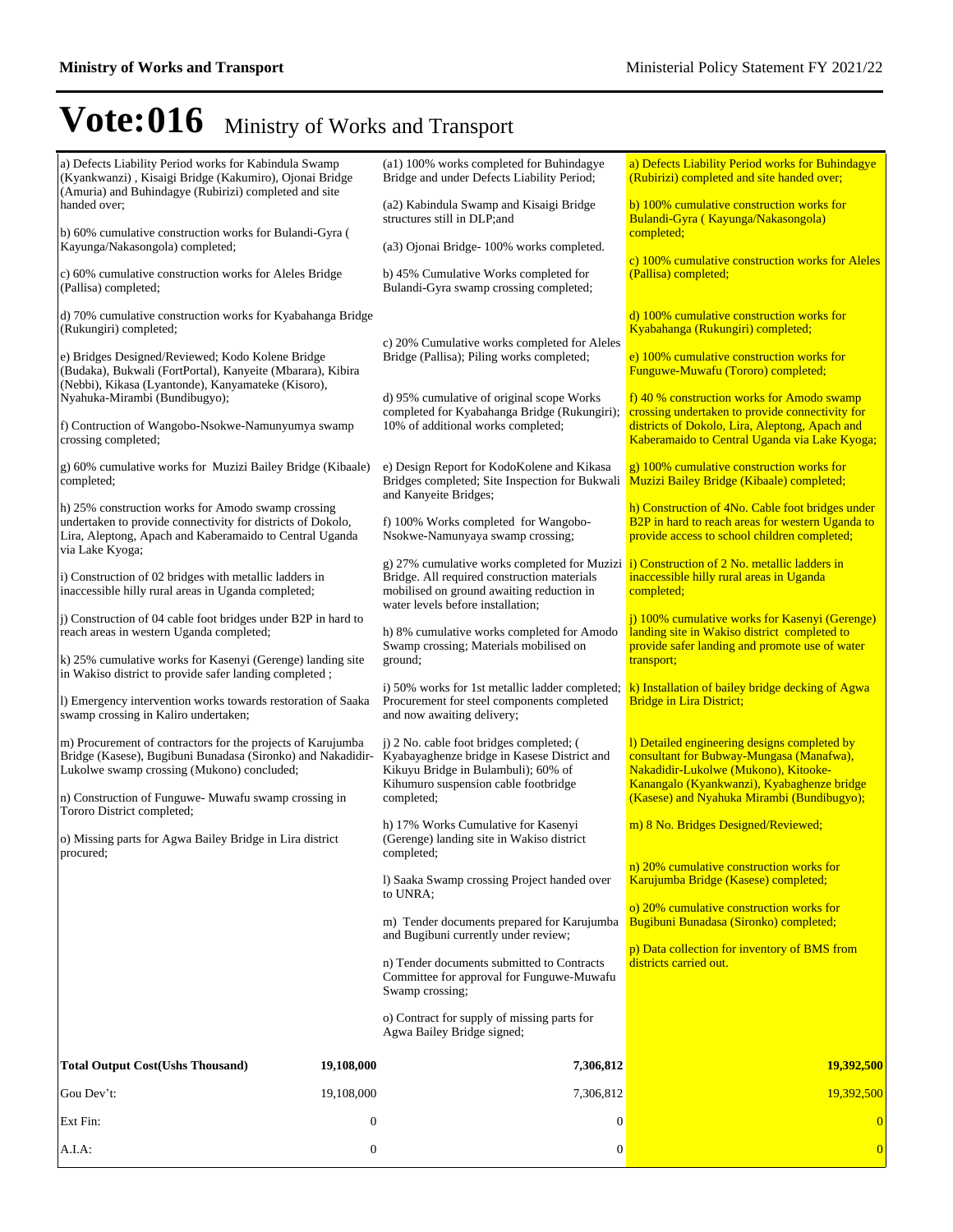Development Project : 1564 Community Roads Improvement Project

#### **Budget Output: 04 04 73 Roads, Streets and Highways**

| a) 400km of Inter connectivity roads in<br>Butaleja, Buyende, Luwero, Kamuli,<br>Mayuge, Serere, Kyankwanzi, Buhweju,<br>Dokolo, Hoima, Kapchorwa, Moroto,<br>Kasese, Arua, Adjumani, Sironko,<br>Bulambuli, Rubanda, Kayunga, Mukono,                               | a) 140km of Community Access roads roads in<br>Butaleja, Buyende, Luwero, Kamuli, Mayuge,<br>Serere, Kyankwanzi, Buhweju, Dokolo, Hoima,<br>Kapchorwa, Moroto, Kasese, Arua, Adjumani,<br>Sironko, Bulambuli, Rubanda, Kayunga,<br>Mukono, Kaliro, Rakai rehabilitated; | a) 400km of Community Access Roads in<br>Butaleja, Buyende, Luwero, Kamuli, Mayuge,<br>Serere, Kyankwanzi, Buhweju, Dokolo, Hoima,<br>Kapchorwa, Moroto, Kasese, Arua, Adjumani,<br>Sironko, Bulambuli, Rubanda, Kayunga,<br>Mukono, Kaliro, Rakai rehabilitated; |
|----------------------------------------------------------------------------------------------------------------------------------------------------------------------------------------------------------------------------------------------------------------------|-------------------------------------------------------------------------------------------------------------------------------------------------------------------------------------------------------------------------------------------------------------------------|-------------------------------------------------------------------------------------------------------------------------------------------------------------------------------------------------------------------------------------------------------------------|
| Kaliro, Rakai rehabilitated;<br>b) 400km of Interconnectivity roads in Alebtong, Amuria,<br>Amuru, Apac, BudakaBududa, Bugiri,<br>Buikwe, Bukedea, Buliisa, Bushenyi, Busia, Butambala, Ibanda, Ig<br>anga, Isingiro, Jinja, Kabale rehabilitated;                   | b) 133.3km of Community Access roads in<br>Alebtong, Amuria, Amuru, Apac, Budaka,<br>Bududa, Bugiri, Buikwe, Bukedea, Buliisa,<br>Bushenyi, Busia, Butambala, Ibanda, Iganga,<br>Isingiro, Jinja, Kabale rehabilitated;                                                 | b) 380km of Community Access roads<br>inAlebtong, Amuria, Amuru, Apac,<br>BudakaBududa, Bugiri,<br>Buikwe, Bukedea, Buliisa, Bushenyi, Busia, Butamba<br>la, Ibanda, Iganga, Isingiro, Jinja, Kabale<br>rehabilitated;                                            |
| c) 150km of District Roads opened/gradedand 150km<br>gravelled in Kapelebyong, Kaberemaido, Serere, Butaleja,<br>Tororo, Katakwi, Nebbi, Apac, Oyam, Arua, Napak, Moroto,<br>Masaka, Mubende, Kiboga, Butambala,<br>Nakaseke, Nakasongola, Rukungiri, Hoima, Kisoro; | c) 115km of District Roads opened/graded and<br>graveled using Force Account in Kapelebyong,<br>Kaberemaido, Serere, Butaleja, Tororo,<br>Katakwi, Nebbi, Apac, Oyam, Arua, Napak,<br>Moroto, Masaka, Mubende, Kiboga,                                                  | c) 2No. Environment and Social Impact<br><b>Assessments of National Roads and Community</b><br><b>Access Roads carried out;</b>                                                                                                                                   |
| d) 150km of District Roads in Bushenyi, Kiruhura, Rukungiri,<br>Isingiro, Mbarara, Buhweju, Ibanda, Kyegegwa,                                                                                                                                                        | Butambala, Nakaseke, Nakasongola, Rukungiri, d) Procurement and distribution of Culverts,<br>Hoima, Kisoro;                                                                                                                                                             | Gabions, Geogrids, Guardrails and Geotextiles<br>undertaken;                                                                                                                                                                                                      |
| Rakai, Lyantonde, Kaliro, Kamuli, Mayuge, Iganga, Buyende,<br>Luuka, Kabale under ForceAccount opened, graded and<br>graveled;                                                                                                                                       | d) 124km of District Roads opened/graded<br>gravelled using Force Account in Bushenyi,<br>Kiruhura, Rukungiri, Isingiro, Mbarara,<br>Buhweju, Ibanda, Kyegegwa, Rakai,                                                                                                  | e) Estimation of Uganda's Appraisal Values of<br><b>Environmental Impacts of Transport Projects;</b>                                                                                                                                                              |
| e) 30km of selected District Roads Rehabilitated using Low<br>Cost Sealing;                                                                                                                                                                                          | Lyantonde, Kaliro, Kamuli, Mayuge, Iganga,<br>Buyende, Luuka, Kabale;                                                                                                                                                                                                   | f) Assessment of wellness centers along National<br><b>Roads carried out:</b>                                                                                                                                                                                     |
| f) 20.2km of Kayunga - Nabuganyi road and 4.8km of Nansana e) 16km of selected District Roads<br>- Kireka - Biira constructed with Probase Technology;                                                                                                               | Rehabilitated using Low Cost Sealing;                                                                                                                                                                                                                                   | g) Engineering designs of Community Access<br>Roads completed;                                                                                                                                                                                                    |
| g) 50% of of Kakiri - Masulita - Mawale road (20km)<br>constructed using ProbaseTechnology;                                                                                                                                                                          | f) 55% of subgrade construction on Kayunga -<br>Nabuganyi road and Kireka - Biira Road using<br>probase Technology completed;                                                                                                                                           | h) Research on Uganda's Appraisal Values of<br><b>Travel Time, Reliability on National Roads, Road</b><br>user satisfaction surveys, cordon surveys,                                                                                                              |
| h) 4No. Environment and Social Impact Assessments for<br>District roads and Community Access Roads under Force<br>Account, Inter-connectivity, Low Cost Sealing and                                                                                                  | f1) 10% of base construction of Kayunga -<br>Nabuganyi road and Nansana - Kireka - Biira<br>road using probase Tecnology;                                                                                                                                               | community/household surveys, participatory rural<br>assessment (PRA) and road impact assessment<br>undertaken;                                                                                                                                                    |
| ProbaseTechnology carried out;<br>i) Environment and social Action Plan for LCS Projects<br>Conducted:                                                                                                                                                               | g) Contract signing of Kakiri - Masulita -<br>Mawale carried out;                                                                                                                                                                                                       | i) Rural Access Index on the selected District and<br><b>Community Access roads for Districts in</b><br>Northern, Western, Eastern Uganda determined;                                                                                                             |
| j) Study for the determination of design load factors and traffic<br>capacity assessment on selected DUCAR roads in Adjumani<br>and Moyo under DINU undertaken;                                                                                                      |                                                                                                                                                                                                                                                                         | j) Preparation of Road Statistics for Uganda on a<br><b>Framework Basis</b>                                                                                                                                                                                       |
| k) Culverts, Gabions, Geogrids and Geotextiles procured and<br>distributed;                                                                                                                                                                                          | k) Distribution of the culverts, gabions,<br>geogrids and geotextiles to MoWT, Districts,<br>Urban Councils carried out;                                                                                                                                                |                                                                                                                                                                                                                                                                   |
| 1) Study of PPP modalities of construction and Maintenance of<br>National Roads undertaken;                                                                                                                                                                          | m) TOR for provision of Appraisal Values of<br>Travel Time and reliability on National Roads                                                                                                                                                                            |                                                                                                                                                                                                                                                                   |
| m) Provision of Research for Uganda's Appraisal Values of<br>Travel Time and Reliability on National Roads;                                                                                                                                                          | prepared;                                                                                                                                                                                                                                                               |                                                                                                                                                                                                                                                                   |
| n) Estimation of Uganda's Appraisal Values of Environmental<br>Impacts of Transport Projects undertaken;                                                                                                                                                             |                                                                                                                                                                                                                                                                         |                                                                                                                                                                                                                                                                   |
| o) Operational Guidelines and procedure for Force Account for p) Design of Community Access roads under<br>the Ministry prepared;                                                                                                                                    | Inter-connectivity carried out and design report<br>produced;                                                                                                                                                                                                           |                                                                                                                                                                                                                                                                   |
| p) Design of District and Community Access roads under<br>KFW, LCS, Force Account and Inter-connectivity;                                                                                                                                                            | q) Data collection for the Rural Access Index<br>on the selected District and Community Access                                                                                                                                                                          |                                                                                                                                                                                                                                                                   |
| q) Rural Access Index on the selected District and Community<br>Access roads for Districts in Northern, Western, Eastern<br>Uganda determined;                                                                                                                       | roads for Districts in Eastern Uganda<br>undertaken;                                                                                                                                                                                                                    |                                                                                                                                                                                                                                                                   |
| r) Travel Time Study on District Roads carried out;                                                                                                                                                                                                                  | r) Report for Appraisal Values of Travel Time<br>and reliability on National Roads prepared;                                                                                                                                                                            |                                                                                                                                                                                                                                                                   |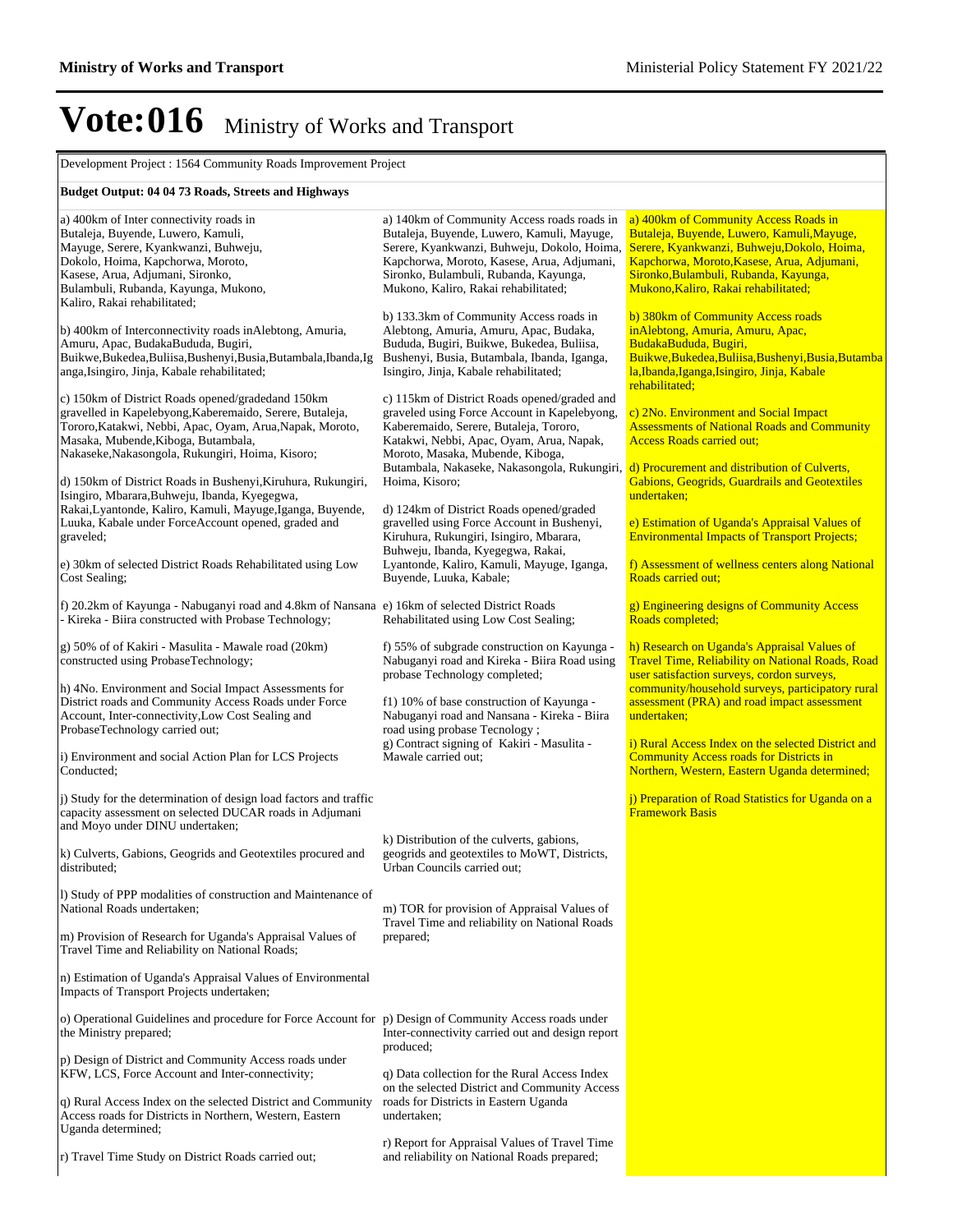| s) Trees planted along completed low cost sealed roads;<br>t) 30% of Namataba - Nagoje - Ntunda - Kyabazala - Kyampisi<br>road (20km) rehabilitated using Probase material;                                                                                                                                            |                | s) Trees planted along completed low cost<br>sealed roads;<br>t) Road Assessment of Namataba - Nagoje -<br>Ntunda - Kyabazala - Kyampisi carried out;<br>Preparation of Detailed Engineering Design<br>ongoing;<br>t1) Laboratory testing of subgrade samples,<br>analysis of survey data,, geological studies,<br>t=road traffic data, and Environmental studies<br>for the the Engineering Design of Namataba -<br>Nagoje - Ntunda - Kyabazala - Kyampisi<br>completed; |                                                                                                                                                                           |
|------------------------------------------------------------------------------------------------------------------------------------------------------------------------------------------------------------------------------------------------------------------------------------------------------------------------|----------------|---------------------------------------------------------------------------------------------------------------------------------------------------------------------------------------------------------------------------------------------------------------------------------------------------------------------------------------------------------------------------------------------------------------------------------------------------------------------------|---------------------------------------------------------------------------------------------------------------------------------------------------------------------------|
| <b>Total Output Cost(Ushs Thousand)</b>                                                                                                                                                                                                                                                                                | 129,250,000    | 54,965,369                                                                                                                                                                                                                                                                                                                                                                                                                                                                | 44,430,000                                                                                                                                                                |
| Gou Dev't:                                                                                                                                                                                                                                                                                                             | 129,250,000    | 54,965,369                                                                                                                                                                                                                                                                                                                                                                                                                                                                | 44,430,000                                                                                                                                                                |
| Ext Fin:                                                                                                                                                                                                                                                                                                               | $\overline{0}$ | $\Omega$                                                                                                                                                                                                                                                                                                                                                                                                                                                                  | $\Omega$                                                                                                                                                                  |
| A.I.A:                                                                                                                                                                                                                                                                                                                 | $\overline{0}$ | $\overline{0}$                                                                                                                                                                                                                                                                                                                                                                                                                                                            | $\overline{0}$                                                                                                                                                            |
| Budget Output: 04 04 76 Purchase of Office and ICT Equipment, including Software                                                                                                                                                                                                                                       |                |                                                                                                                                                                                                                                                                                                                                                                                                                                                                           |                                                                                                                                                                           |
| a) Purchase of the Aerial Mapping Equipment;<br>b) 6No. laptops and 3No. desktops procured;<br>c) 30No. GPS for assessment of Community access roads<br>procured;<br>d) Furniture for National Roads procured;<br>e) Purchase of Highway/Road Management Software;<br>f) 3No. Printers procured for Surveying and LCS; |                | d) Specifications and PP Form 5 for the<br>furniture for National Roads submitted for<br>approval;                                                                                                                                                                                                                                                                                                                                                                        | a) Procurement of ICT hardware and video<br>conferencing equipment;<br>b) Procurement of furniture for National Roads<br>Division;<br>c) Procurement of Highway Software; |
| <b>Total Output Cost(Ushs Thousand)</b>                                                                                                                                                                                                                                                                                | 753,427        | 62,290                                                                                                                                                                                                                                                                                                                                                                                                                                                                    | 500,000                                                                                                                                                                   |
| Gou Dev't:                                                                                                                                                                                                                                                                                                             | 753,427        | 62,290                                                                                                                                                                                                                                                                                                                                                                                                                                                                    | 500,000                                                                                                                                                                   |
| Ext Fin:                                                                                                                                                                                                                                                                                                               | $\overline{0}$ | $\Omega$                                                                                                                                                                                                                                                                                                                                                                                                                                                                  | $\Omega$                                                                                                                                                                  |
| A.I.A.                                                                                                                                                                                                                                                                                                                 | $\overline{0}$ | $\theta$                                                                                                                                                                                                                                                                                                                                                                                                                                                                  | $\overline{0}$                                                                                                                                                            |
| Development Project: 1703 Rehabilitation of District Roads Project                                                                                                                                                                                                                                                     |                |                                                                                                                                                                                                                                                                                                                                                                                                                                                                           |                                                                                                                                                                           |
| Budget Output: 04 04 73 Roads, Streets and Highways                                                                                                                                                                                                                                                                    |                |                                                                                                                                                                                                                                                                                                                                                                                                                                                                           |                                                                                                                                                                           |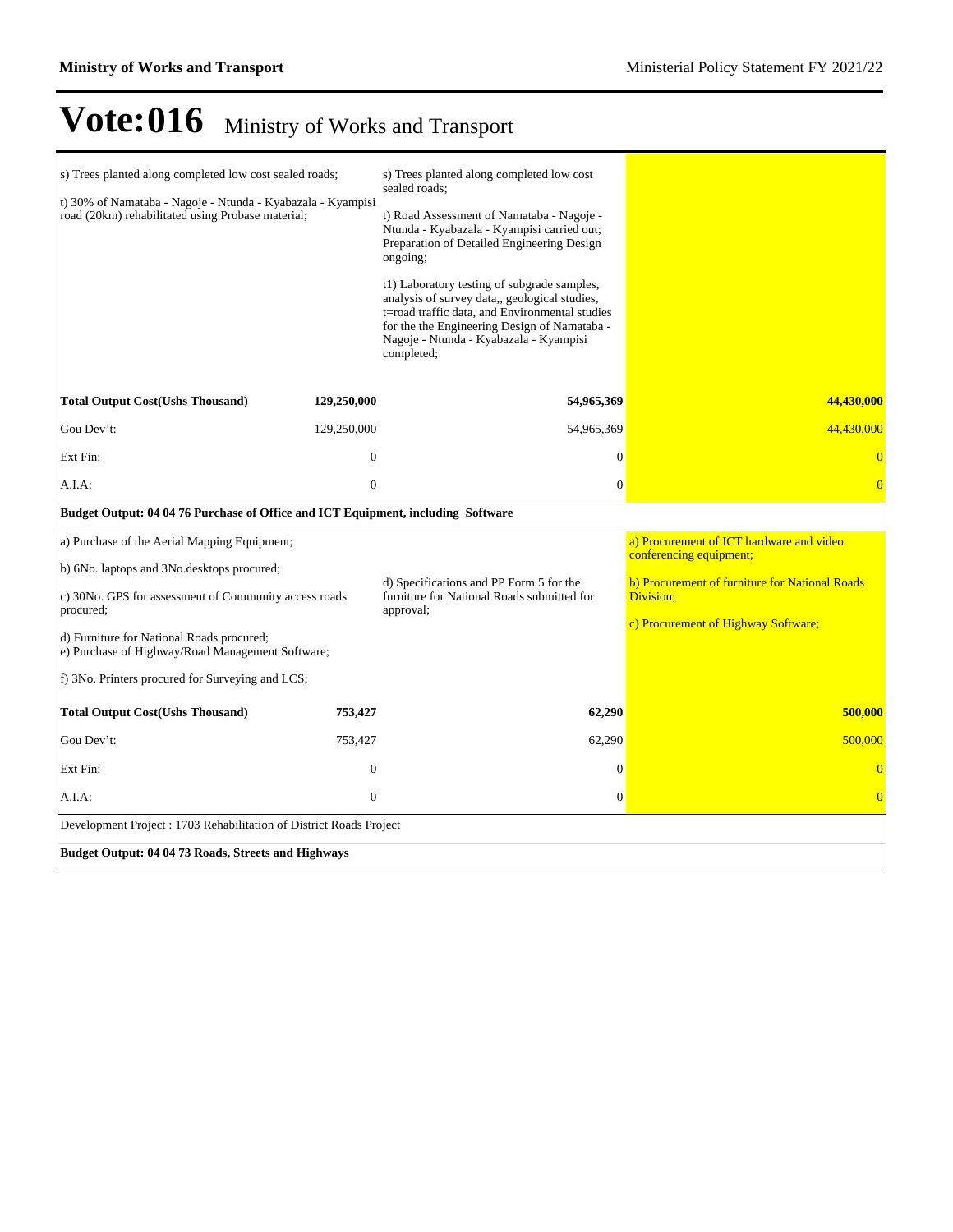|                                                                                  |                  |                  | a) 80km of District Roads<br>opened/gradedand 60km gravelled in<br>Kapelebyong, Kaberemaido, Serere,                                                                                                                  |
|----------------------------------------------------------------------------------|------------------|------------------|-----------------------------------------------------------------------------------------------------------------------------------------------------------------------------------------------------------------------|
|                                                                                  |                  |                  | Butaleja, Tororo and Katakwi under<br>Force Account Unit East opened,<br>graded and graveled;                                                                                                                         |
|                                                                                  |                  |                  | b) 80km of District Roads opened/ graded and<br>60km gravelled in Nebbi, Apac, Oyam,<br><b>Arua, Napak and Moroto Under Force account</b><br><b>Unit North;</b>                                                       |
|                                                                                  |                  |                  | c) 80km of District Roads opened/graded and<br>60km graveled in Masaka, Mubende, Kiboga,<br>Butambala, Rakai, Lyantonde, Nakaseke and<br>Nakasongola under Force Account Unit Central;                                |
|                                                                                  |                  |                  | d) 80km of District Roads opened/<br>graded and 60km graveled in<br>Rukungiri, Hoima, Kisoro,<br>Bushenyi, Kiruhura, Isingiro,<br>Mbarara, Buhweju, Ibanda, Kyegegwa<br>and Kabale under Force Account<br>West Unit ; |
|                                                                                  |                  |                  | e) 60km of District Roads opened/graded and<br>60km graveled in Kaliro, Kamuli, Mayuge,<br>Iganga, Buyende and Luuka under Force Account<br>Unit Jinja;                                                               |
|                                                                                  |                  |                  | f) 30km of selected District Roads<br><b>Rehabilitated using Low Cost Sealing</b><br>in Wakiso, Kasese, Nakaseke, Mukono,<br>Bukedea, Pallisa                                                                         |
|                                                                                  |                  |                  | g) Construction of 20.2km of Kayunga -<br>Nabuganyi road and 4.8km of Nansana - Kireka -<br><b>Biira constructed with Probase Technology</b><br>completed;                                                            |
|                                                                                  |                  |                  | h) Construction of Kakiri - Masulita -<br>Mawale road (20km) using<br><b>Probase Technology Commenced</b><br>(50%)                                                                                                    |
|                                                                                  |                  |                  | i) Advance payment for the construction of 44Km<br>Namataba - Nagojje using processed and payed;                                                                                                                      |
|                                                                                  |                  |                  | <i>i</i> ) Environment and social Action Plan for LCS<br>Projects conducted;                                                                                                                                          |
|                                                                                  |                  |                  | k) Emergency Culverts, Gabions, Guardrails,<br><b>Geogrids and Geotextiles procured;</b>                                                                                                                              |
|                                                                                  |                  |                  | 1) Operational Guidelines and procedure for Force<br><b>Account for the Ministry of Works and Transport</b><br>prepared;                                                                                              |
|                                                                                  |                  |                  | m) District and Community Access roads<br>under LCS, Force Account and<br>Probase designed                                                                                                                            |
| <b>Total Output Cost(Ushs Thousand)</b>                                          | 0                | $\bf{0}$         | 79,461,000                                                                                                                                                                                                            |
| Gou Dev't:                                                                       | $\mathbf{0}$     | 0                | 79,461,000                                                                                                                                                                                                            |
| Ext Fin:                                                                         | $\boldsymbol{0}$ | $\boldsymbol{0}$ | $\overline{0}$                                                                                                                                                                                                        |
| A.I.A:                                                                           | $\boldsymbol{0}$ | $\boldsymbol{0}$ | $\overline{0}$                                                                                                                                                                                                        |
| Budget Output: 04 04 76 Purchase of Office and ICT Equipment, including Software |                  |                  |                                                                                                                                                                                                                       |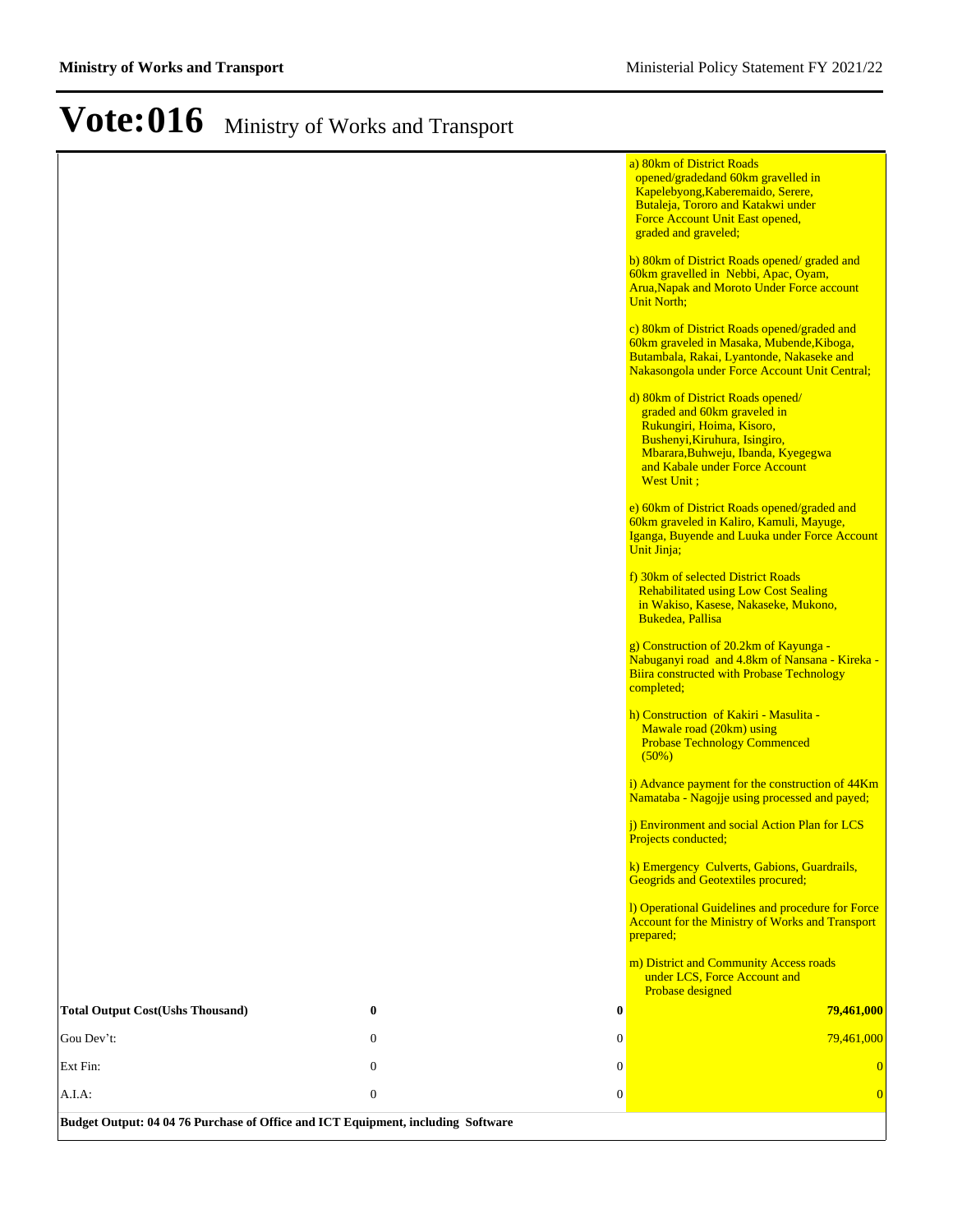| Ext Fin:<br>$\boldsymbol{0}$<br>$\mathbf{0}$<br>$\overline{0}$<br>$\boldsymbol{0}$<br>$\boldsymbol{0}$<br>$A.I.A$ :<br>$\overline{0}$<br>Development Project: 1705 Rehabilitation and Upgrading of Urban Roads Project<br>Budget Output: 04 04 81 Urban roads construction and rehabilitation (Bitumen standard)<br>1.0km road network Upgraded to Bitumen<br>standard in Bugembe Town Council - Phase 2<br>1.0km road network Upgraded to Bitumen<br>standard in Busunjju Town Council - (DBST)<br>1.0km road network Upgraded to Bitumen<br>standard in Malaba Town Council - (1.0km)<br>(DBST)<br>1.46km selected roads Upgraded to Bitumen<br>standard in Lyantonde Town Council - Phase 2<br>Detailed engineering design of selected urban<br>roads in Mirama TC, Busunjju TC, Bulindo-<br>Nsansa Rd, Access to Shimoni PTC, Sebowa rd in<br>Makindye-Ssabaggabbo MC and Akright estate,<br>All totalling to 8km completed<br>Kafunjo - Kigando road 1km long Upgraded to<br>Bitumen Standard in Mirama T.C, (DBST)<br>Monitoring road works ongoing in selected Urban<br><b>Councils</b> done<br>Outstanding 0.3km road section on Old Juma<br>Road Upgraded to bitumen standard in Lukaya TC<br>Phase 1 for Upgrading 1.6km road network to<br>bitumen standard in Arkright Estate completed.<br>Phase 1 for upgrading 1km on Masuswa road to<br>bitumen standard in Bulegeni Town Council<br>completed<br>Rehabilitation of 3km road network in Ibanda<br>$M.C$ – Phase 2, completed. (patch & reseal works)<br>Sebowa Road (1.0km long) upgraded to bitumen<br>standard in Makindye-Ssabagabo Municipal<br>Council - DBST<br>Upgrading to bitumen standard Access road to<br>New Shimoni PTC in Kira M.C (Phase 1 of<br>1.60km) completed<br>Upgrading to bitumen standard of Bulindo -<br>Nsasa – Namugongo road, (Phase 1 of 1.80km)<br>completed<br><b>Upgrading to Bitumen standard outstanding roads</b><br>section on selected roads in Kibuku T $C(1.0 \text{ km})$<br>completed<br>Upgrading to Bitumen standard outstanding roads<br>section on selected roads in Lwamata T C (1.0 km,<br><b>DBST</b> ) completed<br>Variation & Retention payments effected for the<br>contract fpr Upgrading to bitumen standard<br>Municipality<br><b>Total Output Cost(Ushs Thousand)</b><br>$\boldsymbol{0}$<br>$\bf{0}$ | <b>Total Output Cost(Ushs Thousand)</b><br>Gou Dev't: | 0<br>$\bf{0}$<br>$\boldsymbol{0}$<br>$\mathbf{0}$ | a) Tonner and Cartridges for Division's<br>Printers and photocopiers procured<br>b) Departmental ICT equipment Service<br>and Maintenance carried out<br>c) Stationary procured<br>d) Local Area Network (LAN) Internet<br>Installed<br>e) GIS Aero Survey Equipment procured<br>815,000<br>815,000 |
|---------------------------------------------------------------------------------------------------------------------------------------------------------------------------------------------------------------------------------------------------------------------------------------------------------------------------------------------------------------------------------------------------------------------------------------------------------------------------------------------------------------------------------------------------------------------------------------------------------------------------------------------------------------------------------------------------------------------------------------------------------------------------------------------------------------------------------------------------------------------------------------------------------------------------------------------------------------------------------------------------------------------------------------------------------------------------------------------------------------------------------------------------------------------------------------------------------------------------------------------------------------------------------------------------------------------------------------------------------------------------------------------------------------------------------------------------------------------------------------------------------------------------------------------------------------------------------------------------------------------------------------------------------------------------------------------------------------------------------------------------------------------------------------------------------------------------------------------------------------------------------------------------------------------------------------------------------------------------------------------------------------------------------------------------------------------------------------------------------------------------------------------------------------------------------------------------------------------------------------------------------------------------------------------------------------------------------|-------------------------------------------------------|---------------------------------------------------|-----------------------------------------------------------------------------------------------------------------------------------------------------------------------------------------------------------------------------------------------------------------------------------------------------|
|                                                                                                                                                                                                                                                                                                                                                                                                                                                                                                                                                                                                                                                                                                                                                                                                                                                                                                                                                                                                                                                                                                                                                                                                                                                                                                                                                                                                                                                                                                                                                                                                                                                                                                                                                                                                                                                                                                                                                                                                                                                                                                                                                                                                                                                                                                                                 |                                                       |                                                   |                                                                                                                                                                                                                                                                                                     |
|                                                                                                                                                                                                                                                                                                                                                                                                                                                                                                                                                                                                                                                                                                                                                                                                                                                                                                                                                                                                                                                                                                                                                                                                                                                                                                                                                                                                                                                                                                                                                                                                                                                                                                                                                                                                                                                                                                                                                                                                                                                                                                                                                                                                                                                                                                                                 |                                                       |                                                   |                                                                                                                                                                                                                                                                                                     |
|                                                                                                                                                                                                                                                                                                                                                                                                                                                                                                                                                                                                                                                                                                                                                                                                                                                                                                                                                                                                                                                                                                                                                                                                                                                                                                                                                                                                                                                                                                                                                                                                                                                                                                                                                                                                                                                                                                                                                                                                                                                                                                                                                                                                                                                                                                                                 |                                                       |                                                   |                                                                                                                                                                                                                                                                                                     |
|                                                                                                                                                                                                                                                                                                                                                                                                                                                                                                                                                                                                                                                                                                                                                                                                                                                                                                                                                                                                                                                                                                                                                                                                                                                                                                                                                                                                                                                                                                                                                                                                                                                                                                                                                                                                                                                                                                                                                                                                                                                                                                                                                                                                                                                                                                                                 |                                                       |                                                   | Bulindo – Nakwero road (2.9km) - Phase 2 in Kira<br>14,063,000                                                                                                                                                                                                                                      |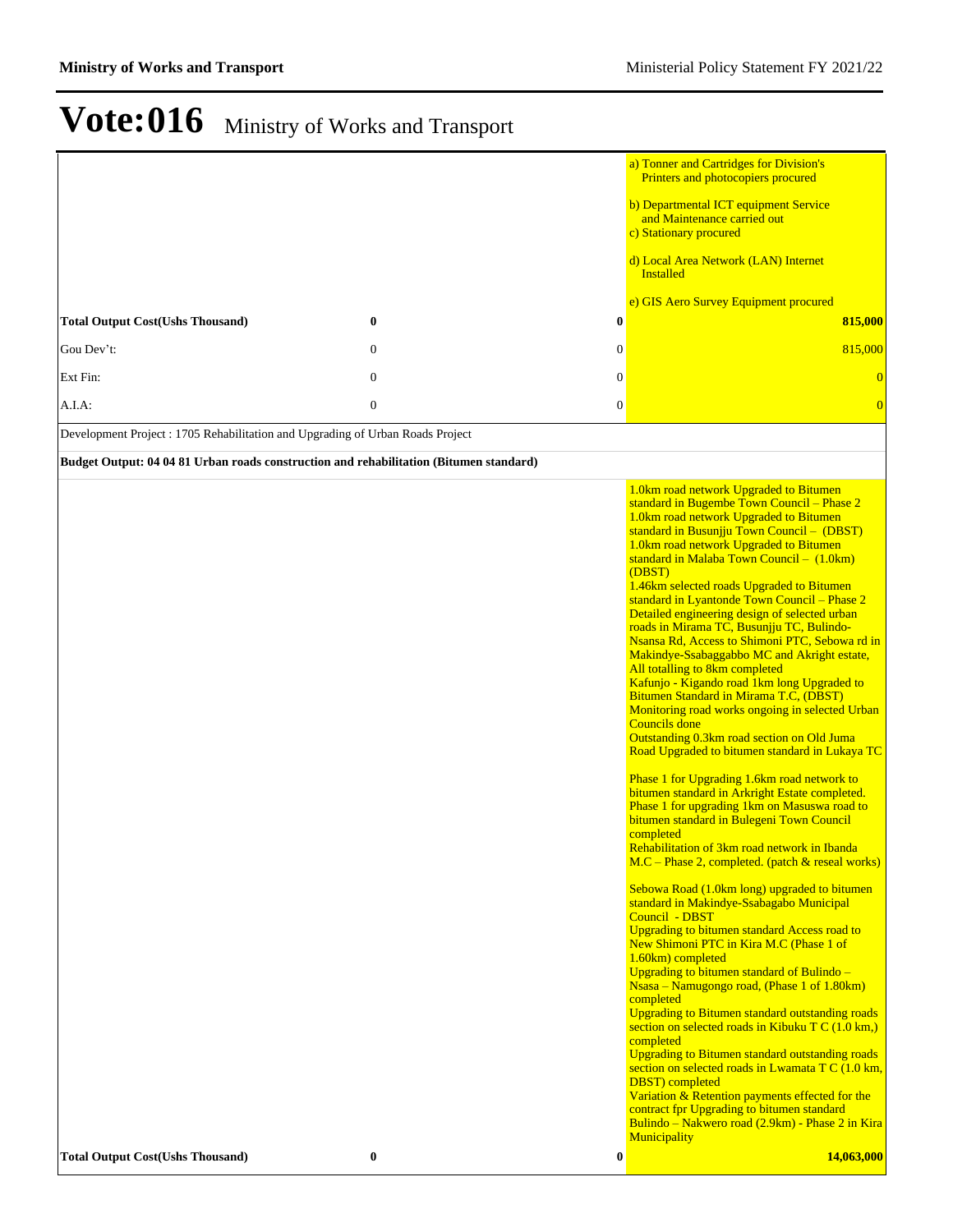| Gou Dev't:                                                                                                                                                                                                                                                                                                                                                                                                          | $\Omega$     | $\Omega$                                                                                                                                                                                                                                                                                                                                                                      | 14,063,000                                                                                                                                                                                                                                                                                                                 |
|---------------------------------------------------------------------------------------------------------------------------------------------------------------------------------------------------------------------------------------------------------------------------------------------------------------------------------------------------------------------------------------------------------------------|--------------|-------------------------------------------------------------------------------------------------------------------------------------------------------------------------------------------------------------------------------------------------------------------------------------------------------------------------------------------------------------------------------|----------------------------------------------------------------------------------------------------------------------------------------------------------------------------------------------------------------------------------------------------------------------------------------------------------------------------|
| Ext Fin:                                                                                                                                                                                                                                                                                                                                                                                                            | 0            | $\Omega$                                                                                                                                                                                                                                                                                                                                                                      |                                                                                                                                                                                                                                                                                                                            |
| A.I.A.                                                                                                                                                                                                                                                                                                                                                                                                              | $\mathbf{0}$ | $\Omega$                                                                                                                                                                                                                                                                                                                                                                      |                                                                                                                                                                                                                                                                                                                            |
| Sub-SubProgramme: 04 49 Policy, Planning and Support Services                                                                                                                                                                                                                                                                                                                                                       |              |                                                                                                                                                                                                                                                                                                                                                                               |                                                                                                                                                                                                                                                                                                                            |
| Development Project : 1617 Retooling of Ministry of Works and Transport                                                                                                                                                                                                                                                                                                                                             |              |                                                                                                                                                                                                                                                                                                                                                                               |                                                                                                                                                                                                                                                                                                                            |
| Budget Output: 04 49 76 Purchase of Office and ICT Equipment, including Software                                                                                                                                                                                                                                                                                                                                    |              |                                                                                                                                                                                                                                                                                                                                                                               |                                                                                                                                                                                                                                                                                                                            |
| a) 07 Motor vehicles (03 Station wagons and 04 supervision<br>vehicles) procured;<br>b) 3No. heavy duty printer procured;<br>c) Statistical, M&E and Transport Planning Software license<br>(HDM4 & VISUM) procured;<br>d) Assorted ICT equipment procured;<br>e) 1No. Generator 250 KVA procured;<br>f) 5No. tablets procured;<br>g) 2No. cameras procured;<br>h) Assorted office furniture and fittings procured; |              | b) Evaluation of bids on procurement of 02No.<br>heavy duty printers completed and report<br>approved by the Contacts Committee ;<br>d) Evaluation of bids on procurement of<br>laptops, desktops, and computer consumable<br>finalized and submitted to Contacts Committee:<br>g) Procurement of 2N0. cameras initiated;<br>h) 04No. filing cabinets procured and delivered; | a) Transport Planning tools acquired (VISUM,<br>HDM4, SENTRY);<br>c) ICT equipment procured (MoWT Dashboard,<br>Photocopiers, Desktop computers, laptops, GIS,<br>Tablets, Software for real time monitoring etc.);<br>d) Network/LAN Revamping undertaken;<br>e) Retooling of Soroti Flying School (EACAA)<br>undertaken; |
| <b>Total Output Cost(Ushs Thousand)</b>                                                                                                                                                                                                                                                                                                                                                                             | 2,500,000    | 218,456                                                                                                                                                                                                                                                                                                                                                                       | 1,450,427                                                                                                                                                                                                                                                                                                                  |
| Gou Dev't:                                                                                                                                                                                                                                                                                                                                                                                                          | 2,500,000    | 218,456                                                                                                                                                                                                                                                                                                                                                                       | 1,450,427                                                                                                                                                                                                                                                                                                                  |
| Ext Fin:                                                                                                                                                                                                                                                                                                                                                                                                            | $\theta$     | $\Omega$                                                                                                                                                                                                                                                                                                                                                                      |                                                                                                                                                                                                                                                                                                                            |
| A.I.A:                                                                                                                                                                                                                                                                                                                                                                                                              | $\Omega$     | $\Omega$                                                                                                                                                                                                                                                                                                                                                                      | $\Omega$                                                                                                                                                                                                                                                                                                                   |

### **X. Vote Challenges and Plans To Improve Performance**

#### **Vote Challenges**

1) Inadequate budget for development projects (e.g. SGR, Upcountry Aerodrome);

2) Inadequate budget for DUCAR maintenance and rehabilitation leading to continuous accumulation of backlog;

3) Increased levels of traffic congestion within Greater Kampala Metropolitan Area due to poor traffic management practices.

4) The COVID restrictions imposed by government have affected a number of software activities of the Vote and project implementation

### **Plans to improve Vote Performance**

1) Budget optimization and continuous engagement with MFPED for additional resources

2) Strengthening contract management and supervision, monitoring and evaluation

3) Undertaking quarterly performance reviews and monthly internal audit of projects and programmes

4) Support the extension of railway passenger services in GKMA to reduce on traffic congestion

8) Promote the implementation of NMT policy

9) Recruitment and training of staff

### **XI Off Budget Support**

### **Table 11.1 Off-Budget Support by Department and Project**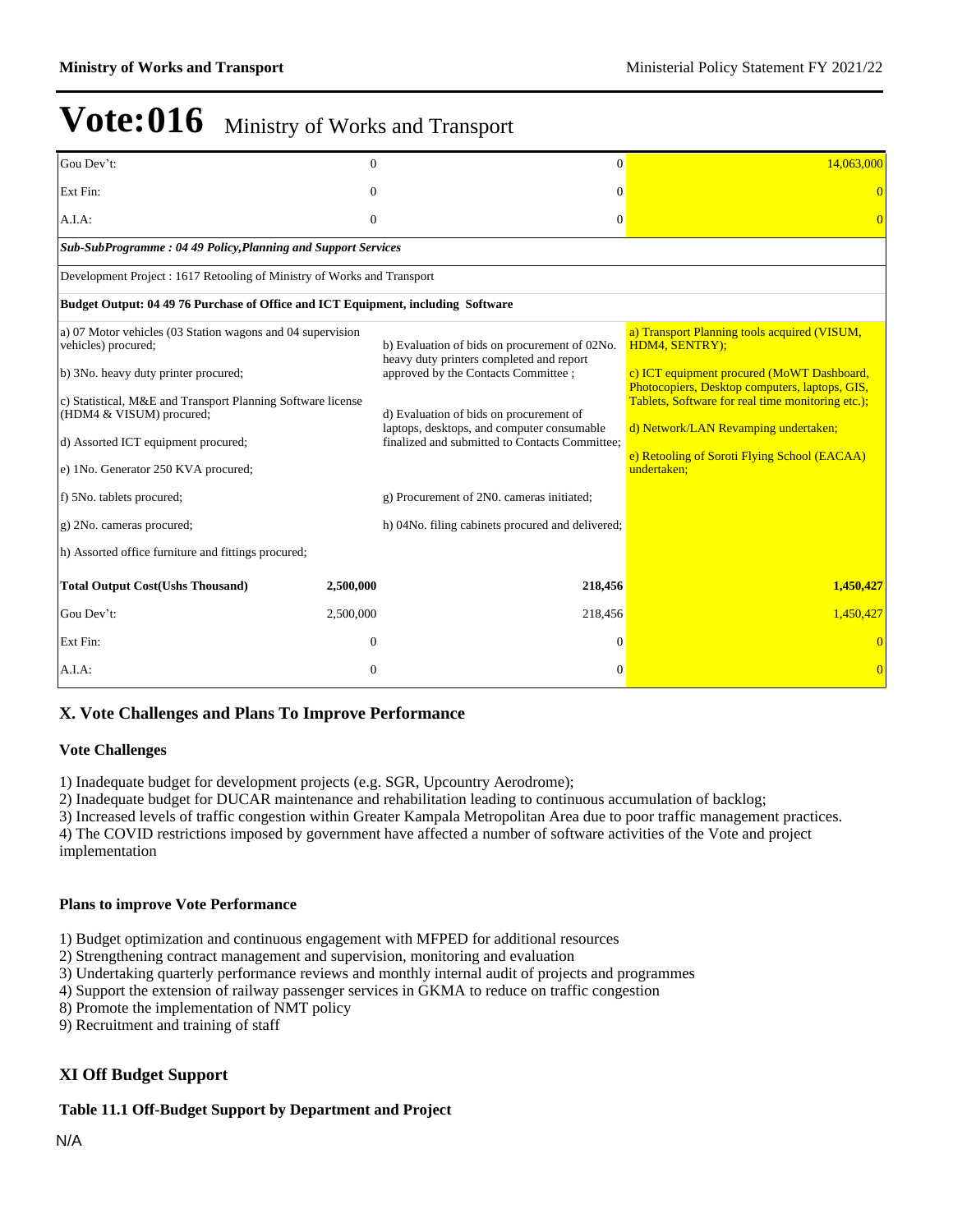### **XII. Vote Cross Cutting Policy And Other Budgetary Issues**

### **Table 12.1: Cross- Cutting Policy Issues**

| <b>Issue Type:</b>                  | <b>HIV/AIDS</b>                                                                                                       |  |  |  |  |  |
|-------------------------------------|-----------------------------------------------------------------------------------------------------------------------|--|--|--|--|--|
| Objective:                          | HIV/AIDS Policy statement and guidelines updated, Printed and Disseminated                                            |  |  |  |  |  |
| <b>Issue of Concern:</b>            | Out dated HIV AIDS Policy statement and Guideline                                                                     |  |  |  |  |  |
| <b>Planned Interventions:</b>       | Review and Update HIV AIDS Policy statement and Guideline Finalized                                                   |  |  |  |  |  |
|                                     | Printing of Revised documents                                                                                         |  |  |  |  |  |
|                                     | Disseminate revised copies to Stakeholder                                                                             |  |  |  |  |  |
| <b>Budget Allocation (Billion):</b> | 0.580                                                                                                                 |  |  |  |  |  |
| <b>Performance Indicators:</b>      | 01No. each, of HIV AIDS Policy statement and Guideline finalized                                                      |  |  |  |  |  |
|                                     | 5000 No. Copies each, of the revised HIV/AIDS Policy statement and Guidelines printed                                 |  |  |  |  |  |
|                                     | 70 No. Sector MDAs reached                                                                                            |  |  |  |  |  |
| Objective:                          | HIV/AIDS Mainstreamed and compliance Monitored in the Transport Infrastructure and Services<br>development workplaces |  |  |  |  |  |
| <b>Issue of Concern:</b>            | Noncompliance to HIV/AIDS Guidelines by Stakeholders                                                                  |  |  |  |  |  |
| <b>Planned Interventions:</b>       | 60No. Technical Audits done in the District                                                                           |  |  |  |  |  |
|                                     | 04No. Projects monitored on HIV/AIDS compliance                                                                       |  |  |  |  |  |
|                                     | Distribute Condoms at workplaces,                                                                                     |  |  |  |  |  |
|                                     | Develop and Distribute HIV/AIDS IEC Noncompliance to HIV/AIDS Guidelines by Stakeholders                              |  |  |  |  |  |
| <b>Budget Allocation (Billion):</b> | 0.050                                                                                                                 |  |  |  |  |  |
| <b>Performance Indicators:</b>      | 60No. district technical Audits conducted and reports prepared                                                        |  |  |  |  |  |
|                                     | 04 No. Projects monitored on HIV/AIDS Compliance                                                                      |  |  |  |  |  |
|                                     | 15,000No. condoms distributed                                                                                         |  |  |  |  |  |
|                                     | 1,000 N0.IEC material prepared and Distributed                                                                        |  |  |  |  |  |
| Objective:                          | Health and Safety Mainstreamed and compliance Monitored in the Transport Infrastructure and<br>Services Development   |  |  |  |  |  |
| <b>Issue of Concern:</b>            | A weak health and safety practice by stakeholders                                                                     |  |  |  |  |  |
| <b>Planned Interventions:</b>       | Establish a OHS Coordination committee                                                                                |  |  |  |  |  |
|                                     | Hold quarterly OHS Coordination committee meetings                                                                    |  |  |  |  |  |
|                                     | 60No. Technical Audits done in the District                                                                           |  |  |  |  |  |
| <b>Budget Allocation (Billion):</b> | 0.200                                                                                                                 |  |  |  |  |  |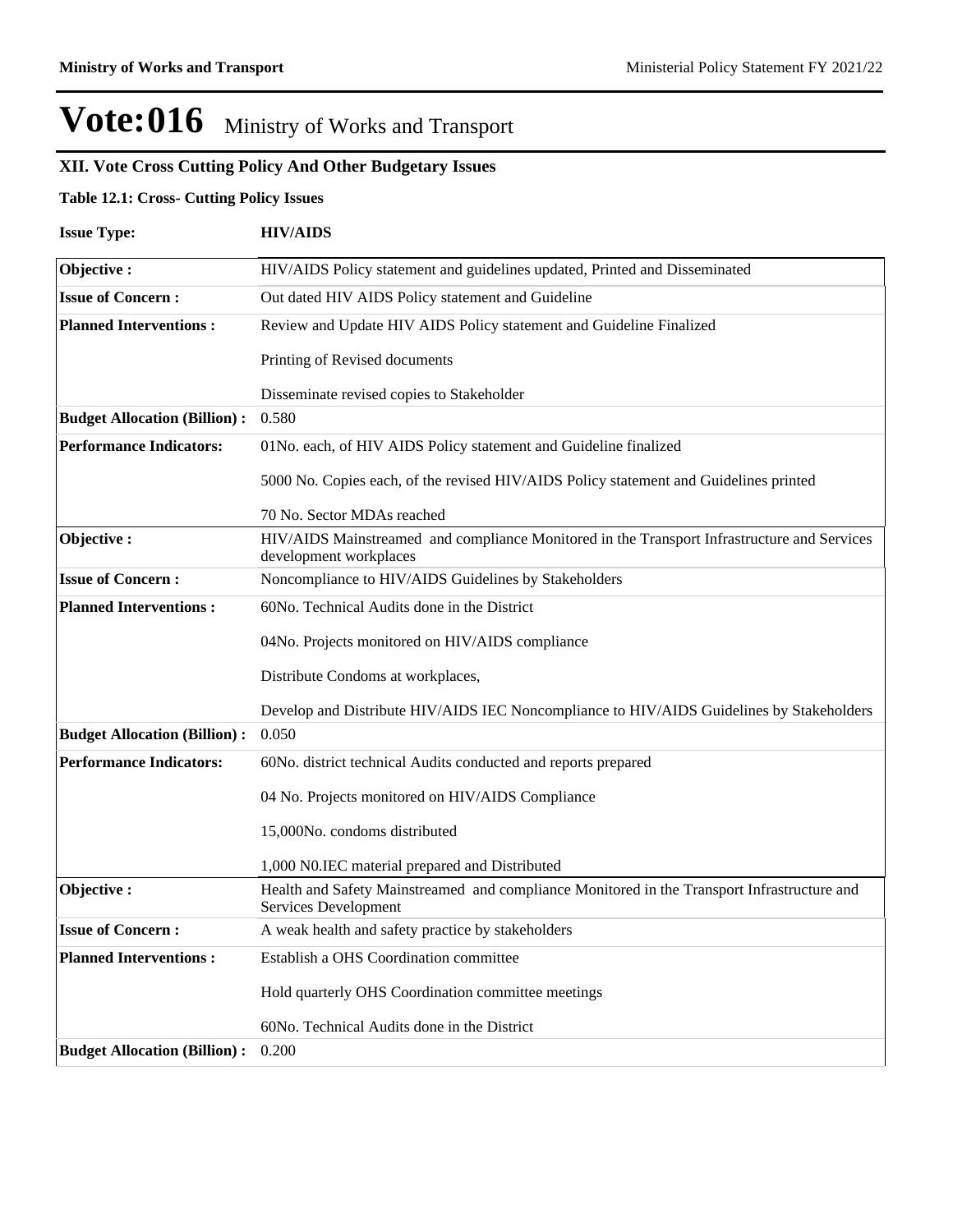| <b>Performance Indicators:</b>      | 1 No. OHS Coordination committee Established                                                                                                                       |  |  |  |  |  |
|-------------------------------------|--------------------------------------------------------------------------------------------------------------------------------------------------------------------|--|--|--|--|--|
|                                     | 04No. OHS coordination committee meetings held                                                                                                                     |  |  |  |  |  |
|                                     |                                                                                                                                                                    |  |  |  |  |  |
|                                     | 60No. district technical Audits conducted and reports prepared                                                                                                     |  |  |  |  |  |
| <b>Issue Type:</b>                  | Gender                                                                                                                                                             |  |  |  |  |  |
| Objective:                          | Gender Policy statement and Guidelines updated and Printed                                                                                                         |  |  |  |  |  |
| <b>Issue of Concern:</b>            | Out dated gender Policy statement and Guidelines                                                                                                                   |  |  |  |  |  |
| <b>Planned Interventions:</b>       | Complete the review and update of Gender Policy statement to include equity aspects                                                                                |  |  |  |  |  |
|                                     | Print revised copies                                                                                                                                               |  |  |  |  |  |
| <b>Budget Allocation (Billion):</b> | 0.033                                                                                                                                                              |  |  |  |  |  |
| <b>Performance Indicators:</b>      | 01No. each, of Gender Policy statement and Guideline Finalized                                                                                                     |  |  |  |  |  |
|                                     | 5000 No. Copies each, of the revised Policy statement and Guidelines printed                                                                                       |  |  |  |  |  |
| Objective:                          | Updated Policy Statements and Guidelines Disseminated and Stakeholders Sensitize on their use/<br>application                                                      |  |  |  |  |  |
| <b>Issue of Concern:</b>            | Make available copies of the revised Gender policy Statements and Guidelines to sector<br>stakeholders and build their capacity on how to implement the Guidelines |  |  |  |  |  |
| <b>Planned Interventions:</b>       | Copies of the revised Gender Policy Statement disseminated and capacity of sector stakeholders<br>built on guidelines usage/implementation                         |  |  |  |  |  |
| <b>Budget Allocation (Billion):</b> | 0.025                                                                                                                                                              |  |  |  |  |  |
| <b>Performance Indicators:</b>      | 1000No. Copies each, disseminated                                                                                                                                  |  |  |  |  |  |
|                                     | 70 No. Sector MDAs reached                                                                                                                                         |  |  |  |  |  |
| Objective:                          | Gender and Equity issues Mainstream into Policies, Plans and Programmes and, Compliance by<br>stakeholders Monitored                                               |  |  |  |  |  |
| <b>Issue of Concern:</b>            | Non compliance to Gender Guidelines by Stakeholders                                                                                                                |  |  |  |  |  |
| <b>Planned Interventions:</b>       | 60No. Technical Audits done in the District Local Governments                                                                                                      |  |  |  |  |  |
|                                     | 04No. Projects Audited on Gender compliance                                                                                                                        |  |  |  |  |  |
| <b>Budget Allocation (Billion):</b> | 0.020                                                                                                                                                              |  |  |  |  |  |
| <b>Performance Indicators:</b>      | 60No. district technical Audits conducted and reports prepared                                                                                                     |  |  |  |  |  |
|                                     | 04 No. Projects Audited on Gender Compliance                                                                                                                       |  |  |  |  |  |
| <b>Issue Type:</b>                  | <b>Enviroment</b>                                                                                                                                                  |  |  |  |  |  |
| Objective:                          | To undertake compliance monitoring of Environment standards and guidelines among Stakeholders                                                                      |  |  |  |  |  |
| <b>Issue of Concern:</b>            | Noncompliance to Environment standards by District Local Governments                                                                                               |  |  |  |  |  |
| <b>Planned Interventions:</b>       | 04No. Technical Audits done                                                                                                                                        |  |  |  |  |  |
|                                     | Compiling of quarterly reports to NEMA                                                                                                                             |  |  |  |  |  |
| <b>Budget Allocation (Billion):</b> | 0.500                                                                                                                                                              |  |  |  |  |  |
| <b>Performance Indicators:</b>      | 60 No. district technical Audit reports prepared                                                                                                                   |  |  |  |  |  |
|                                     | 04No. reports submitted to NEMA                                                                                                                                    |  |  |  |  |  |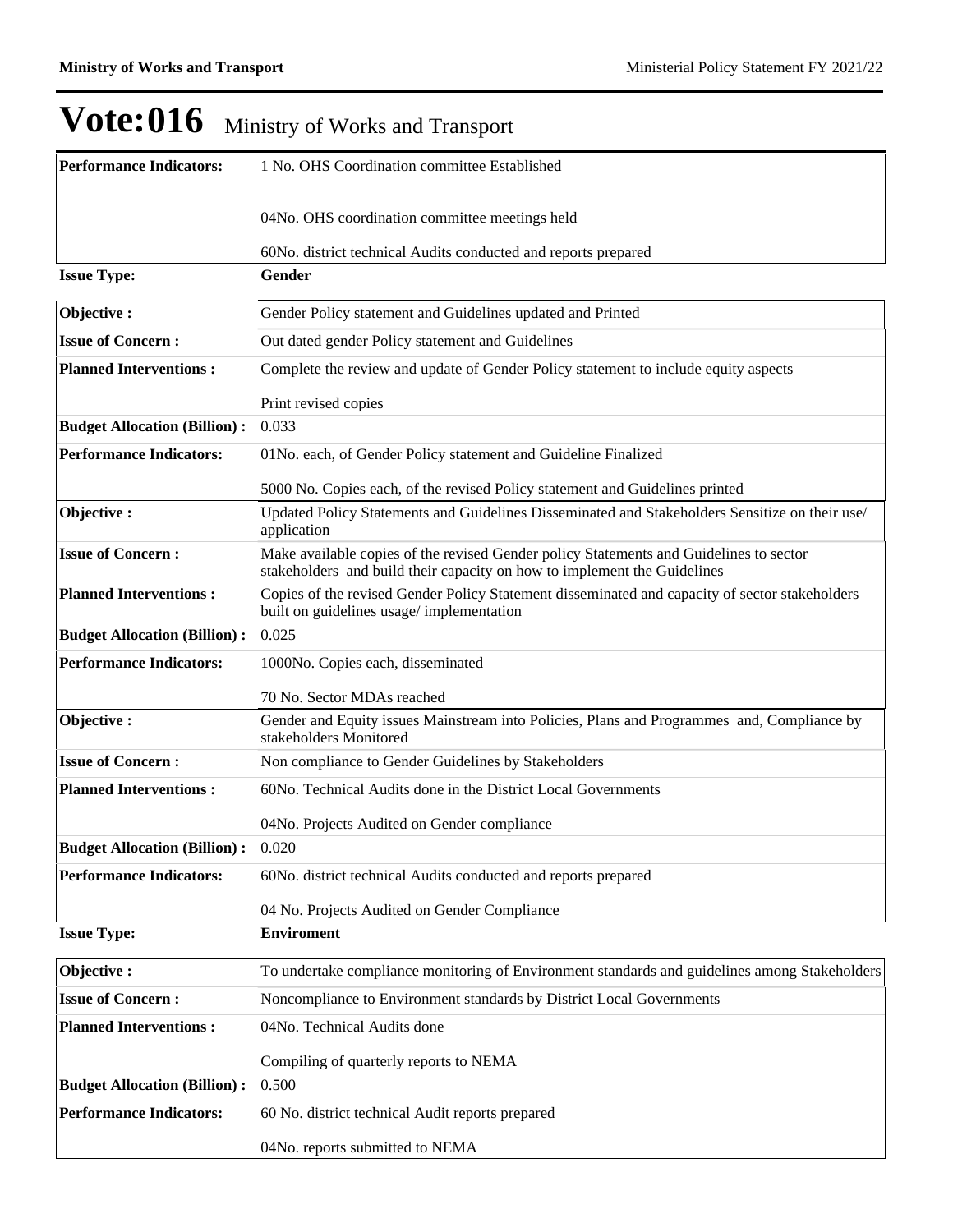| Objective:                          | Undertake Environment and Social Impact Assessments for Proposed Projects                                        |
|-------------------------------------|------------------------------------------------------------------------------------------------------------------|
| <b>Issue of Concern:</b>            | Environment and Social issues not assessed and budgeted for                                                      |
| <b>Planned Interventions:</b>       | Undertake ESIA for Proposed Projects                                                                             |
| <b>Budget Allocation (Billion):</b> | 0.500                                                                                                            |
| <b>Performance Indicators:</b>      | 02No. ESIA done                                                                                                  |
| Objective :                         | To develop Climate Proof Infrastructure and services                                                             |
| <b>Issue of Concern:</b>            | Lack of Climate change regulatory framework and data in the Transport Infrastructure and Services<br>Development |
| <b>Planned Interventions:</b>       | Develop Climate Change policy and Guidelines for the sector                                                      |
|                                     | <b>Update data for Emission Sources</b>                                                                          |
|                                     | Update GHGI 2021                                                                                                 |
| <b>Budget Allocation (Billion):</b> | 0.500                                                                                                            |
| <b>Performance Indicators:</b>      | Climate change Policy and Guideline for the sector in place                                                      |
|                                     | GHGI data base updated                                                                                           |

### **XIII. Personnel Information**

### **Table 13.1 Staff Establishment Analysis**

| <b>Title</b>                                                                   | <b>Salary Scale</b> | <b>Number Of Approved Positions</b> | <b>Number Of Filled Positions</b> |
|--------------------------------------------------------------------------------|---------------------|-------------------------------------|-----------------------------------|
| Assistant Commissioner, Air and<br>Road Transport Services &<br>Infrastructure | U1E                 |                                     | $\vert$ 0                         |
| Assistant Commissioner, Marine<br>Inspections, Registration and<br>Licensing   | U1E                 |                                     | $\vert$ 0                         |
| Assistant Commissioner, Statistics,<br>Monitoring and Evaluation               | U1E                 |                                     | $\Omega$                          |
| Chief Flying Instructor                                                        | U1E                 |                                     | $\overline{0}$                    |
| Commissioner                                                                   | U1SE                |                                     | $\overline{0}$                    |
| Director, East African Civil<br>Aviation Academy, Soroti                       | U1SE                |                                     | $\overline{0}$                    |
| Principal Engineering Instructor                                               | U <sub>2</sub>      | 3                                   | $\theta$                          |
| Principal Ground Instructor                                                    | U <sub>2</sub>      |                                     | $\overline{0}$                    |
| Principal Marine Training Officer                                              | U <sub>2</sub>      |                                     | $\overline{0}$                    |
| Principal Maritime Safety Officer                                              | U <sub>2</sub>      |                                     | $\theta$                          |
| Principal Architect                                                            | U2Sc.               |                                     | $\theta$                          |
| Principal Engineer (Electrical)                                                | U2Sc.               |                                     | $\Omega$                          |
| Principal Staff Surveyor                                                       | U2Sc.               |                                     | $\Omega$                          |
| Senior Logistics Officer                                                       | U3                  | 2                                   |                                   |
| Senior Licensing Officer                                                       | <b>U3 LOWER</b>     | 6                                   | 5                                 |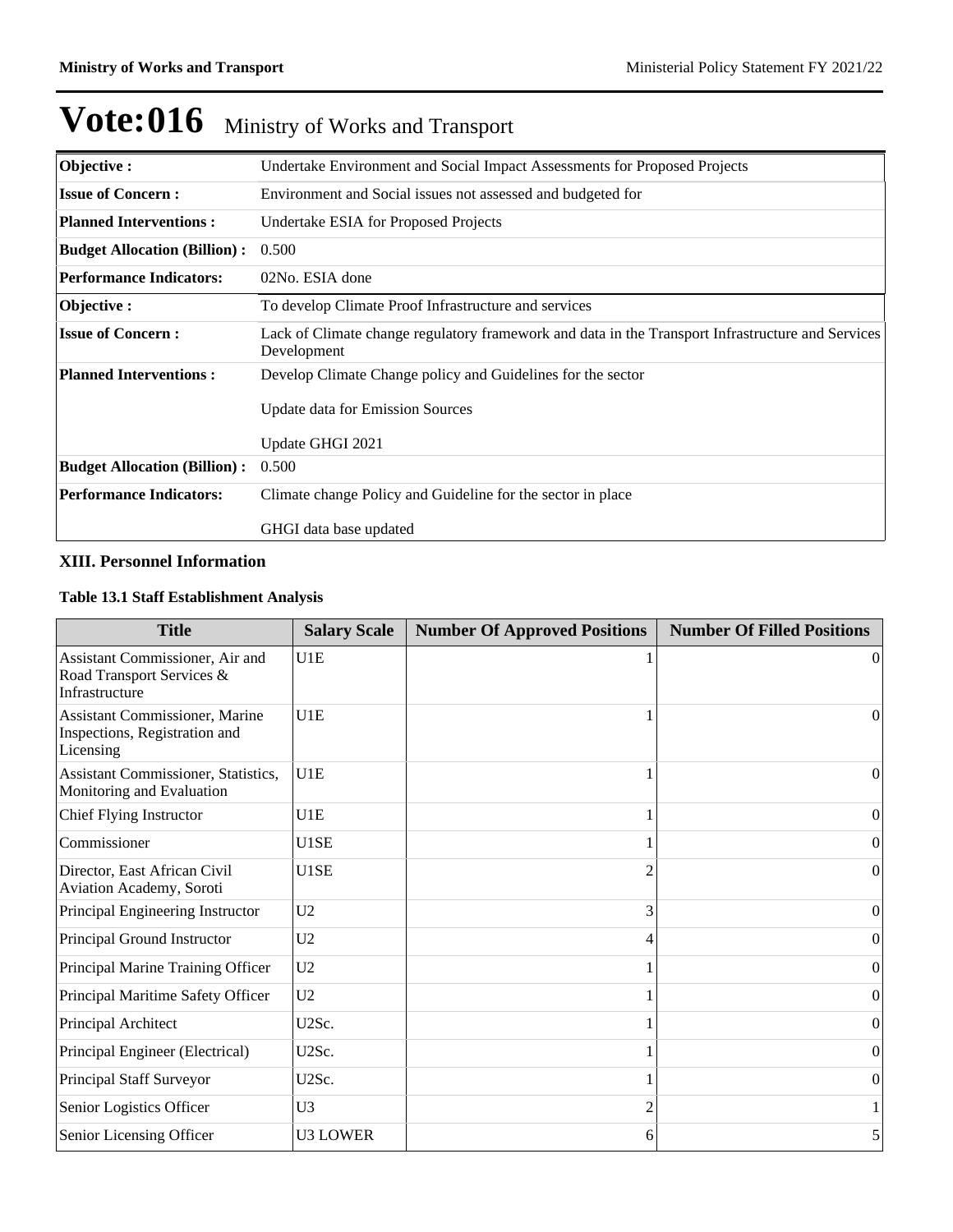| Senior Ground Instructor          | U3Sc.          |                | $\left($         |
|-----------------------------------|----------------|----------------|------------------|
| Senior Inspector of Vehicles      | U3Sc.          | 4              | 2                |
| Senior Staff Surveyor             | U3Sc.          | $\overline{2}$ |                  |
| Marine Transport Officer          | U <sub>4</sub> | 2              | $\overline{0}$   |
| Maritime Officer                  | U <sub>4</sub> | 4              | $\overline{0}$   |
| Monitoring and Evaluation Officer | U <sub>4</sub> |                |                  |
| Statistician                      | U <sub>4</sub> |                | $\mathbf{0}$     |
| Engineer (Civil)                  | U4(SC)         | 6              | 2                |
| Flying Instructor                 | U4(SC)         | 8              | 2                |
| <b>Ground Instructor</b>          | U4(SC)         |                | $\overline{0}$   |
| Surveyor                          | U4(SC)         | 4              | $\vert 3 \vert$  |
| <b>Surveying Assistant</b>        | <b>U7UPPER</b> | 2              | $\boldsymbol{0}$ |

### **Table 13.2 Staff Recruitment Plan**

| Post Title                                                                          | Salalry<br>Scale | No. Of<br>Approved<br>Posts | No Of<br><b>Filled Posts</b> | Vacant<br>Posts          | No. of Posts<br>Cleared for<br>Filling<br>FY2021/22 | <b>Gross Salary</b><br>Per Month<br>(UGX) | <b>Total Annual</b><br>Salary<br>(UGX) |
|-------------------------------------------------------------------------------------|------------------|-----------------------------|------------------------------|--------------------------|-----------------------------------------------------|-------------------------------------------|----------------------------------------|
| Assistant Commissioner, Air and<br>Road Transport Services &<br>Infrastructure      | U1E              |                             | $\Omega$                     |                          |                                                     | 2,250,162                                 | 27,001,944                             |
| <b>Assistant Commissioner, Marine</b><br>Inspections, Registration and<br>Licensing | U1E              | $\mathbf{1}$                | $\theta$                     | 1                        |                                                     | 2,328,850                                 | 27,946,200                             |
| Assistant Commissioner, Statistics,<br>Monitoring and Evaluation                    | U1E              |                             | $\Omega$                     |                          |                                                     | 1,728,007                                 | 20,736,084                             |
| Chief Flying Instructor                                                             | U1E              | 1                           | $\theta$                     |                          |                                                     | 14,819,952                                | 177,839,424                            |
| Commissioner                                                                        | U1SE             | $\overline{1}$              | $\overline{0}$               |                          |                                                     | 2,154,910                                 | 25,858,920                             |
| Director, East African Civil<br><b>Aviation Academy, Soroti</b>                     | U1SE             | $\overline{c}$              | 0                            | $\mathfrak{D}$           |                                                     | 33,754,616                                | 405,055,392                            |
| Engineer (Civil)                                                                    | U4(SC)           | 6                           | $\overline{2}$               | $\overline{4}$           | 4                                                   | 4,358,132                                 | 52,297,584                             |
| <b>Flying Instructor</b>                                                            | U4(SC)           | 8                           | $\overline{2}$               | 6                        |                                                     | 35,434,868                                | 425,218,416                            |
| <b>Ground Instructor</b>                                                            | U4(SC)           | 1                           | $\theta$                     |                          |                                                     | 8,858,717                                 | 106,304,604                            |
| Marine Transport Officer                                                            | U <sub>4</sub>   | $\overline{c}$              | $\theta$                     | $\overline{c}$           | $\overline{2}$                                      | 2,355,376                                 | 28,264,512                             |
| Maritime Officer                                                                    | U <sub>4</sub>   | $\overline{4}$              | $\theta$                     | 4                        |                                                     | 4,710,752                                 | 56,529,024                             |
| Monitoring and Evaluation Officer                                                   | U <sub>4</sub>   | $\overline{c}$              |                              |                          |                                                     | 794,074                                   | 9,528,888                              |
| Principal Architect                                                                 | U2Sc.            | 1                           | $\mathbf{0}$                 |                          |                                                     | 1,728,187                                 | 20,738,244                             |
| Principal Engineer (Electrical)                                                     | U2Sc.            | $\overline{1}$              | $\Omega$                     |                          |                                                     | 1,802,593                                 | 21,631,116                             |
| Principal Engineering Instructor                                                    | U <sub>2</sub>   | 3                           | $\theta$                     | 3                        | 3                                                   | 39,294,360                                | 471,532,320                            |
| Principal Ground Instructor                                                         | U <sub>2</sub>   | 4                           | $\theta$                     | 4                        | $\overline{c}$                                      | 12,817,076                                | 153,804,912                            |
| Principal Marine Training Officer                                                   | U <sub>2</sub>   | $\overline{1}$              | $\Omega$                     |                          |                                                     | 2,058,276                                 | 24,699,312                             |
| Principal Maritime Safety Officer                                                   | U <sub>2</sub>   | 1                           | $\Omega$                     |                          |                                                     | 2,058,276                                 | 24,699,312                             |
| Principal Staff Surveyor                                                            | U2Sc.            | 1                           | $\overline{0}$               |                          |                                                     | 1,873,032                                 | 22,476,384                             |
| Senior Ground Instructor                                                            | U3Sc.            | $\overline{4}$              | $\theta$                     | $\overline{\mathcal{L}}$ | 3                                                   | 32,231,541                                | 386,778,492                            |
| Senior Inspector of Vehicles                                                        | U3Sc.            | 4                           | $\mathfrak{2}$               | $\overline{2}$           |                                                     | 1,217,543                                 | 14,610,516                             |
| Senior Licensing Officer                                                            | <b>U3 LOWER</b>  | 6                           | 5                            |                          |                                                     | 912,771                                   | 10,953,252                             |